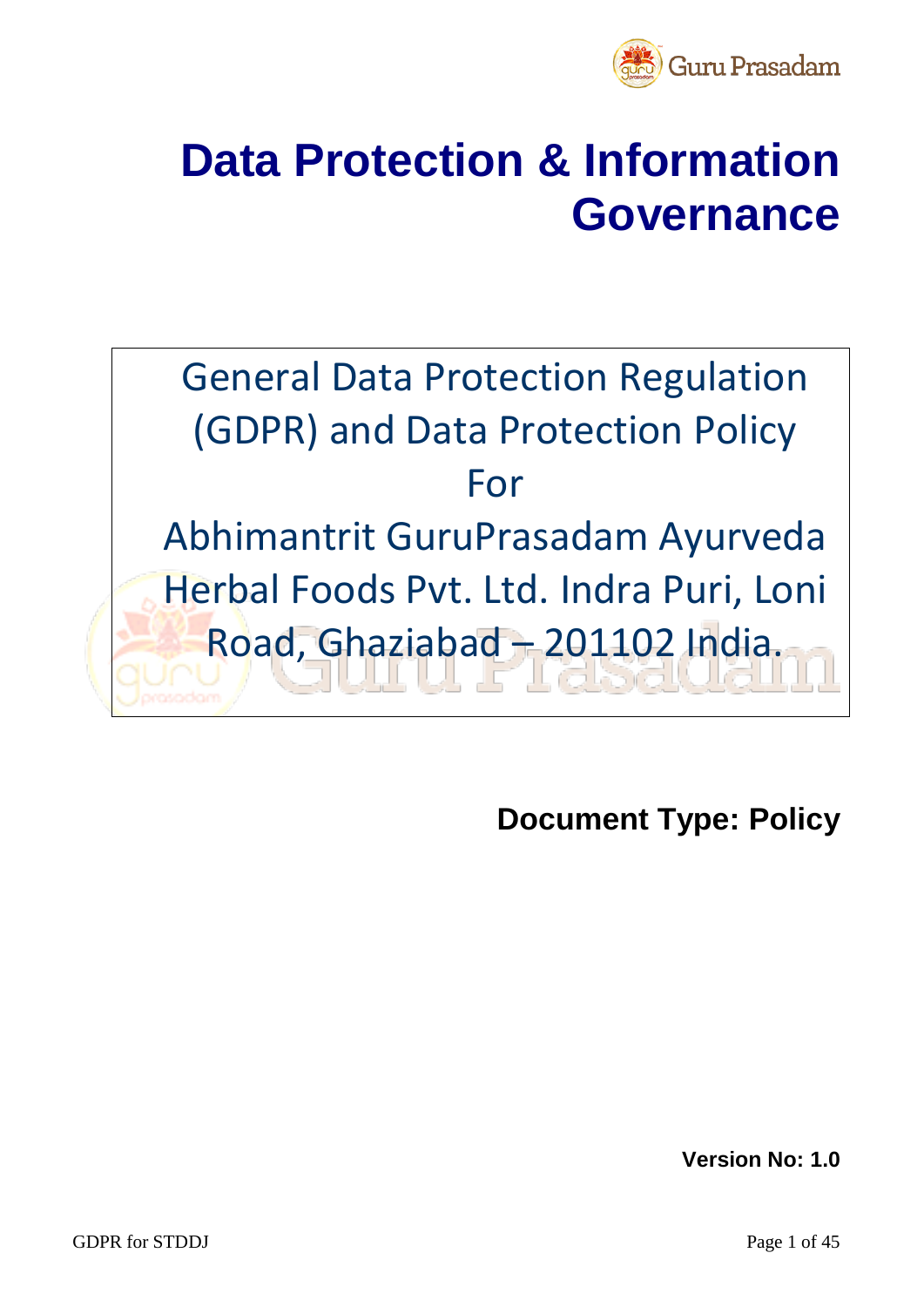

**Issue Date: 27 Mar 2019**

**Purpose of this document :** To provide illustrative GDPR Information Security Policy

### **VERSION HISTORY**

| <b>Version</b> | Date Issued | <b>Brief Summary of Change</b> | <b>Owner's Name</b>       |  |
|----------------|-------------|--------------------------------|---------------------------|--|
| V1.0           |             | <b>New Policy</b>              | <b>Tarinderjeet Singh</b> |  |
|                |             |                                |                           |  |
|                |             |                                |                           |  |
|                |             |                                |                           |  |
|                |             |                                |                           |  |
|                |             |                                |                           |  |

| <b>Document Prepared By:</b> | <b>Amit Jaiswal</b>                                                                 |
|------------------------------|-------------------------------------------------------------------------------------|
| Date of Issue                | 2 <sup>nd</sup> April 2019                                                          |
| <b>Reference</b>             | EU General Data Protection Regulation (GDPR) and Data<br><b>Protection Act 2018</b> |
| <b>Copyright Status</b>      |                                                                                     |

| <b>Policy title:</b> | <b>General Data Protection Regulation (GDPR) and Data Protection Policy</b> |                        |                            |  |
|----------------------|-----------------------------------------------------------------------------|------------------------|----------------------------|--|
|                      |                                                                             |                        |                            |  |
| <b>Issue date:</b>   | 2 <sup>nd</sup> April 2019                                                  | <b>Review</b><br>date: | 2 <sup>nd</sup> April 2020 |  |
|                      |                                                                             |                        |                            |  |

| Version:<br>.0<br><b>Issued by:</b> |  |
|-------------------------------------|--|
|-------------------------------------|--|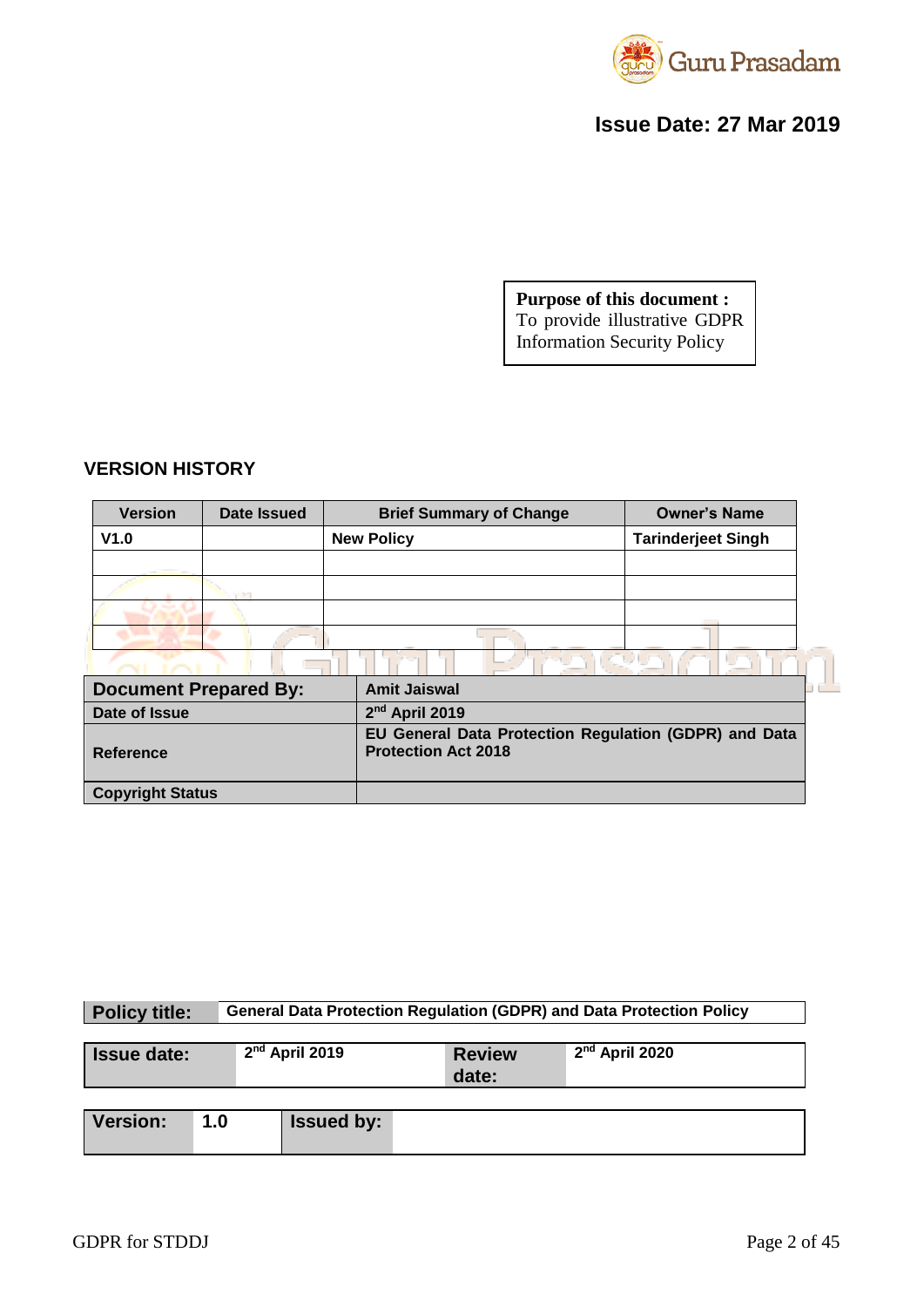

### **Aim: To achieve GDPR compliance**

### **Scope: Website Domain/Mobile**

| <b>Associated</b><br>documentation: | Legal Framework: The Data Protection Act (1998), Copyright Designs & Patents Act (1988),<br>Computer Misuse Act (1990), Health & Safety at Work Act (1974), Human Rights Act (1998) etc.<br>Policies: Staff NDA, email, Internet & Media |
|-------------------------------------|------------------------------------------------------------------------------------------------------------------------------------------------------------------------------------------------------------------------------------------|
| <b>Appendices:</b>                  |                                                                                                                                                                                                                                          |
| Approved by:                        | Sant Shri Trilochan Das Ji Sachkhand Nanak Dham                                                                                                                                                                                          |
| Date:                               | 2 <sup>nd</sup> Apr, 2019                                                                                                                                                                                                                |

| <b>Review and</b><br>consultation | Annually from review date provided above. Trust Information Governance Board<br>to oversee process |
|-----------------------------------|----------------------------------------------------------------------------------------------------|
| process:                          |                                                                                                    |
| <b>Responsibility for</b>         | <b>Data Protection Officer (DPO)</b>                                                               |
| <b>Implementation &amp;</b>       |                                                                                                    |
| Training:                         |                                                                                                    |

## **HISTORY**

| <b>Revisions:</b>                                       | <b>New Policy</b> |                     |
|---------------------------------------------------------|-------------------|---------------------|
| Date:                                                   | <b>Author:</b>    | <b>Description:</b> |
| and a structure of the control of the<br>______________ |                   |                     |
|                                                         |                   |                     |
|                                                         |                   |                     |

| <b>Distribution</b> | Email, intranet address, paper distribution to all departmental secretaries, paper circulation by all |  |  |  |  |
|---------------------|-------------------------------------------------------------------------------------------------------|--|--|--|--|
| methods:            | department heads to their staff.                                                                      |  |  |  |  |
|                     |                                                                                                       |  |  |  |  |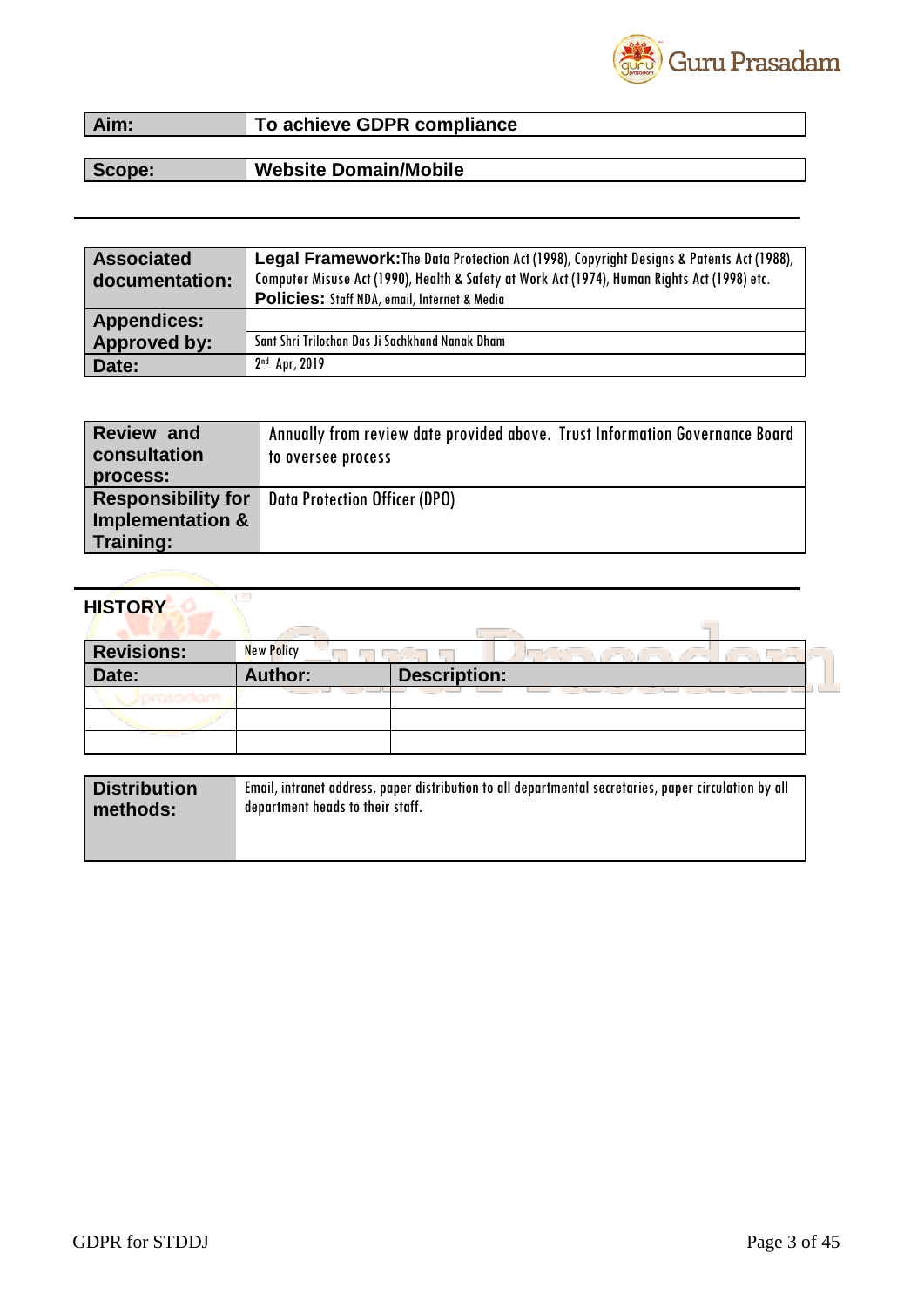

### **1 Introduction**

This Policy sets out the obligations of company "Abhimantrit GuruPrasadam Ayurveda Herbal Foods Pvt. Ltd.", whose registered office is at " Indra puri, Loni Road, Ghaziabad – 201102 India." ("the Company") regarding data protection and the rights of customers, suppliers and employees, ("data subjects") in respect of their personal data under EU Regulation 2016/679 General Data Protection Regulation ("GDPR"), current UK data protection legislation and applicable amendments.

The GDPR defines "personal data" as any information relating to an identified or identifiable natural person (a "data subject"); an identifiable natural person is one who can be identified, directly or indirectly, in particular by reference to an identifier such as a name, an identification number, location data, an online identifier, or to one or more factors specific to the physical, physiological, genetic, mental, economic, cultural, or social identity of that natural person.

This Policy sets the Company's obligations regarding the collection, processing, transfer, storage, and disposal of personal data. The procedures and principles set out herein must be followed at all times by the Company, its employees, agents, contractors, or other parties working on behalf of the Company.

The Company is committed not only to the letter of the law, but also to the spirit of the law and places high importance on the correct, lawful, and fair handling of all personal data, respecting the legal rights, privacy, and trust of all individuals with whom it deals.

### **2 The Data Protection Principles**

This Policy aims to ensure compliance with the GDPR. The GDPR sets out the following principles with which any party handling personal data must comply. All personal data must be:

- **2.1** Processed lawfully, fairly, and in a transparent manner in relation to the data subject.
- **2.2** Collected for specified, explicit, and legitimate purposes and not further processed in a manner that is incompatible with those purposes. Further processing for archiving purposes in the public interest, scientific or historical research purposes or statistical purposes shall not be considered to be incompatible with the initial purposes.
- **2.3** Adequate, relevant, and limited to what is necessary in relation to the purposes for which it is processed.
- **2.4** Accurate and, where necessary, kept up to date. Every reasonable step must be taken to ensure that personal data that is inaccurate, having regard to the purposes for which it is processed, is erased, or rectified without delay.
- **2.5** Kept in a form which permits identification of data subjects for no longer than is necessary for the purposes for which the personal data is processed. Personal data may be stored for longer periods insofar as the personal data will be processed solely for archiving purposes in the public interest, scientific or historical research purposes, or statistical purposes, subject to implementation of the appropriate technical and organisational measures required by the GDPR in order to safeguard the rights and freedoms of the data subject.
- **2.6** Processed in a manner that ensures appropriate security of the personal data, including protection against unauthorised or unlawful processing and against accidental loss, destruction, or damage, using appropriate technical or organisational measures.

### **3 The Rights of Data Subjects**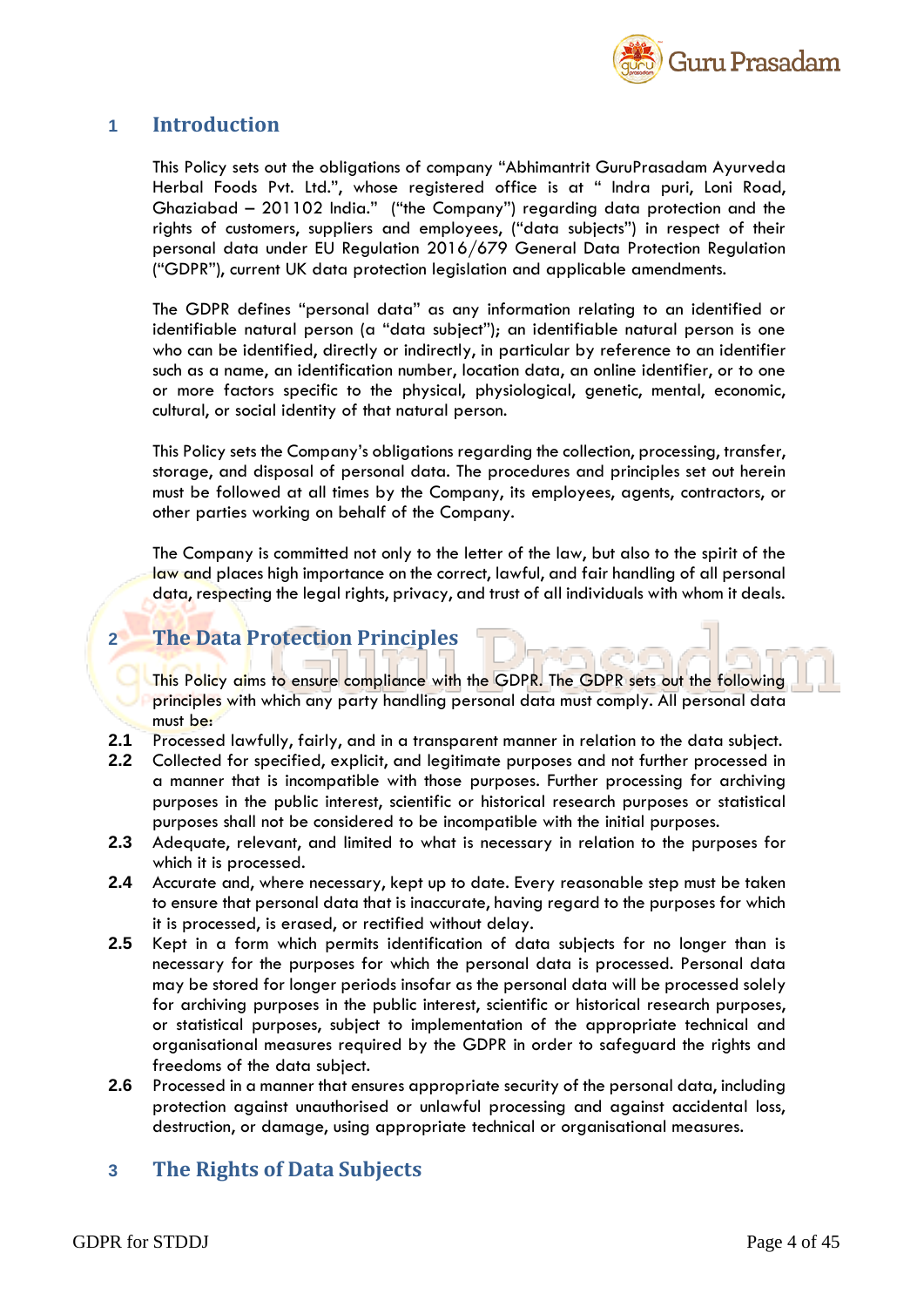

The GDPR sets out the following rights applicable to data subjects (please refer to the parts of this policy indicated for further details):

- **3.1** The right to be informed (Part 12).
- **3.2** The right of access (Part 13);
- **3.3** The right to rectification (Part 14);
- **3.4** The right to erasure (also known as the 'right to be forgotten') (Part 15);
- **3.5** The right to restrict processing (Part 16);
- **3.6** The right to data portability (Part 17);
- **3.7** The right to object (Part 18); and
- **3.8** Rights with respect to automated decision-making and profiling (Part 19).

### **4 Lawful, Fair, and Transparent Data Processing**

- **4.1** The GDPR seeks to ensure that personal data is processed lawfully, fairly, and transparently, without adversely affecting the rights of the data subject. The GDPR states that processing of personal data shall be lawful if at least one of the following applies:
	- **4.1.1** The data subject has given consent to the processing of their personal data for one or more specific purposes;
	- **4.1.2** The processing is necessary for the performance of a contract to which the data subject is a party, or in order to take steps at the request of the data subject prior to entering into a contract with them:
	- **4.1.3** The processing is necessary for compliance with a legal obligation to which the data controller is subject;
	- **4.1.4** The processing is necessary to protect the vital interests of the data subject or of another natural person;
	- **4.1.5** The processing is necessary for the performance of a task carried out in the public interest or in the exercise of official authority vested in the data controller; or
	- **4.1.6** The processing is necessary for the purposes of the legitimate interests pursued by the data controller or by a third party, except where such interests are overridden by the fundamental rights and freedoms of the data subject which require protection of personal data, in particular where the data subject is a child.
		- **4.2** If the personal data in question is "special category data" (also known as "sensitive personal data") (for example, data concerning the data subject's race, ethnicity, politics, religion, trade union membership, genetics, biometrics (if used for ID purposes), health, sex life, or sexual orientation), at least one of the following conditions must be met:
	- **4.2.1** The data subject has given their explicit consent to the processing of such data for one or more specified purposes (unless EU or EU Member State law prohibits them from doing so);
	- **4.2.2** The processing is necessary for the purpose of carrying out the obligations and exercising specific rights of the data controller or of the data subject in the field of employment, social security, and social protection law (insofar as it is authorised by EU or EU Member State law or a collective agreement pursuant to EU Member State law which provides for appropriate safeguards for the fundamental rights and interests of the data subjects;
	- **4.2.3** The processing is necessary to protect the vital interests of the data subject or of another natural person where the data subject is physically or legally incapable of giving consent;
	- **4.2.4** The data controller is a foundation, association, or other non-profit body with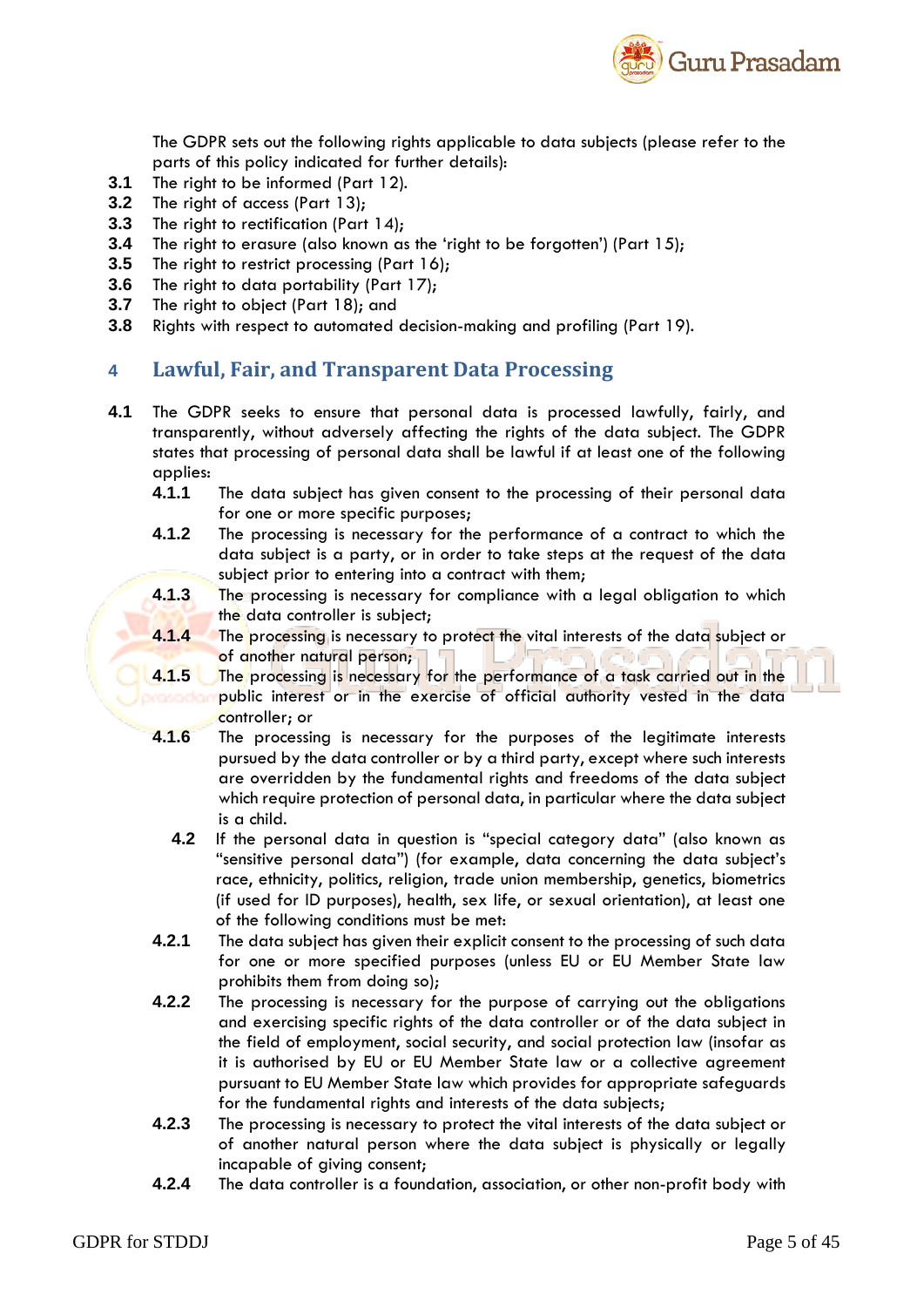

a political, philosophical, religious, or trade union aim, and the processing is carried out in the course of its legitimate activities, provided that the processing relates solely to the members or former members of that body or to persons who have regular contact with it in connection with its purposes and that the personal data is not disclosed outside the body without the consent of the data subjects;

- **4.2.5** The processing relates to personal data which is clearly made public by the data subject;
- **4.2.6** The processing is necessary for the conduct of legal claims or whenever courts are acting in their judicial capacity;
- **4.2.7** The processing is necessary for substantial public interest reasons, on the basis of EU or EU Member State law which shall be proportionate to the aim pursued, shall respect the essence of the right to data protection, and shall provide for suitable and specific measures to safeguard the fundamental rights and interests of the data subject;
- **4.2.8** The processing is necessary for the purposes of preventative or occupational medicine, for the assessment of the working capacity of an employee, for medical diagnosis, for the provision of health or social care or treatment, or the management of health or social care systems or services on the basis of EU or EU Member State law or pursuant to a contract with a health professional, subject to the conditions and safeguards referred to in Article 9(3) of the GDPR;
- **4.2.9** The processing is necessary for public interest reasons in the area of public health, for example, protecting against serious cross-border threats to health or ensuring high standards of quality and safety of health care and of medicinal products or medical devices, on the basis of EU or EU Member State law which provides for suitable and specific measures to safeguard the rights and freedoms of the data subject (in particular, professional secrecy); or
- **4.2.10** The processing is necessary for archiving purposes in the public interest, scientific or historical research purposes, or statistical purposes in accordance with Article 89(1) of the GDPR based on EU or EU Member State law which shall be proportionate to the aim pursued, respect the essence of the right to data protection, and provide for suitable and specific measures to safeguard the fundamental rights and the interests of the data subject.

### **5 Specified, Explicit, and Legitimate Purposes**

- **5.1** The Company collects and processes the personal data set out in Part 21 of this Policy. This includes:
	- **5.1.1** Personal data collected directly from data subjects.
- **5.2** Data subjects are kept informed at all times of the purpose or purposes for which the Company uses their personal data. Please refer to Part 12 for more information on keeping data subjects informed.

### **6 Adequate, Relevant, and Limited Data Processing**

**6.1** The Company will only collect and process personal data for and to the extent necessary for the specific purpose or purposes of which data subjects have been informed (or will be informed) as under Part 5, above, and as set out in this Policy.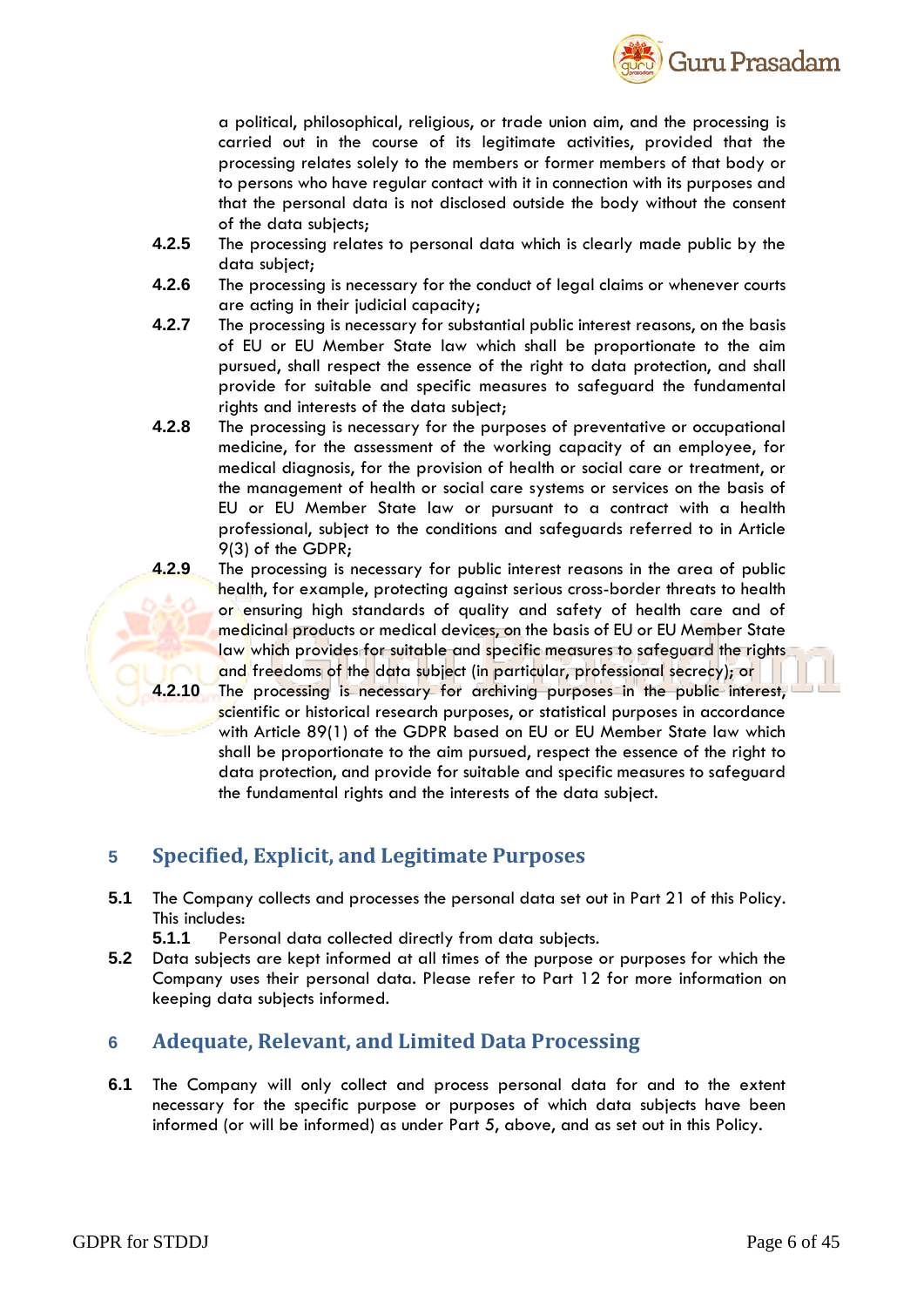

### **7 Accuracy of Data and Keeping Data Up-to-Date**

- **7.1** The Company shall ensure that all personal data collected, processed, and held by it is kept accurate and up-to-date. This includes, but is not limited to, the rectification of personal data at the request of a data subject, as set out in Part 14, below.
- **7.2** The accuracy of personal data shall be checked when it is collected and at regular intervals thereafter. If any personal data is found to be inaccurate or out-of-date, all reasonable steps will be taken without delay to amend or erase that data, as appropriate.

### **8 Data Retention**

- **8.1** The Company shall not keep personal data for any longer than is necessary in light of the purpose or purposes for which that personal data was originally collected, held, and processed.
- **8.2** When personal data is no longer required, all reasonable steps will be taken to erase or otherwise dispose of it without delay.
- **8.3** For full details of the Company's approach to data retention, including retention periods for specific personal data types held by the Company, please refer to our Data Retention Policy.

### **9 Secure Processing**

**9.1** The Company shall ensure that all personal data collected, held, and processed is kept secure and protected against unauthorised or unlawful processing and against accidental loss, destruction, or damage. Further details of the technical and organisational measures which shall be taken are provided in Parts 20 to 25 of this Policy.

### **10 Accountability and Record-Keeping**

- **10.1** The Company employs the services of a Data Protection Officer
- **10.2** The Data Protection Officer shall be responsible for overseeing the implementation of this Policy and for monitoring compliance with this Policy, the Company's other data protection-related policies, and with the GDPR and other applicable data protection legislation.
- **10.3** The Company shall keep written internal records of all personal data collection, holding, and processing, which shall incorporate the following information:
	- **10.3.1** The name and details of the Company, its Data Protection Officer, and any applicable third-party data processors;
	- **10.3.2** The purposes for which the Company collects, holds, and processes personal data;
	- **10.3.3** Details of the categories of personal data collected, held, and processed by the Company, and the categories of data subject to which that personal data relates;
	- **10.3.4** Details of any transfers of personal data to non-EEA countries including all mechanisms and security safeguards;
	- **10.3.5** Details of how long personal data will be retained by the Company (please refer to the Company's Data Retention Policy); and
	- **10.3.6** Detailed descriptions of all technical and organisational measures taken by the Company to ensure the security of personal data.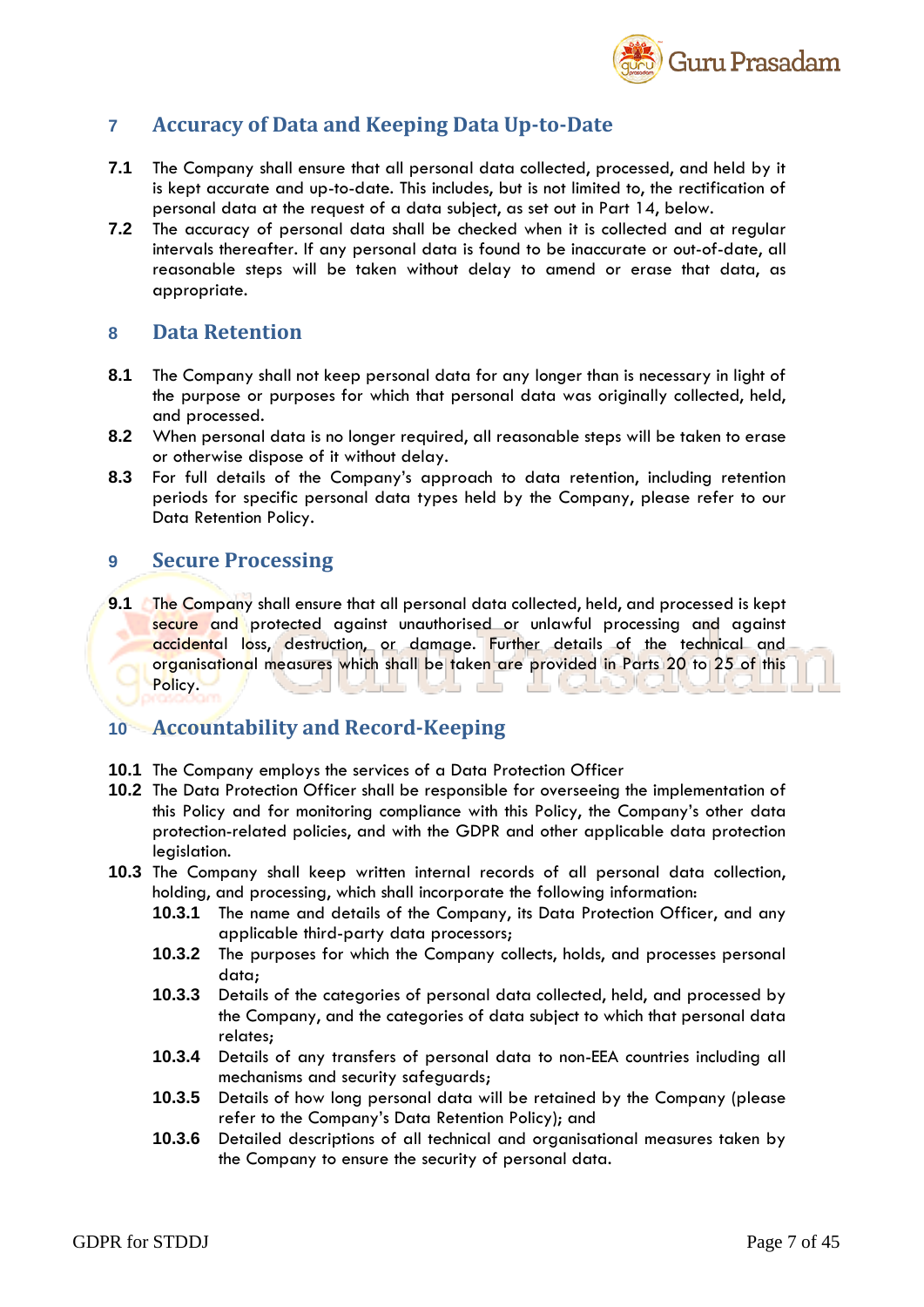

### **11 Data Protection Impact Assessments**

**11.1** The Company shall carry out Data Protection Impact Assessments for any and all new

projects and/or new uses of personal data [which involve the use of new technologies and the processing involved is likely to result in a high risk to the rights and freedoms of data subjects under the GDPR].

- **11.2** Data Protection Impact Assessments shall be overseen by the Data Protection Officer and shall address the following:
	- **11.2.1** The type(s) of personal data that will be collected, held, and processed;
	- **11.2.2** The purpose(s) for which personal data is to be used;
	- **11.2.3** The Company's objectives;
	- **11.2.4** How personal data is to be used;
	- **11.2.5** The parties (internal and/or external) who are to be consulted;
	- **11.2.6** The necessity and proportionality of the data processing with respect to the purpose(s) for which it is being processed;
	- **11.2.7** Risks posed to data subjects;
	- **11.2.8** Risks posed both within and to the Company; and
	- **11.2.9** Proposed measures to minimise and handle identified risks.

### **12 Keeping Data Subjects Informed**

- **12.1** The Company shall provide the information set out in Part 12.2 to every data subject:
	- **12.1.1** Where personal data is collected directly from data subjects, those data subjects will be informed of its purpose at the time of collection; and
	- **12.1.2** Where personal data is obtained from a third party, the relevant data subjects will be informed of its purpose:
	- a) if the personal data is used to communicate with the data subject, when the first communication is made; or
	- b) is the personal data is to be transferred to another party, before that transfer is made; or
	- c) as soon as reasonably possible and in any event not more than one month after the personal data is obtained.
- **12.2** The following information shall be provided:
	- **12.2.1** Details of the Company including, but not limited to, the identity of its Data Protection Officer;
	- **12.2.2** The purpose(s) for which the personal data is being collected and will be processed and the legal basis justifying that collection and processing;
	- **12.2.3** Where applicable, the legitimate interests upon which the Company is justifying its collection and processing of the personal data;
	- **12.2.4** Where the personal data is not obtained directly from the data subject, the categories of personal data collected and processed;
	- **12.2.5** Where the personal data is to be transferred to one or more third parties, details of those parties;
	- **12.2.6** Where the personal data is to be transferred to a third party that is located outside of the European Economic Area (the "EEA"), details of that transfer, including but not limited to the safeguards in place (see Part 28 of this Policy for further details);
	- **12.2.7** Details of data retention;
	- **12.2.8** Details of the data subject's rights under the GDPR;
	- **12.2.9** Details of the data subject's right to withdraw their consent to the Company's processing of their personal data at any time;
	- **12.2.10** Details of the data subject's right to complain to the Information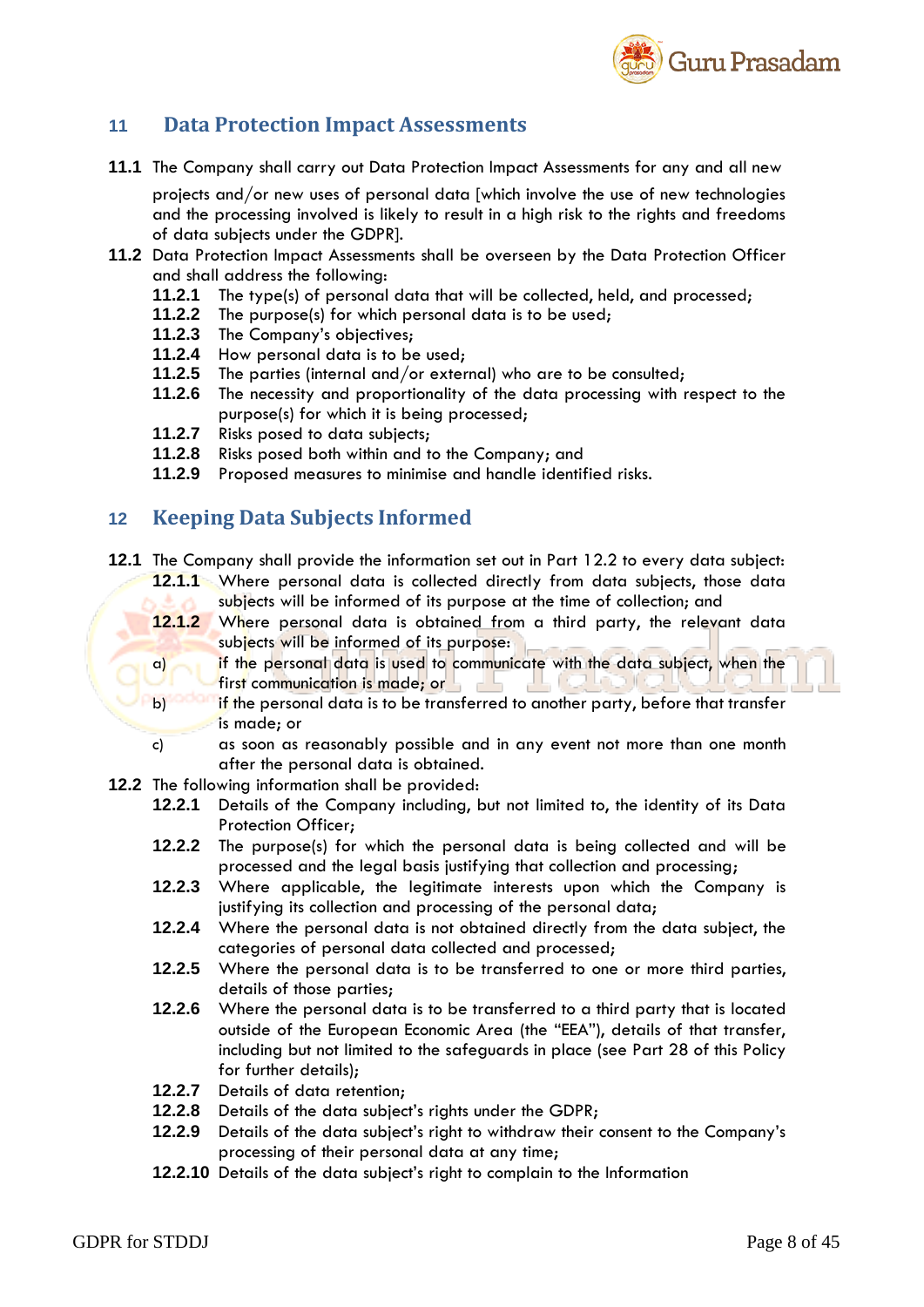

Commissioner's Office (the "supervisory authority" under the GDPR);

- **12.2.11** Where applicable, details of any legal or contractual requirement or obligation necessitating the collection and processing of the personal data and details of any consequences of failing to provide it; and
- **12.2.12** Details of any automated decision-making or profiling that will take place using the personal data, including information on how decisions will be made, the significance of those decisions, and any consequences.

### **13 Data Subject Access**

- **13.1** Data subjects may make subject access requests ("SARs") at any time to find out more about the personal data which the Company holds about them, what it is doing with that personal data, and why.
- **13.2** Employees wishing to make a SAR should do using a Subject Access Request Form, sending the form to the Company's Data Protection Officer via email to [dpo@siv.org.uk](mailto:dpo@siv.org.uk)
- **13.3** Responses to SARs shall normally be made within one month of receipt, however this may be extended by up to two months if the SAR is complex and/or numerous requests are made. If such additional time is required, the data subject shall be informed.
- **13.4** All SARs received shall be handled by the Company's Data Protection Officer.
- **13.5** The Company does not charge a fee for the handling of normal SARs. The Company reserves the right to charge reasonable fees for additional copies of information that has already been supplied to a data subject, and for requests that are manifestly unfounded or excessive, particularly where such requests are repetitive.

### **14 Rectification of Personal Data**

- 14.1 Data subjects have the right to require the Company to rectify any of their personal data that is inaccurate or incomplete.
- **14.2** The Company shall rectify the personal data in question, and inform the data subject of that rectification, within one month of the data subject informing the Company of the issue. The period can be extended by up to two months in the case of complex requests. If such additional time is required, the data subject shall be informed.
- **14.3** In the event that any affected personal data has been disclosed to third parties, those parties shall be informed of any rectification that must be made to that personal data.

#### **15 Erasure of Personal Data**

- **15.1** Data subjects have the right to request that the Company erases the personal data it holds about them in the following circumstances:
	- **15.1.1** It is no longer necessary for the Company to hold that personal data with respect to the purpose(s) for which it was originally collected or processed;
	- **15.1.2** The data subject wishes to withdraw their consent to the Company holding and processing their personal data;
	- **15.1.3** The data subject objects to the Company holding and processing their personal data (and there is no overriding legitimate interest to allow the Company to continue doing so) (see Part 18 of this Policy for further details concerning the right to object);
	- **15.1.4** The personal data has been processed unlawfully;
	- **15.1.5** The personal data needs to be erased in order for the Company to comply with a particular legal obligation;
	- **15.1.6** The personal data is being held and processed for the purpose of providing information society services to a child.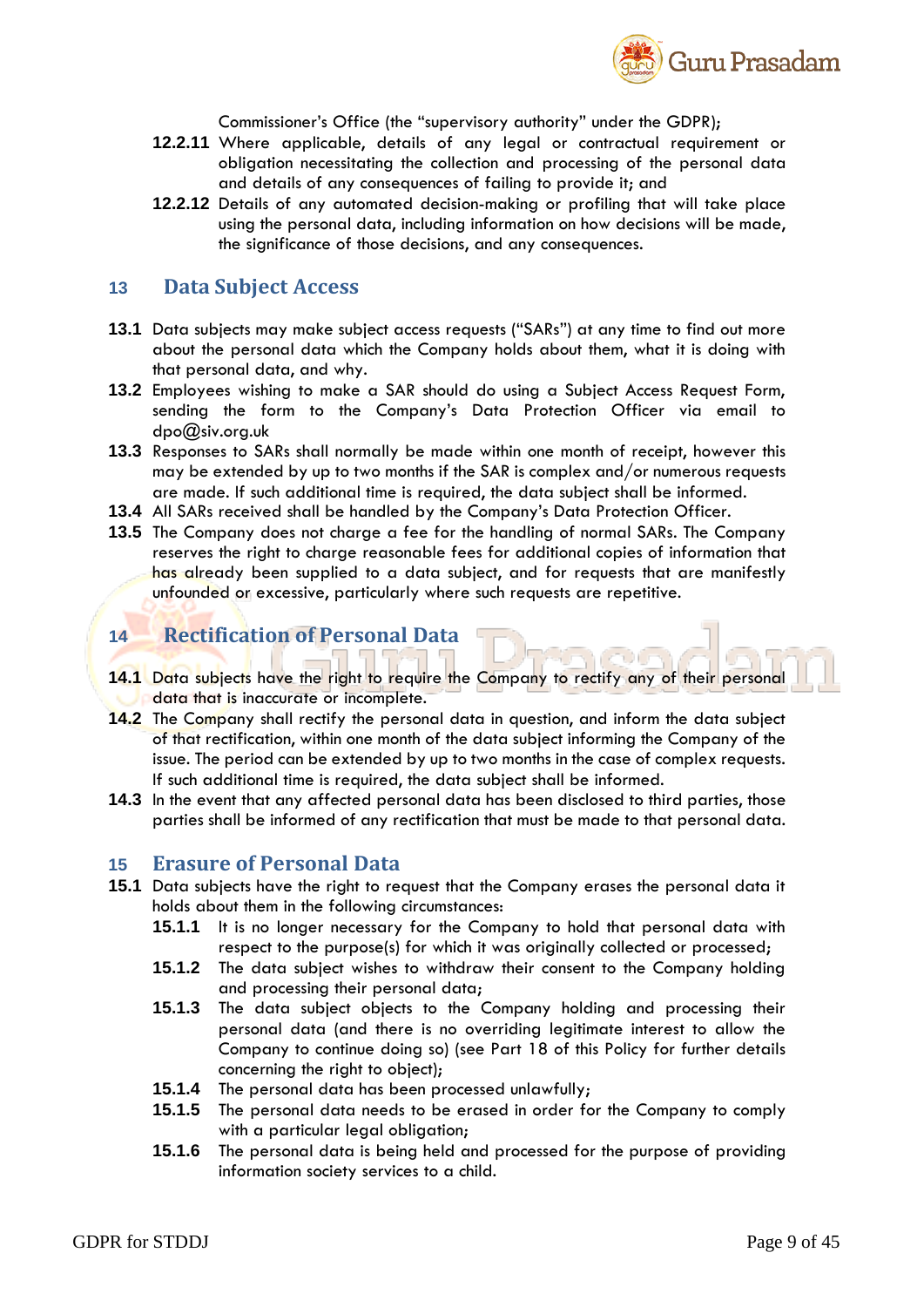

- **15.2** Unless the Company has reasonable grounds to refuse to erase personal data, all requests for erasure shall be complied with, and the data subject informed of the erasure, within one month of receipt of the data subject's request. The period can be extended by up to two months in the case of complex requests. If such additional time is required, the data subject shall be informed.
- **15.3** In the event that any personal data that is to be erased in response to a data subject's request has been disclosed to third parties, those parties shall be informed of the erasure (unless it is impossible or would require disproportionate effort to do so).

### **16 Restriction of Personal Data Processing**

- **16.1** Data subjects may request that the Company ceases processing the personal data it holds about them. If a data subject makes such a request, the Company shall retain only the amount of personal data concerning that data subject (if any) that is necessary to ensure that the personal data in question is not processed further.
- **16.2** In the event that any affected personal data has been disclosed to third parties, those parties shall be informed of the applicable restrictions on processing it (unless it is impossible or would require disproportionate effort to do so).

### **17 Data Portability**

- **17.1** The Company processes personal data using automated means in order to be as efficient as possible in delivering our services to you.
- **17.2** Where data subjects have given their consent to the Company to process their personal data in such a manner, or the processing is otherwise required for the performance of a contract between the Company and the data subject, data subjects have the right, under the GDPR, to receive a copy of their personal data and to use it for other purposes (namely transmitting it to other data controllers).
- **17.3** To facilitate the right of data portability, the Company shall make available all applicable personal data to data subjects in the following formats: **17.3.1** CSV;
	- **17.3.2** PDF;
- **17.4** Where technically feasible, if requested by a data subject, personal data shall be sent directly to the required data controller.
- **17.5** All requests for copies of personal data shall be complied with within one month of the data subject's request. The period can be extended by up to two months in the case of complex or numerous requests. If such additional time is required, the data subject shall be informed.

### **18 Objections to Personal Data Processing**

- **18.1** Data subjects have the right to object to the Company processing their personal data based on legitimate interests, direct marketing (including profiling), [and processing for scientific and/or historical research and statistics purposes].
- **18.2** Where a data subject objects to the Company processing their personal data based on its legitimate interests, the Company shall cease such processing immediately, unless it can be demonstrated that the Company's legitimate grounds for such processing override the data subject's interests, rights, and freedoms, or that the processing is necessary for the conduct of legal claims.
- **18.3** Where a data subject objects to the Company processing their personal data for direct marketing purposes, the Company shall cease such processing immediately.
- **18.4** [Where a data subject objects to the Company processing their personal data for scientific and/or historical research and statistics purposes, the data subject must, under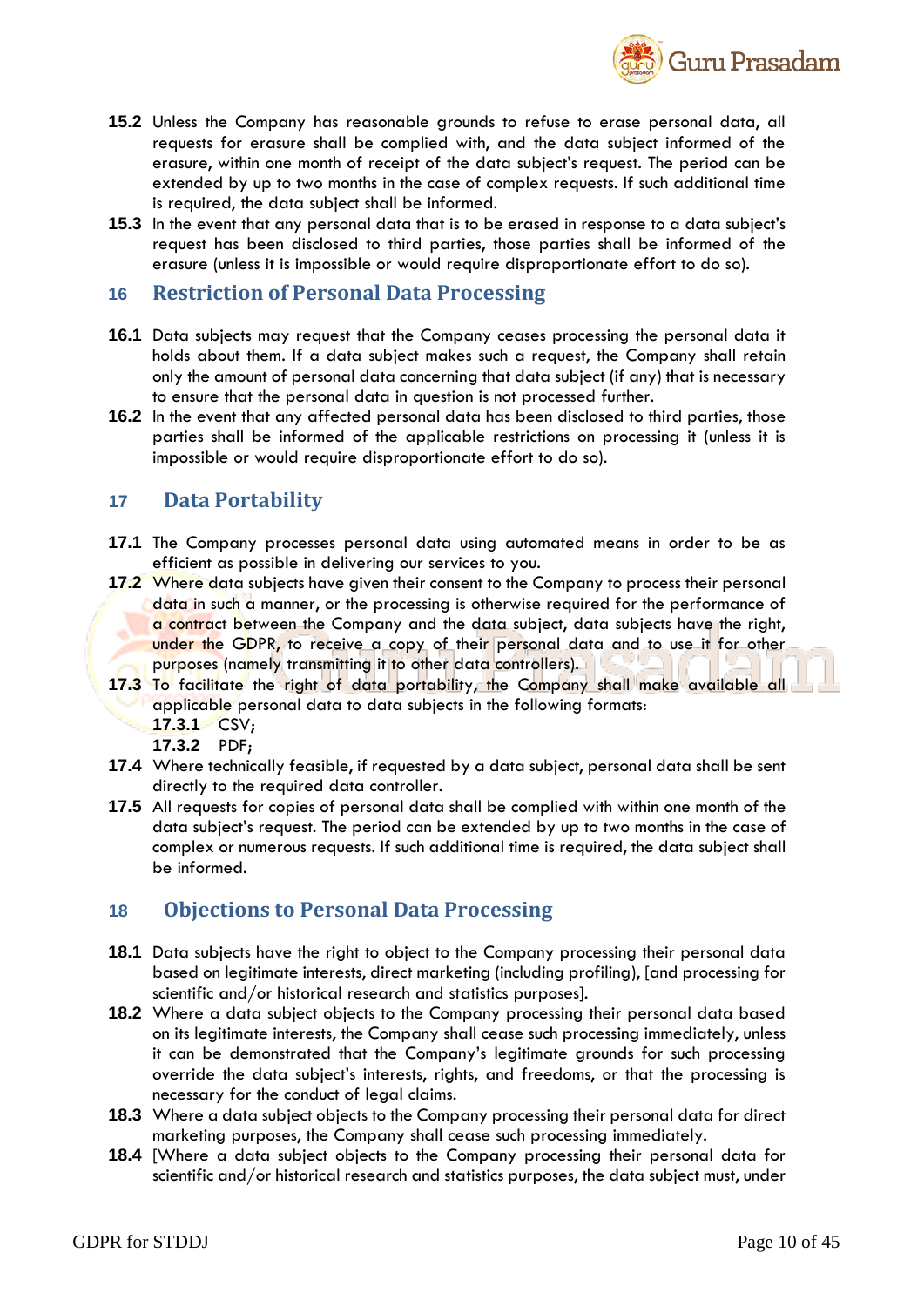

the GDPR, "demonstrate grounds relating to his or her particular situation". The Company is not required to comply if the research is necessary for the performance of a task carried out for reasons of public interest.]

#### **19 Profiling**

- **19.1** The Company uses personal data for profiling purposes.
- **19.2** When personal data is used for profiling purposes, the following shall apply:
	- **19.2.1** Clear information explaining the profiling shall be provided to data subjects, including the significance and likely consequences of the profiling;
	- **19.2.2** Appropriate mathematical or statistical procedures shall be used;
	- **19.2.3** Technical and organisational measures shall be implemented to minimise the risk of errors. If errors occur, such measures must enable them to be easily corrected; and
	- **19.2.4** All personal data processed for profiling purposes shall be secured in order to prevent discriminatory effects arising out of profiling (see Parts 20 to 25 of this Policy for more details on data security).

### **20 Data Security - Transferring Personal Data and Communications**

The Company shall ensure that the following measures are taken with respect to all communications and other transfers involving personal data:

- **20.1.1** All emails containing personal data must be encrypted using a password protected zip file.
- **20.1.2** All emails containing personal data must be marked "confidential";
- **20.1.3** Personal data may be transmitted over secure networks only; transmission over unsecured networks is not permitted in any circumstances;
- **20.1.4** Personal data may not be transmitted over a wireless network if there is a **Exercise** alternative that is reasonably practicable;
- **20.1.5** Personal data contained in the body of an email, whether sent or received, should be copied from the body of that email and stored securely. The email itself should be deleted. All temporary files associated therewith should also be deleted;
- **20.1.6** Where personal data is to be sent by facsimile transmission the recipient should be informed in advance of the transmission and should be waiting by the fax machine to receive the data;
- **20.1.7** Where personal data is to be transferred in hardcopy form it should be passed directly to the recipient via Royal Mail recorded or special delivery; and
- **20.1.8** All personal data to be transferred physically, whether in hardcopy form or on removable electronic media shall be transferred in a suitable container marked "confidential".

#### **21 Data Security - Storage**

The Company shall ensure that the following measures are taken with respect to the storage of personal data:

- **21.1.1** All electronic copies of personal data should be stored securely using passwords and data encryption;
- **21.1.2** All hardcopies of personal data, along with any electronic copies stored on physical, removable media should be stored securely in a locked box, drawer, cabinet, or similar;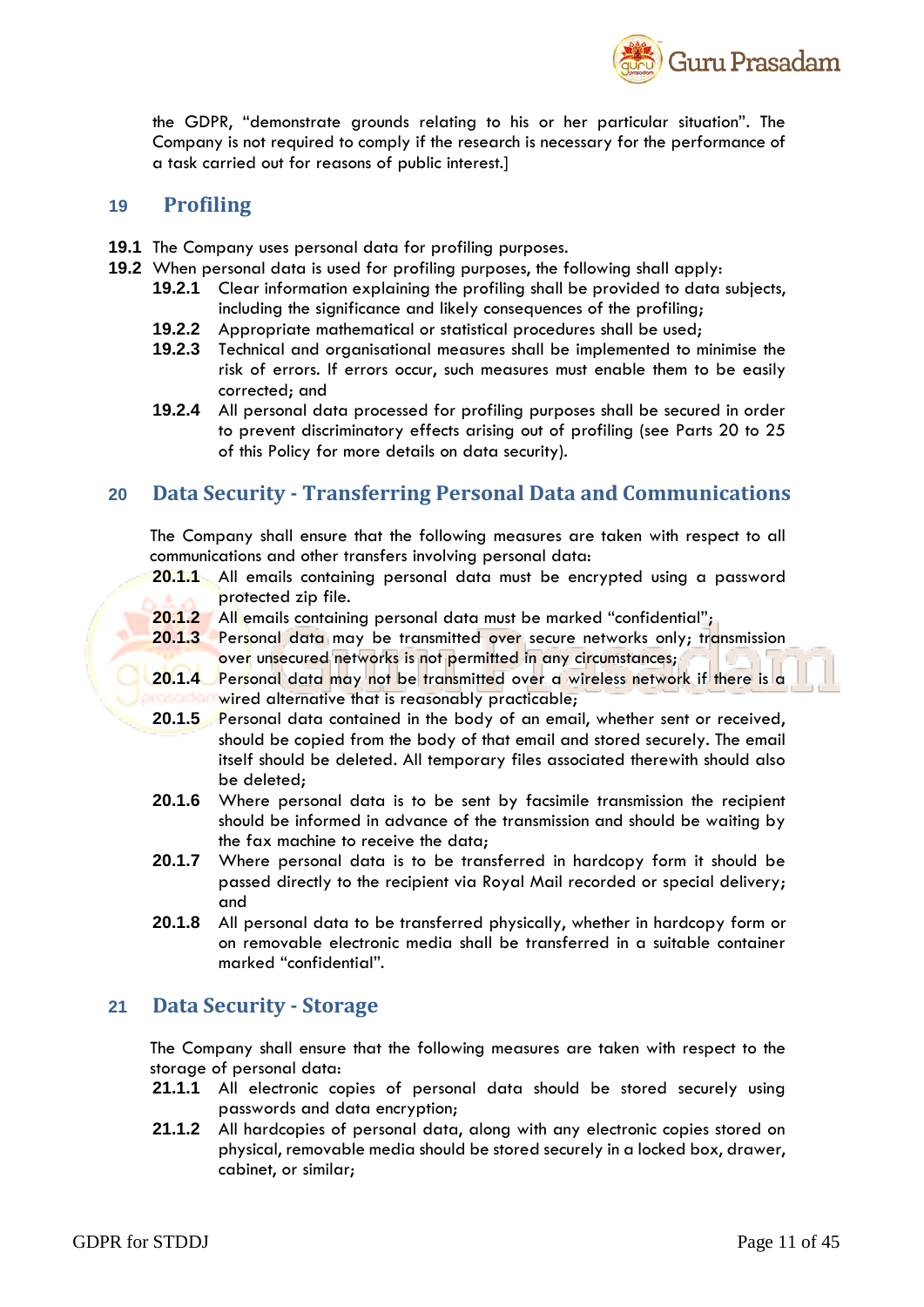

- **21.1.3** All personal data stored electronically should be backed up daily with backups stored offsite. All backups should be encrypted.
- **21.1.4** No personal data should be stored on any mobile device (including, but not limited to, laptops, tablets, and smartphones), whether such device belongs to the Company or otherwise without the formal written approval of and, in the event of such approval, strictly in accordance with all instructions and limitations described at the time the approval is given, and for no longer than is absolutely necessary; and
- **21.1.5** No personal data should be transferred to any device personally belonging to an employee and personal data may only be transferred to devices belonging to agents, contractors, or other parties working on behalf of the Company where the party in question has agreed to comply fully with the letter and spirit of this Policy and of the GDPR (which may include demonstrating to the Company that all suitable technical and organisational measures have been taken).

#### **22 Data Security - Disposal**

**22.1.1** When any personal data is to be erased or otherwise disposed of for any reason (including where copies have been made and are no longer needed), it should be securely deleted and disposed of. For further information on the deletion and disposal of personal data, please refer to the Company's Data Retention Policy.

### **23 Data Security - Use of Personal Data**

The Company shall ensure that the following measures are taken with respect to the use of personal data:

- **23.1.1** No personal data may be shared informally and if an employee, agent, subcontractor, or other party working on behalf of the Company requires access to any personal data that they do not already have access to, such access should be formally requested by following internal IT security procedures.
- **23.1.2** No personal data may be transferred to any employees, agents, contractors, or other parties, whether such parties are working on behalf of the Company or not, that outside of the expected operational duties.
- **23.1.3** Personal data must be handled with care at all times and should not be left unattended or on view to unauthorised employees, agents, sub-contractors, or other parties at any time;
- **23.1.4** If personal data is being viewed on a computer screen and the computer in question is to be left unattended for any period of time, the user must lock the computer and screen before leaving it; and
- **23.1.5** Where personal data held by the Company is used for marketing purposes, it shall be the responsibility of The Data Protection Officer to ensure that the appropriate consent is obtained and that no data subjects have opted out, whether directly or via a third- party service such as the TPS.

#### **24 Data Security - IT Security**

The Company shall ensure that the following measures are taken with respect to IT and information security:

**24.1** All passwords used to protect personal data should be changed regularly and should not use words or phrases that can be easily guessed or otherwise compromised. All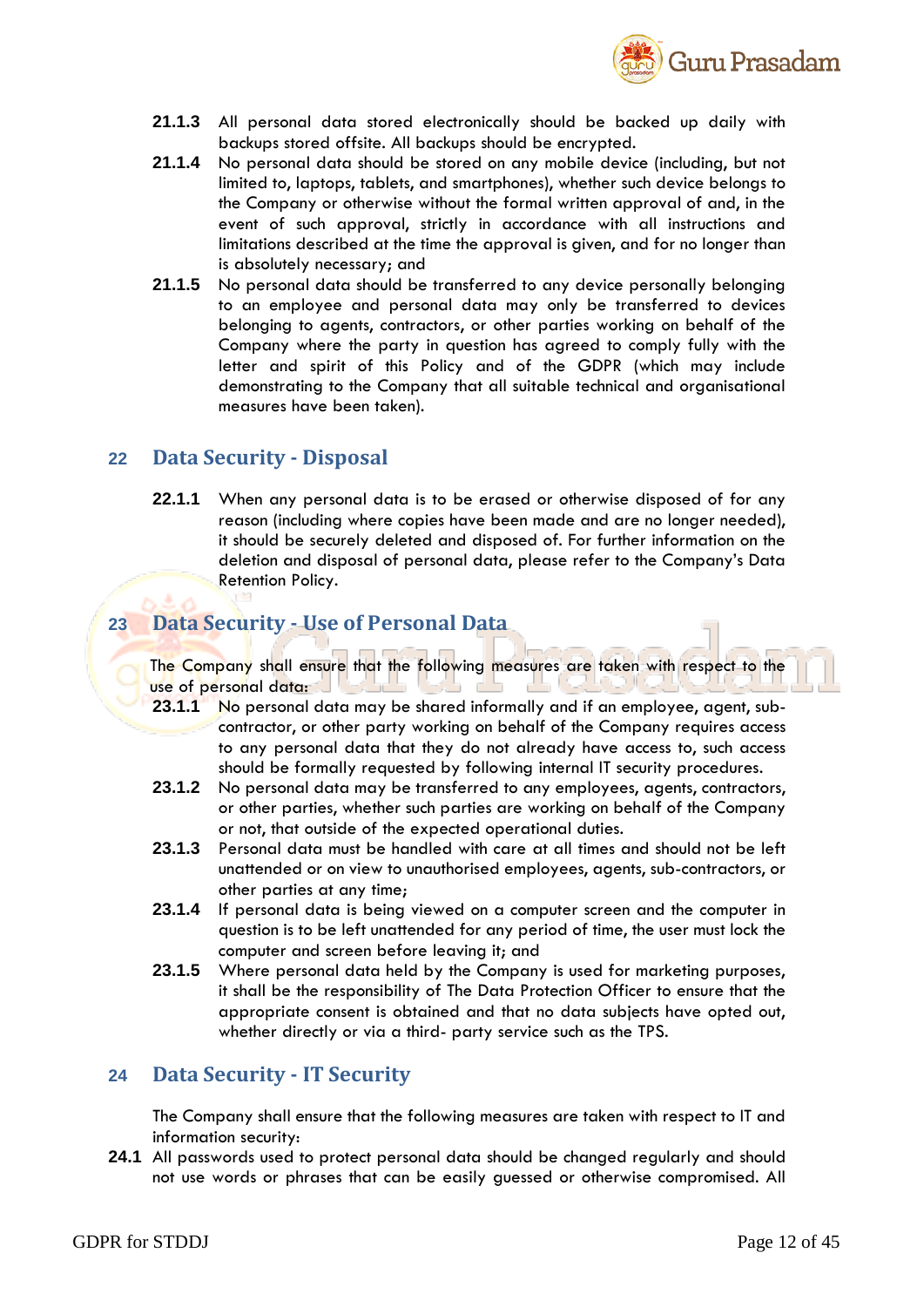

passwords must contain a combination of uppercase and lowercase letters, numbers, and symbols.

- **24.2** Under no circumstances should any passwords be written down or shared between any employees, agents, contractors, or other parties working on behalf of the Company, irrespective of seniority or department. If a password is forgotten, it must be reset using the applicable method. IT staff do not have access to passwords;
- **24.3** All software (including, but not limited to, applications and operating systems) shall be kept up-to-date. The Company's IT staff shall be responsible for installing any and all security-related updates as soon as reasonably and practically possible, unless there are valid technical reasons not to do so; and
- **24.4** No software may be installed on any Company-owned computer or device without the prior approval of the ICT Manager.

#### **25 Organisational Measures**

The Company shall ensure that the following measures are taken with respect to the collection, holding, and processing of personal data:

- **25.1** All employees, agents, contractors, or other parties working on behalf of the Company shall be made fully aware of both their individual responsibilities and the Company's responsibilities under the GDPR and under this Policy, and shall be provided with a copy of this Policy;
- **25.2** Only employees, agents, sub-contractors, or other parties working on behalf of the Company that need access to, and use of, personal data in order to carry out their assigned duties correctly shall have access to personal data held by the Company;
- **25.3** All employees, agents, contractors, or other parties working on behalf of the Company handling personal data will be appropriately trained to do so;
- **25.4** All employees, agents, contractors, or other parties working on behalf of the Company handling personal data will be appropriately supervised;
- **25.5** All employees, agents, contractors, or other parties working on behalf of the Company handling personal data shall be required and encouraged to exercise care, caution, and discretion when discussing work-related matters that relate to personal data, whether in the workplace or otherwise;
- **25.6** Methods of collecting, holding, and processing personal data shall be regularly evaluated and reviewed;
- **25.7** All personal data held by the Company shall be reviewed periodically, as set out in the Company's Data Retention Policy;
- **25.8** The performance of those employees, agents, contractors, or other parties working on behalf of the Company handling personal data shall be regularly evaluated and reviewed;
- **25.9** All employees, agents, contractors, or other parties working on behalf of the Company handling personal data will be bound to do so in accordance with the principles of the GDPR and this Policy by contract;
- **25.10**All agents, contractors, or other parties working on behalf of the Company handling personal data must ensure that any and all of their employees who are involved in the processing of personal data are held to the same conditions as those relevant employees of the Company arising out of this Policy and the GDPR; and
- **25.11**Where any agent, contractor or other party working on behalf of the Company handling personal data fails in their obligations under this Policy that party shall indemnify and hold harmless the Company against any costs, liability, damages, loss, claims or proceedings which may arise out of that failure.

### **26 Transferring Personal Data to a Country Outside the EEA**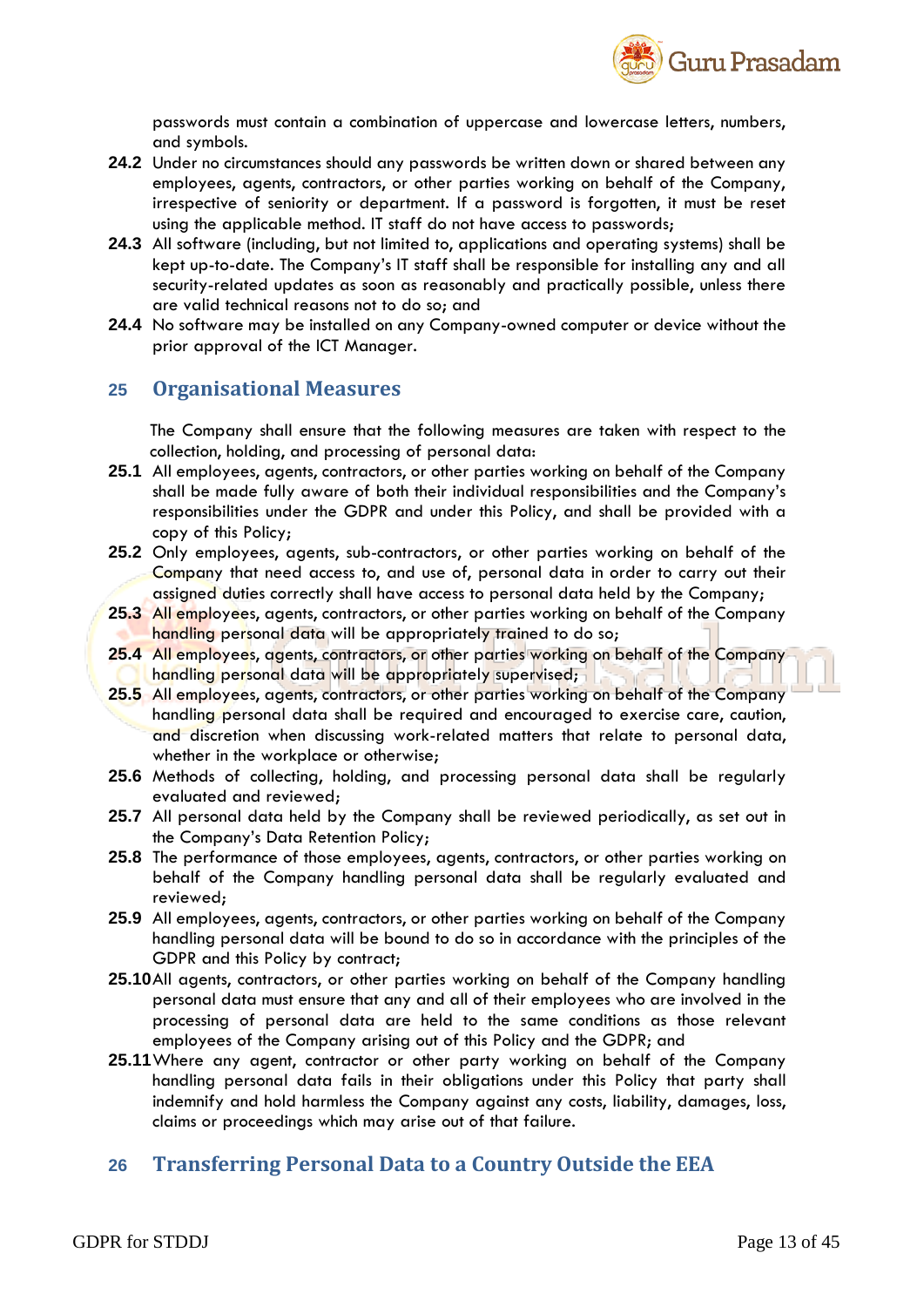

- **26.1** The Company may from time to time transfer ('transfer' includes making available remotely) personal data to countries outside of the EEA.
- **26.2** The transfer of personal data to a country outside of the EEA shall take place only if one or more of the following applies:
	- **26.2.1** The transfer is to a country, territory, or one or more specific sectors in that country (or an international organisation), that the European Commission has determined ensures an adequate level of protection for personal data;
	- **26.2.2** The transfer is to a country (or international organisation) which provides appropriate safeguards in the form of a legally binding agreement between public authorities or bodies; binding corporate rules; standard data protection clauses adopted by the European Commission; compliance with an approved code of conduct approved by a supervisory authority (e.g. the Information Commissioner's Office); certification under an approved certification mechanism (as provided for in the GDPR); contractual clauses agreed and authorised by the competent supervisory authority; or provisions inserted into administrative arrangements between public authorities or bodies authorised by the competent supervisory authority;
	- **26.2.3** The transfer is made with the informed consent of the relevant data subject(s);
	- **26.2.4** The transfer is necessary for the performance of a contract between the data subject and the Company (or for pre-contractual steps taken at the request of the data subject);
	- **26.2.5** The transfer is necessary for important public interest reasons;
	- **26.2.6** The transfer is necessary for the conduct of legal claims;
	- **26.2.7** The transfer is necessary to protect the vital interests of the data subject or other individuals where the data subject is physically or legally unable to give their consent; or

**26.2.8** The transfer is made from a register that, under UK or EU law, is intended to provide information to the public and which is open for access by the public in general or otherwise to those who are able to show a legitimate interest in accessing the register.

#### **27 Data Breach Notification**

- **27.1** All personal data breaches must be reported immediately to the Company's Data Protection Officer.
- **27.2** If a personal data breach occurs and that breach is likely to result in a risk to the rights and freedoms of data subjects (e.g. financial loss, breach of confidentiality, discrimination, reputational damage, or other significant social or economic damage), the Data Protection Officer must ensure that the Information Commissioner's Office is informed of the breach without delay, and in any event, within 72 hours after having become aware of it.
- **27.3** In the event that a personal data breach is likely to result in a high risk (that is, a higher risk than that described under Part 29.2) to the rights and freedoms of data subjects, the Data Protection Officer must ensure that all affected data subjects are informed of the breach directly and without undue delay.
- **27.4** Data breach notifications shall include the following information:
	- **27.4.1** The categories and approximate number of data subjects concerned;
	- **27.4.2** The categories and approximate number of personal data records concerned;
	- **27.4.3** The name and contact details of the Company's data protection officer (or other contact point where more information can be obtained);
	- **27.4.4** The likely consequences of the breach;
	- **27.4.5** Details of the measures taken, or proposed to be taken, by the Company to address the breach including, where appropriate, measures to mitigate its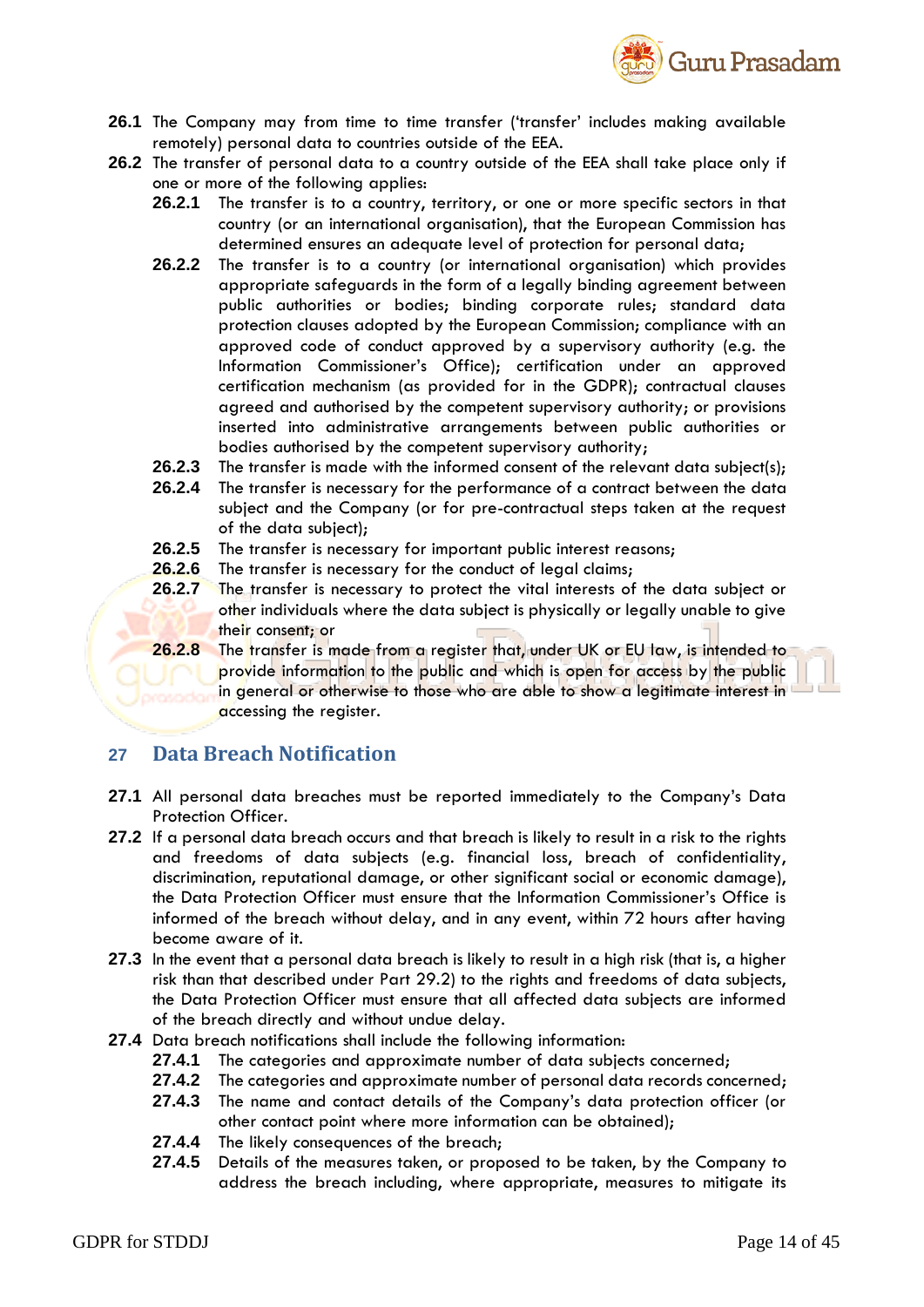

possible adverse effects.

### **28 Implementation of Policy**

This Policy shall be deemed effective as of 27th March 2019. No part of this Policy shall have retroactive effect and shall thus apply only to matters occurring on or after this date.

**This Policy has been approved and authorised by:**

Signature

| <b>Name of Approver</b>               |                | Sant Shri Trilochan Das Ji |
|---------------------------------------|----------------|----------------------------|
| <b>Position</b>                       | ٠              | President Head and Patron  |
|                                       |                |                            |
| <b>Policy Owner Name</b>              | ÷              | <b>Tarinderjeet Singh</b>  |
| <b>Position</b>                       | ٠              | Head IT                    |
|                                       |                |                            |
| <b>Witness Name</b><br><b>Address</b> |                |                            |
|                                       |                |                            |
|                                       |                |                            |
| omerikment<br><b>Date</b>             |                | 2nd April 2019             |
| <b>Place</b>                          | $\blacksquare$ |                            |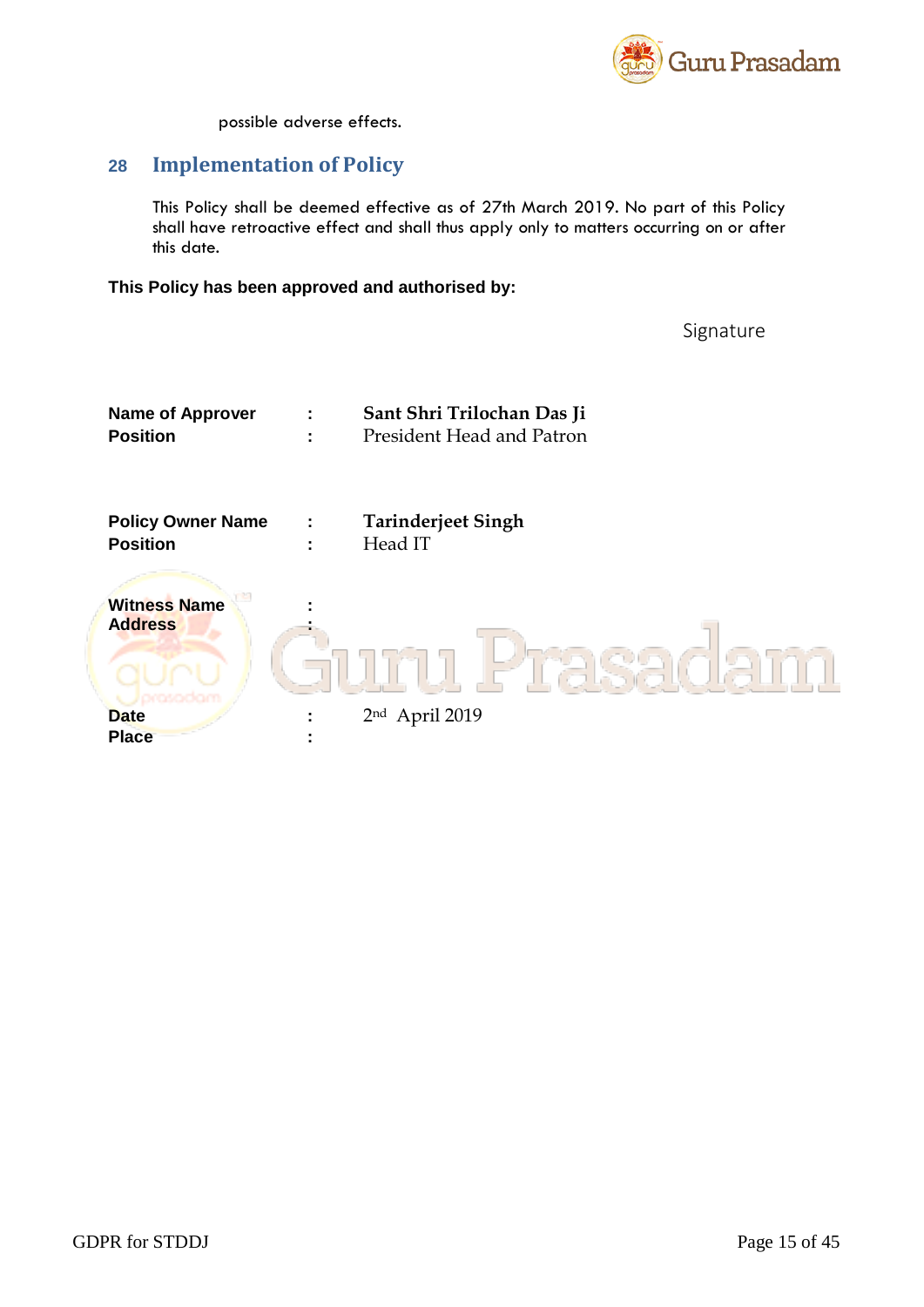

## Policy Guidelines under EU General Data Protection Regulation (GDPR) and Data Protection Act 2018 As Is

## 1. Purpose

1.1 The EU General Data Protection Regulation (GDPR) took effect on 25 May 2018. Together with the Data Protection Act 2018, which adopts the GDPR standards for all general data in the UK, it replaced the Data Protection Act 1998 (DPA 1998), and applies to the processing of **all** personal data. Electoral Registration Officers (EROs) and Returning Officers (ROs) are **personally responsible** for ensuring that they comply with the requirements of data protection legislation.

1.2 We have been working with the Association of Electoral Administrators (AEA), Cabinet Office, the Information Commissioner's Office (ICO), the Scottish Assessors Association (SAA) and the Society of Local Authority Chief Executives (SOLACE) to identify the impact of the GDPR on Electoral Registration Officers (EROs) and Returning Officers (ROs).<sup>1</sup>

1.3 It is important to remember that data protection requirements have been in place for many years. Although the GDPR does broaden the requirements, particularly in relation to demonstrating accountability and transparency, many of the key principles are the same as those in the DPA 1998.

1.4 The new data protection legislation does not override requirements to gather and process information as set out in existing electoral law but there will be an impact on how this information is processed and the responsibilities of EROs and ROs to keep data subjects informed.

1.5 This resource is designed to support you in meeting your obligations, as they relate to your electoral administration responsibilities. We have included practical examples where possible.



<u>.</u>

Where we consider that there is a particular consideration or action you should take in light of the GDPR, we have highlighted this in break-out boxes like this one throughout the resource. We have summarised these actions in checklist form in **[Appendix 1](#page-33-0)**.

1.6 We have shared this resource with the Cabinet Office's Suppliers' Group network to help them prepare to support you in managing the impact of the GDPR on your delivery of well-run elections and electoral registration.

**<sup>1</sup> In this resource we use 'RO' as a generic term to refer to all types of Returning Officer.**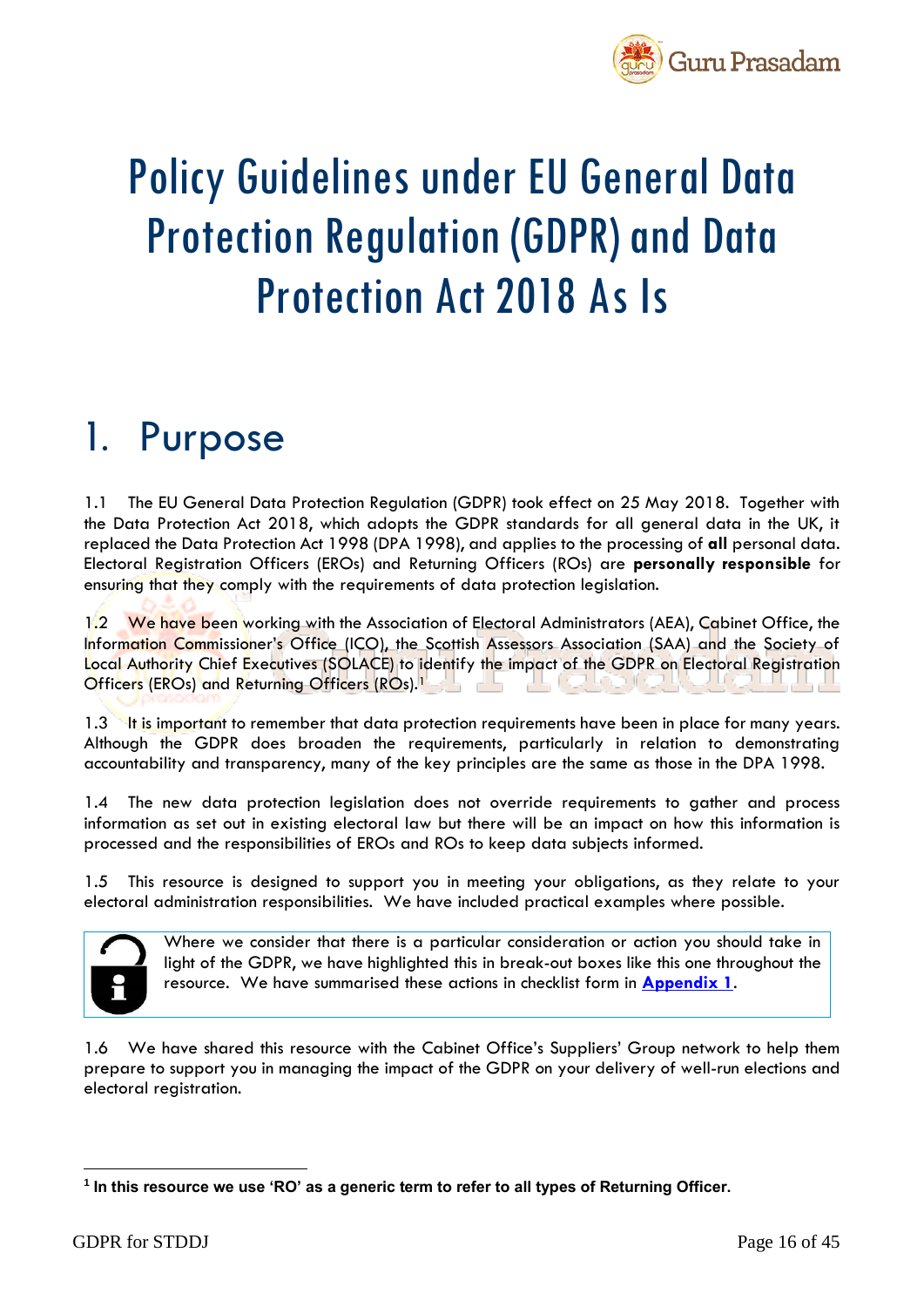

1.7 This resource will be updated to take account of emerging examples of good practice. It should be read alongside our core guidance for **EROs** and [ROs.](http://www.electoralcommission.org.uk/i-am-a/electoral-administrator/)

## <span id="page-16-0"></span>2. Data controllers

### Registering as a data controller

2.1 EROs and ROs have a statutory duty to process certain personal data to maintain the electoral register and for the purpose of administering an election. As such, they will be subject to the requirements of the GDPR as '**data controllers**'.

2.2 Under the Data Protection Act 1998, data controllers were required to register with the Information Commissioner's Office (ICO). Although there is no such requirement under GDPR, the Digital Economy Act 2017 makes provision for data controllers to register with the ICO from 1 April 2018.

2.3 Advice from the ICO is that **all data controllers will need to ensure that they are registered.**  This means that EROs and ROs must be registered separately to their council. The ICO have advised that where the ERO and the RO are the same person, one registration can cover both roles. The ICO have also confirmed that where you have an additional role as a Regional RO, Police Area RO, Combined authority RO etc… one registration can be used for all titles but this needs to be included in the 'name' of the organisation when registering. In Scotland, where the ERO and the Assessor are the same person, the ICO have advised that one registration can also cover both roles, but both titles need to be included in the 'name' of the organisation when registering.

2.4 In relation to the fee to register as a data controller, the ICO have provided further guidance on their [website,](http://ico.org.uk/media/for-organisations/documents/2258205/dp-fee-guide-for-controllers-20180221.pdf) including examples of how the fee should be calculated. It should be noted that when calculating the number of staff you employ, this should be determined pro rata, i.e. evened out throughout the year. For example, if you are an RO and you only employ staff in April and May to administer an election, the total staff employed in April and May would need to be apportioned throughout the year to determine the number of staff you employ. As such, it is likely that the fee would always fall into the lower category. If you are using a joint registration as ERO/RO, you will need to be careful when calculating the number of staff since you will need to consider the total staff across both functions.

2.5 Questions in relation to registering as a data controller should be directed towards the ICO.

### Appointing a data protection officer

2.6 Under the GDPR, a "public authority" must appoint a data protection officer (DPO) to advise on data protection issues. As ERO or RO, you are not currently included in the definition of a "public authority" contained in Schedule 1 to the Freedom of Information Act 2000 and are therefore **not** required to appoint a DPO for the conduct of your duties. However, you can choose to appoint a DPO if you wish. Your appointing council must have a DPO in place and you should liaise with them over good practice in relation to data protection.

### <span id="page-16-1"></span>Accountability and transparency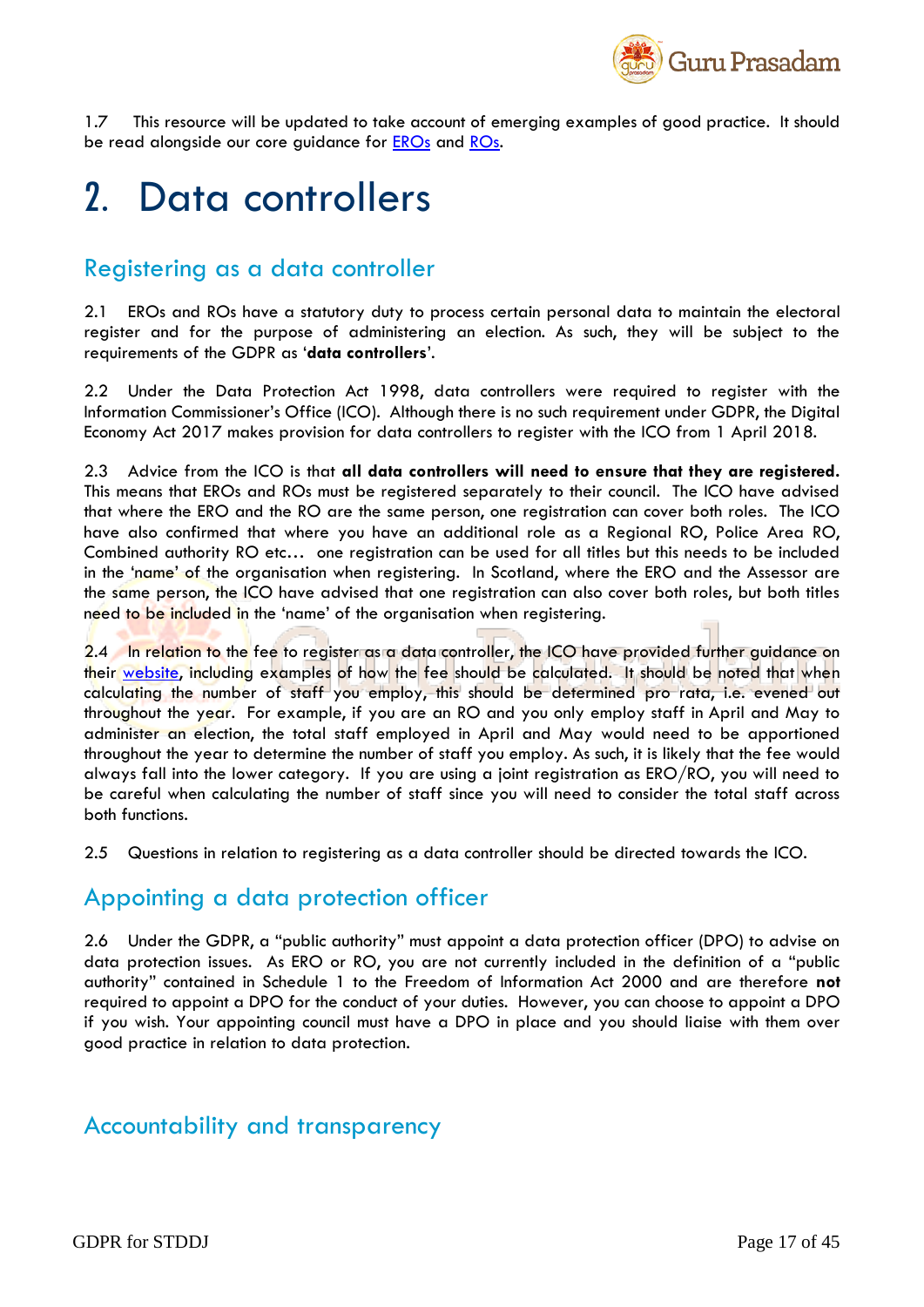

2.7 A key element of the GDPR is the increased focus on **accountability and transparency** when processing personal data. You must be able to **demonstrate** that you comply with your obligations under the GDPR, ensuring that personal data is processed lawfully, fairly and in a transparent manner. The key to achieving this is to have and maintain written plans and records to provide an audit trail.

2.8 In many cases, you will already have these plans and records in place. For example, you will already have registration and election plans, and associated risk registers, that outline your processes and the safeguards that you have in place. Although you will need to review these documents to ensure data protection remains integral and that they are GDPR compliant, they will provide a sound basis for you to meet your obligations under the GDPR. However, you are also likely to need to implement further demonstrable processes to show that you are processing personal data lawfully, fairly and in a transparent manner.

2.9 We have produced a [cover sheet for the inspection of the register](http://www.electoralcommission.org.uk/__data/assets/word_doc/0004/79717/Front-Cover-for-Full-Register-of-Electors-to-be-inspected-WEB.doc) which sets out how it may be used and the penalty for misuse.

2.10 Records should also be maintained of every person or organisation supplied with absent voting lists. Similarly, records should be maintained of every person organisation supplied with the electoral register, not just those who pay to receive it. You should ensure that every person/organisation receiving the register, whether on publication, by sale, or on request, is aware that:

- they must only use the register for the purpose(s) specified in the Regulations permitting its supply
- once the purpose for which the register has been supplied has expired, they must securely destroy the register
- they understand penalty for misuse of the register

2.11 The information suggested above is included in the cover sheets we have made available for the [sale](http://www.electoralcommission.org.uk/__data/assets/word_doc/0009/79713/Cover-sheet-for-copies-of-the-full-register-for-sale.doc) and [supply on request](http://www.electoralcommission.org.uk/__data/assets/word_doc/0011/79715/Front-cover-for-the-full-register-supplied-free-of-charge-on-request-WEB.doc) of the electoral register.



**Action:** If you have not already done so, speak to your council's data protection officer/information officer. The GDPR will impact on your council as a whole, so you should not need to address the requirements in isolation. You should also utilise the *[ICO's](http://ico.org.uk/for-organisations/guide-to-the-general-data-protection-regulation-gdpr/)* [website](http://ico.org.uk/for-organisations/guide-to-the-general-data-protection-regulation-gdpr/) which has detailed guidance to support you in meeting your obligations, including specific guidance on [accountability and transparency.](http://ico.org.uk/for-organisations/guide-to-the-general-data-protection-regulation-gdpr/documentation/)

**Action:** Review all of your processing activities and consider if there are further measures you can put in place to **demonstrate** that you are processing personal data lawfully, fairly and in a transparent manner.

## <span id="page-17-0"></span>3. Lawful basis for processing

3.1 For the processing of personal data to be lawful, it must be processed on a 'lawful basis' as set out in Article 6 of GDPR. These include:

• **Legal obligation**: the processing is necessary to comply with the law (not including contractual obligations); or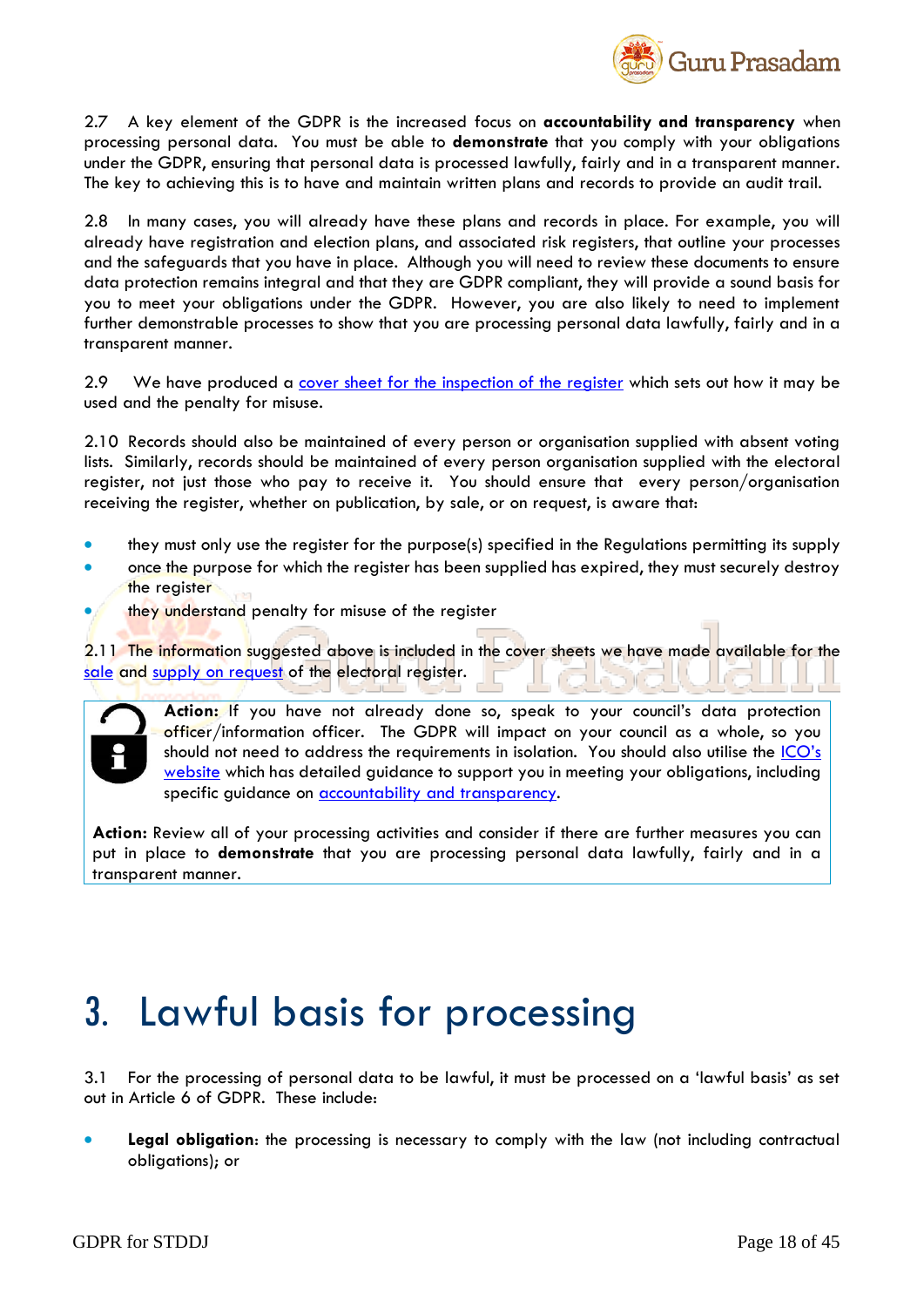

- **Public task**: the processing is necessary to perform a task in the public interest or in the exercise of official authority vested in you as the data controller; or
- **Legitimate interests**: the processing is necessary for your legitimate interests or the legitimate interests of a third party unless there is a good reason to protect the individual's personal data which overrides those legitimate interests. (This cannot apply if you are a public authority processing data to perform your official tasks); or
- **Consent**: the individual has given clear consent for you to process their personal data for a specific purpose. For further information see the ICO's quidance on consent.

3.2 Processing without a lawful basis runs the risk of enforcement activity, including substantial fines, by the ICO (see '[Breaches and sanctions](#page-30-0)' for further information).

3.3 In the main, the ICO have advised that the processing of personal data by EROs/ROs is likely to fall under the 'lawful basis' that it is 'necessary for the performance of a task carried out in the public interest or in the exercise of the official authority vested in the controller'.

3.4 It is for you to determine what the lawful basis for processing the data is, and to document your approach. You must clearly set out in your [privacy notice](#page-20-0) which lawful basis you are relying on for processing and cite the relevant UK law where applicable. You may rely on more than one legal basis if you consider it appropriate.

3.5 We have provided examples below of lawful processing based on processing to perform a public task vested in you by UK law.



**Action**: Undertake an audit of **all** the personal data that you collect to determine the lawful basis on which you are collecting/processing it.

### <span id="page-18-1"></span>Processing for the performance of a public task

3.6 This lawful basis covers public functions and powers that are set out in UK law or the performance of specific tasks in the public interest, also set out in UK law.

<span id="page-18-0"></span>3.7 For example, Regulation 26 of the Representation of the People Regulations 2001 (RPR 2001) sets out the requirements for an application to register, requiring an ERO to process National Insurance numbers and dates of birth as part of the application. This is part of the ERO's overall statutory duty to maintain the register of electors under Section 9 of the Representation of the People Act 1983 (RPA 1983). Similarly, Rule 6 of the Parliamentary Election Rules requires an RO to process personal data relating to a candidate for nomination purposes. This is part of the RO's overall statutory duty to administer the election in accordance with the Parliamentary Election Rules under Section 23 of the RPA 1983. **In these situations, the lawful basis for the processing is the performance of a public task (i.e. maintaining the register of electors, and administering the election) in the public interest, as provided for in electoral law**.

3.8 You will also need to consider the appropriate lawful basis for the processing of personal data not covered by electoral legislation. For example, employment legislation may require you to process personal data relating to the right of polling station staff or canvassers to work in the UK.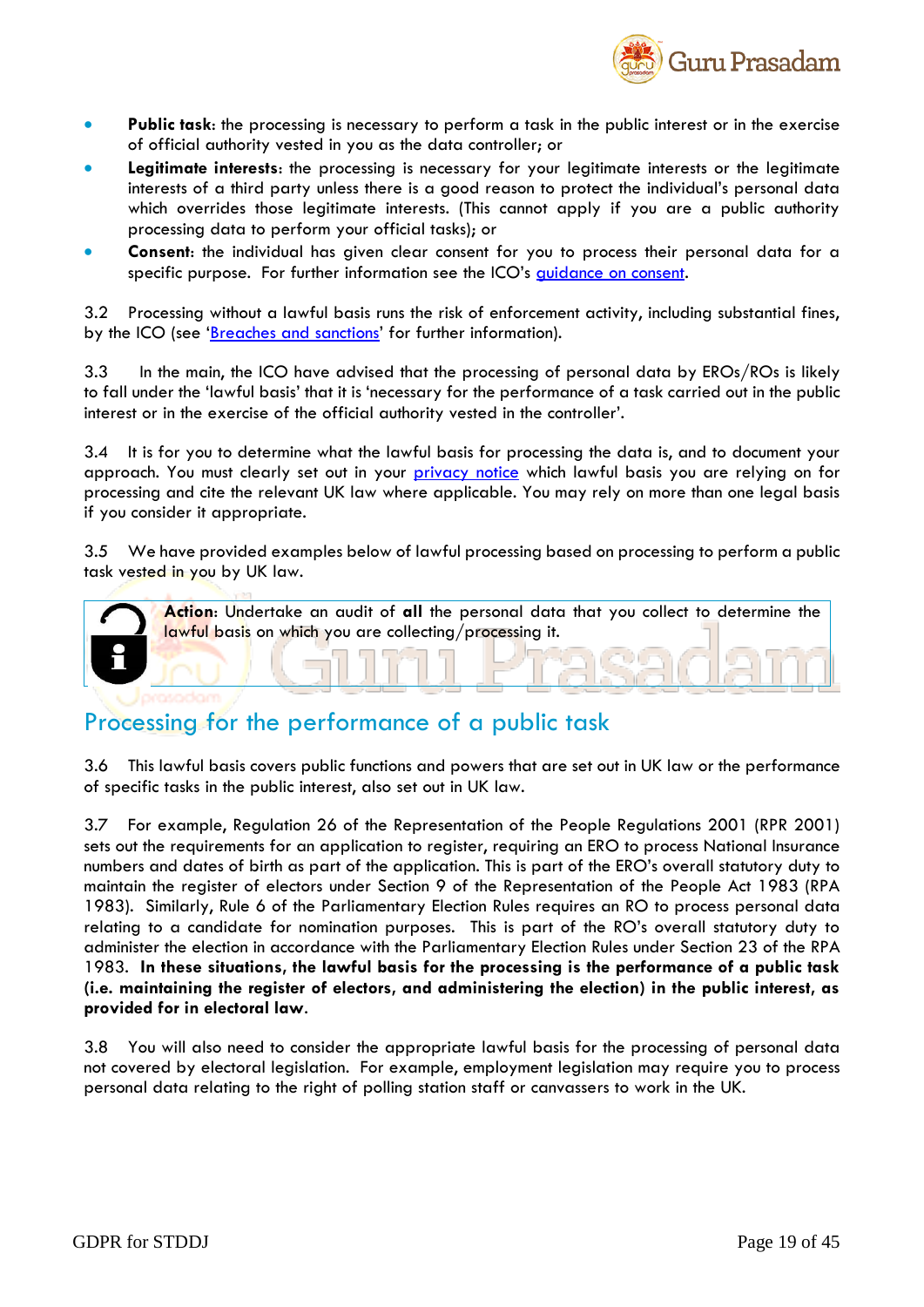



**Action**: Where you are processing personal data because it is necessary for the performance of a public task, determine and record what the basis for that public task is. This will enable you to demonstrate the lawful basis on which you are processing all personal data. The legislative references in the Commission's guidance for [EROs](http://www.electoralcommission.org.uk/i-am-a/electoral-administrator/running-electoral-registration/) and [ROs](http://www.electoralcommission.org.uk/i-am-a/electoral-administrator/) may help with this.

### The edited register

3.9 Regulation 93 of the RPR 2001 requires an ERO to publish an edited register. While electors may 'opt-out', EROs are required to include their details in the edited register if they do not do so.

3.10 The ICO have confirmed that as legislation provides for a statutory opt-out, coupled with the duties placed on EROs, this means that EROs are processing personal data for inclusion on the edited register on the 'lawful basis' that it is necessary to perform a public task. Therefore the GDPR conditions for consent will not apply and the **GDPR will not impact on the edited register**.

### <span id="page-19-1"></span>Right to object

3.11 Article 21 of the GDPR includes the "right to object" meaning that the data subject can object to the processing of their personal data. This right **does** apply when processing is required for the performance of a public task (such as maintaining the electoral register).

3.12 Section 11 of the Data Protection Act 1998 allowed electors the right to require you to exclude them from the edited register (also known as the open register) on a permanent basis (or until further notice). This continues under Article 21.

3.13 For example, Regulation 93A of the RPR 2001 prevents an elector from changing their edited register preference on a HEF. However, if you receive a response to the HEF and the elector has themselves clearly indicated on the form that they want to be removed from the open register until further notice, you should treat the HEF response as a notice under Article 21 of the GDPR and amend the register accordingly. Further information on this process is set out in Chapter 4 of Part 3: 'Annual [canvass'](http://www.electoralcommission.org.uk/__data/assets/pdf_file/0009/162576/Part-3-The-transition-to-IER-in-2014-15.pdf).

3.14 The right to object to processing cannot however be applied to information where the collection of or the nature of the processing is specified in electoral law. For example in relation to electoral registration, the data subject can object to the processing of their email or telephone contact details but not to the use of their name or home address for the purpose of maintaining the electoral register.

3.15 Similarly to demonstrate that you are complying with the principles of processing personal data, ensuring that it is processed lawfully, fairly and in a transparent manner, you should maintain records to detail any request made under the right to object to processing. Your Electoral Management Software provider may have the facility to record consent against elector records and you should liaise with them to understand how to manage the process in practice.

<span id="page-19-0"></span>3.16 The [email invitation to register](http://www.electoralcommission.org.uk/i-am-a/electoral-administrator/running-electoral-registration/registration-forms-and-letters) (ITR) that you must use has been updated to include an unsubscribe option to allow electors to make a request under the right to object to the use of their contact information for this purpose.



**Action**: Review your existing email templates and ensure that where you communicate with electors by email, you include an 'unsubscribe' option on all emails to allow the data subject to object to the use of their contact information for this purpose.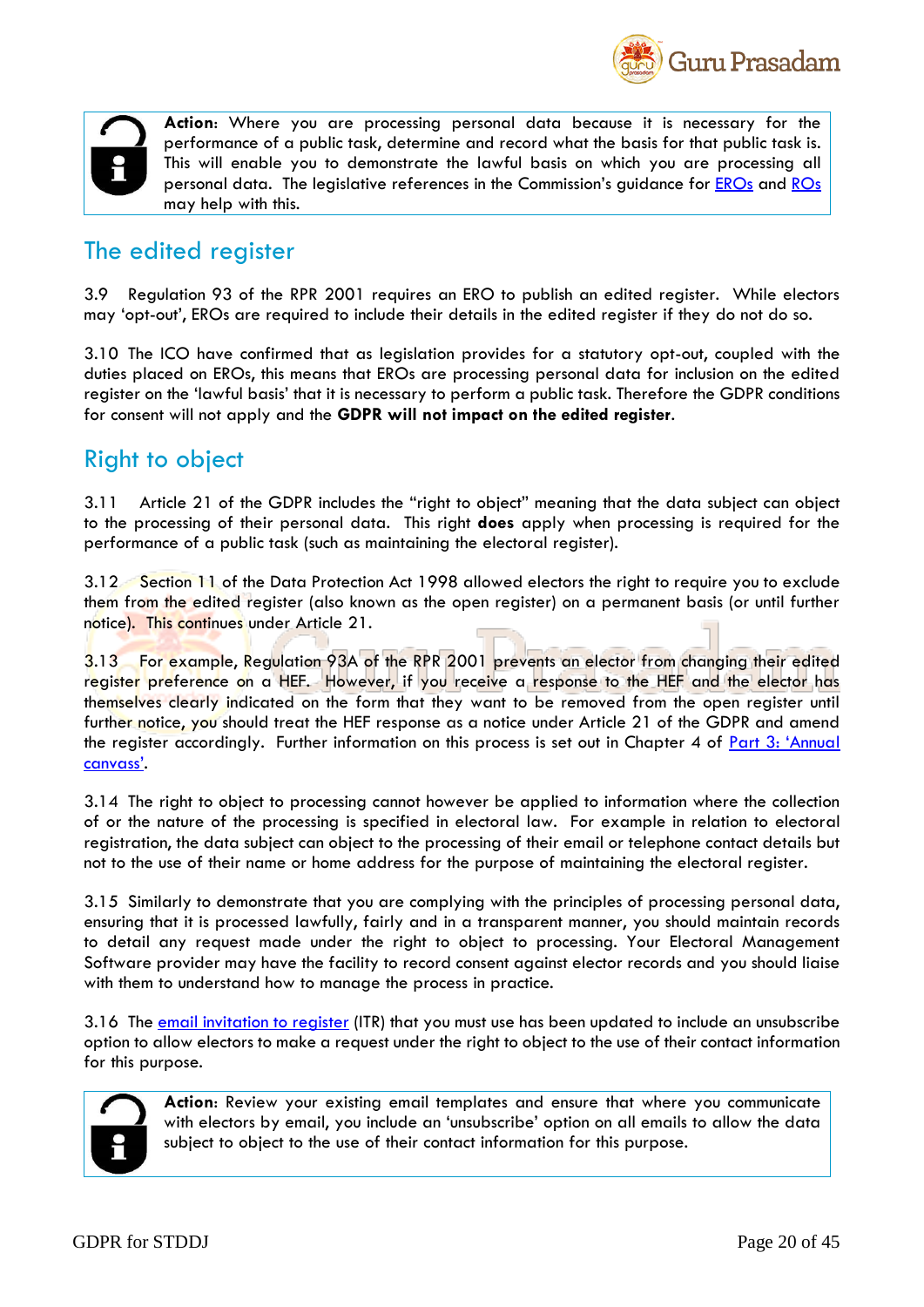

### <span id="page-20-1"></span>Right to be forgotten

3.17 Article 17 of the GDPR introduces the "right to be forgotten" meaning that a data subject can request that you delete their information without "undue delay".

3.18 The right to be forgotten does **not** apply when processing is required for the performance of a public task (such as the maintaining of electoral registers) or where it is necessary for archival in the public interest.

3.19 For example, an elector cannot contact an ERO and ask to be removed from 'old/historical' electoral registers since their inclusion on that register originated from a legal obligation on the ERO. However, they may request that information collected on grounds of consent (for example, where an elector gives consent to use of their email address) is deleted or removed at any time.

3.20 As set out in paragraph **[5.8](#page-23-0)**, the RO is required to publish notices relating to an election. These may include personal information relating to candidates, subscribers and agents. Although a person could not use the 'right to be forgotten' to require that their details are removed from a statutory notice, they could exercise the right to have their details removed from a notice you have made available on your council website after the election, if the deadline for an election petition had passed (when the notice serves no further purpose) Therefore, you should either remove notices published on your website, or remove the personal data contained in these notices, once the petition deadline for that election has passed.

3.21 You should consider whether it is appropriate to retain that data (see '[Document retention](#page-22-0)'). For example, if you have existing records of email addresses or phone numbers collected through an application to register, at the time that you next use that information, you should take appropriate measures such as:

- explain the data subjects right to object to further processing
- link to your privacy notice
- the inclusion of the 'unsubscribe' option mentioned in paragraph **[3.16](#page-19-0)** which allows the data subject to object to the use of their contact information for this purpose

## <span id="page-20-0"></span>4. Privacy notices: the right to be informed

4.1 The data protection principle that the data subject must be provided with sufficient information to enable them to understand how their personal data is used continues under the GDPR. This has traditionally been achieved via a **privacy notice** or **fair processing notice**.

4.2 The GDPR sets out the following requirements for notifying data subjects:

• When data is collected directly from the data subject, the notice must be given at the point of collection. For example, a notice needs to be included in letters requesting documentary evidence under the exceptions process, or on application forms for the appointment of election staff. It is not necessary to provide a link to a privacy notice on poll cards. Poll cards do not collect personal information, they contain information from the electoral register and absent vote lists which are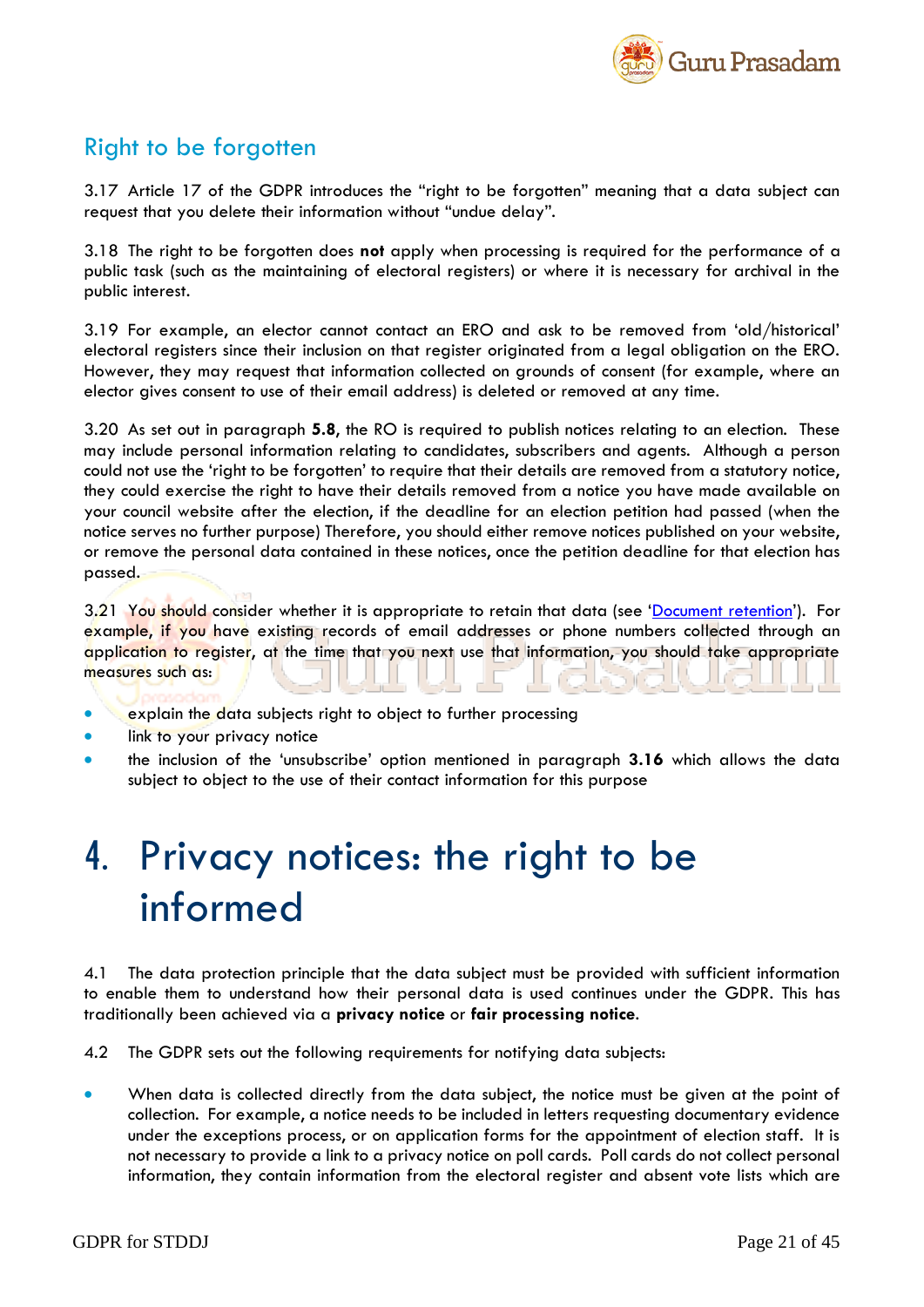

publically available under electoral law. However, your privacy notice should set out that personal data contained in the electoral register and absent voting lists will be used to issue poll cards in advance of an election;

When data is not collected directly, the notice must be given to the data subject within one month or at the first point of contact. This is not necessary if the data subject was notified of the terms of the privacy notice when the data was originally collected by the primary data controller (for example, if you use personal data collected by council tax to verify an applicant for registration, a notice is not required if one was given to the applicant by the council tax department when the personal data was originally collected).

4.3 The information in a privacy notice must be provided in clear plain language, particularly when addressed to a child, and be provided free of charge.

4.4 It is important that your privacy notice is specific to your local circumstances and the personal data that you process. It must be kept up to date to meet any changes in your approach to processing data. Your council's data protection/information officer will be able to help you with the contents of the required notices. **You will need to ensure you have a privacy notice published on your website from 25 May 2018.** This can be a standalone privacy notice or can be included as part of your council's privacy notice.

4.5 Due to the differences across ERO/RO functions due to devolution, shared services, differences in EMS suppliers and internal structures and processes within each council it is not appropriate for the Commission to provide a template privacy notice. However, **[Appendix 2](#page-34-0)** provides a checklist for what a privacy notice must contain.

4.6 In particular, your privacy notice needs to set out how you will use the personal data that is collected. The following bullet points are not an exhaustive list, but give an indication of the sort of things that could be covered in your privacy notice:

- the fact that personal data contained in the electoral register will be used to conduct an annual canvass, including issuing HEFs to all households and following up with non-responding properties
- how information in the electoral register may be used using the prescribed wording to describe the electoral register and the open/edited register (as included on the voter registration form)
- the fact that personal data contained in the electoral register and absent voting lists will be used to issue poll cards in advance of an election
- that a postal voter's signature (where required) and date of birth provided on a postal voting statement will be compared against that postal voter's signature and date of birth held on the personal identifiers record

4.7 Our [letter templates](http://www.electoralcommission.org.uk/i-am-a/electoral-administrator/running-electoral-registration/registration-forms-and-letters) and [absent voting forms,](http://www.yourvotematters.co.uk/how-do-i-vote) and the [HEF and voter registration forms](https://www.electoralcommission.org.uk/i-am-a/electoral-administrator/running-electoral-registration/registration-forms-and-letters) have been updated to reflect enhanced data protection messaging. The Cabinet Office have similarly updated [www.register-to-vote.gov.uk.](http://www.register-to-vote.gov.uk/)



**Action:** Be clear for what purpose you collect, hold and use people's data – and ensure that you are not using it for other unrelated purposes. You should periodically review your privacy notices with your council's data protection officer/information officer to ensure they remain compliant with GDPR. The checklist provided in **[Appendix 2](#page-34-0)** may help you with this. Ensure your privacy notice is clearly visible on your website and is referenced when communicating with electors and others.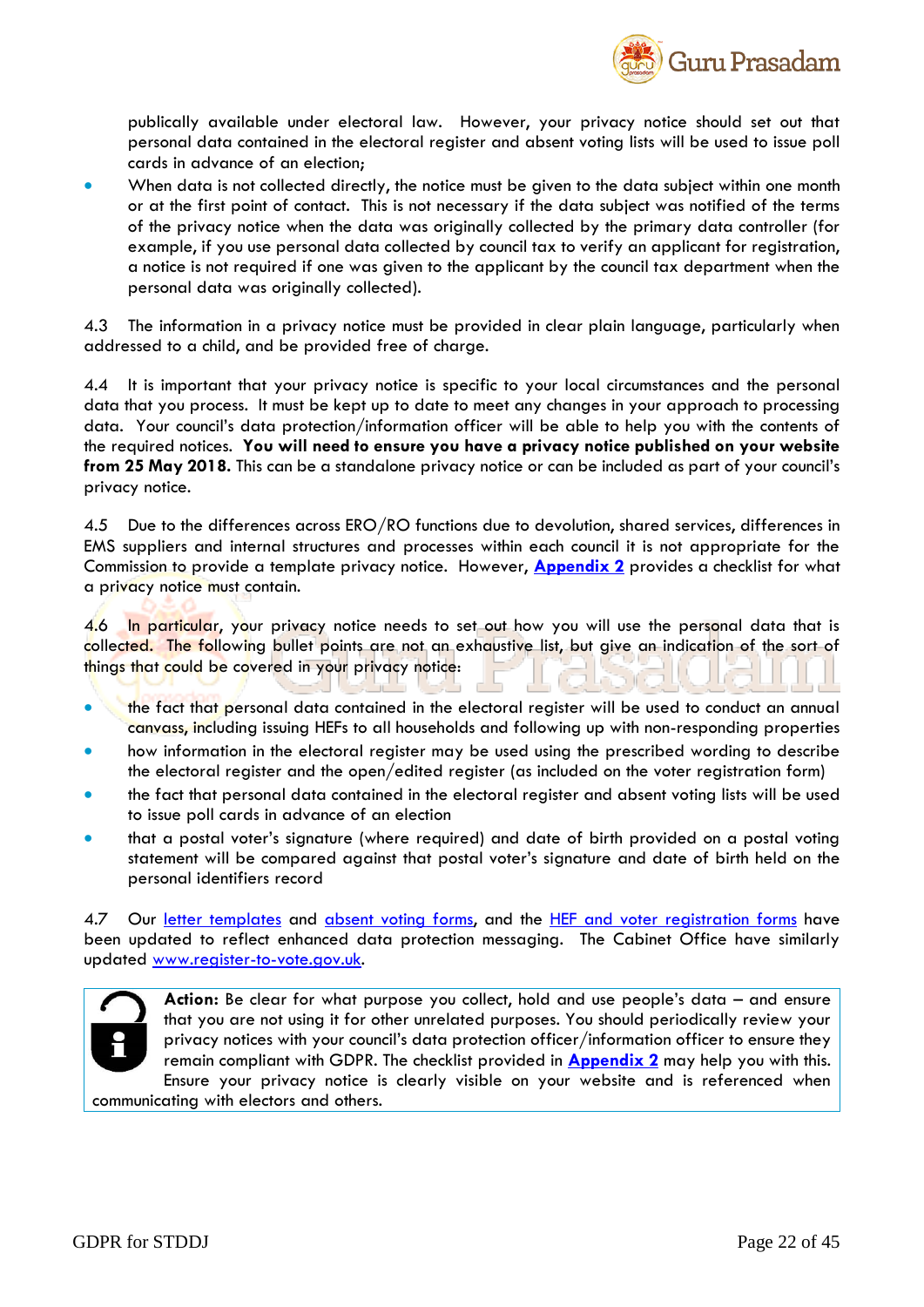

#### **Sharing good practice**

The electoral services team at Redcar & Cleveland Borough Council have developed a tri-fold leaflet – included at **[Appendix 3](#page-35-0)** – that explains to electors how their personal data is handled and used.

## <span id="page-22-0"></span>5. Document retention

5.1 Under the GDPR, it continues to be the case that personal data processed for any purpose shall not be kept for longer than is necessary for that purpose. Therefore, once the purpose for collecting the data has passed, you need to consider if there is a reason for you to retain that data.

5.2 The GDPR does permit personal data to be stored for longer periods if the data will be processed solely for archiving purposes in the public interest, or for scientific, historical, or statistical purposes and subject to the implementation of appropriate safeguards. Examples of this might include old electoral registers held to determine the eligibility of overseas applicants, or election results.



**Action:** Practice data minimisation – don't ask for, and process, personal data if you don't need it. For every document you possess, ask yourself "for what reason am I keeping this document?"

### <span id="page-22-1"></span>Document retention policy

5.3 Maintaining your **document retention policy** will help you to demonstrate that you are complying with the principles of processing personal data, ensuring that it is processed lawfully, fairly and in a transparent manner.

5.4 Your document retention policy should set out the following for all documents you receive and hold:

- whether the document contains personal data
- the lawful basis on which any personal data was collected (see '[Lawful basis for processing](#page-17-0)')
- your retention period
- your rationale for the retention period (which might relate to a requirement in electoral law, for example, home address forms at UK Parliamentary elections must be destroyed after 21 days)

5.5 In some cases this will be straightforward since electoral legislation will require a set period for which documents are retained. For example, at a UK Parliamentary election, Rule 57 of the Parliamentary Election Rules requires that specific documents relating to the election must be retained for one year and then, unless otherwise directed, be destroyed. In other cases, you will need to make a local decision and justify this in your document retention policy.

5.6 If you are an ERO, your document retention policy will include (but will not be limited to) documents received due to:

• an application to register (i.e. application form and any documentary evidence where required) (see Chapter 4 of [Part 4: 'Maintaining the register throughout the year'](http://www.electoralcommission.org.uk/__data/assets/pdf_file/0011/162578/Part-4-Maintaining-the-register-throughout-the-year.pdf) for further information on the retention period for application documents)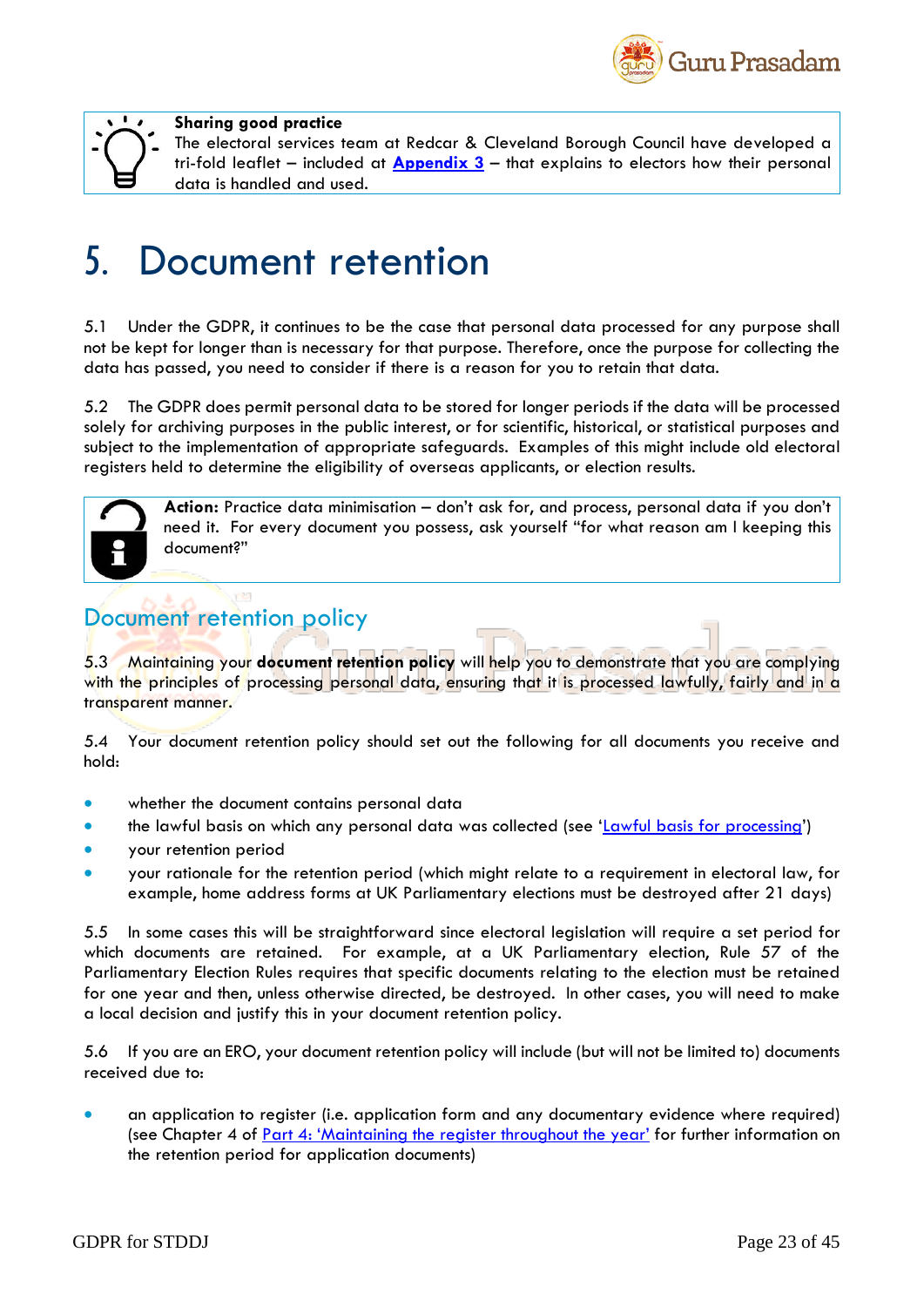

- an application for an absent vote (see Chapters 2 and 3 of [Part 5: 'Absent Voting'](http://www.electoralcommission.org.uk/__data/assets/pdf_file/0004/162580/Part-5-Absent-voting.pdf) for further information on the retention period for application forms)
- your inspection of council records or your power to require information from any other person for the purposes of maintaining the register (see Chapter 2 of  $Part 4$ : 'Maintaining the register [throughout the year'](http://www.electoralcommission.org.uk/__data/assets/pdf_file/0011/162578/Part-4-Maintaining-the-register-throughout-the-year.pdf) for further information)
- a request to an applicant/elector for further information to help you determine if they are resident (see Chapter 3 of [Part 2: 'Registration framework'](http://www.electoralcommission.org.uk/__data/assets/pdf_file/0006/162573/Part-2-Registration-framework.pdf) for further information)
- your power to require evidence as to age or nationality (see Chapter 3 of Part 2: 'Registration [framework'](http://www.electoralcommission.org.uk/__data/assets/pdf_file/0006/162573/Part-2-Registration-framework.pdf) for further information)

5.7 Part F of our [guidance for Returning Officers](http://www.electoralcommission.org.uk/i-am-a/electoral-administrator/) for each election type contains specific advice on the retention of election documents. You will also need to consider notices published for the election (see paragraph **[5.8](#page-23-0)** below) and staff records, including appointment and payment records. Your retention plan should reflect your approach to the retention of all documents, for each election type. For example, in relation to UK Parliamentary election nomination papers, Part C: 'Administering the [poll'](http://www.electoralcommission.org.uk/__data/assets/pdf_file/0005/175379/UKPE-Part-C-Administering-the-poll.pdf) of our guidance says that: "... you should store the nomination papers securely for one year after the election due to the time limit for prosecution in case of an election petition. The home address form must be destroyed after 21 days."

### Election notices published on your website

<span id="page-23-0"></span>5.8 Notices published for an election should be made available on your website and so you will need to ensure that they are removed at the appropriate time.

5.9 You will need to consider whether it is appropriate or necessary for the notices to remain published on your website beyond the expiry of the petition period for that election. For example, the notices serve specific purposes, i.e. advising who will be a candidate at the election. Once the election is over, and the opportunity to question that election has passed, they serve no further purpose. Therefore, you should either remove notices published on your website, or remove the personal data contained in these notices, once the petition deadline for that election has passed.

5.10 Part F of our *guidance for Returning Officers* for each election type contains specific advice on post-election activities, including supplementary resources on the retention and inspection of election documents.

5.11 It is essential that, unless there is a reason not to, for example a legal challenge, you **securely destroy** documents in accordance with your document retention policy. Therefore you will need to appropriately label documents and tag electronic files with destruction dates, and these should be referenced in your electoral registration and election plans.



**Action:** Ensure your document retention policy is up-to-date, covers every document you process, and that you and your staff adhere to it.

## <span id="page-23-1"></span>6. Data storage

6.1 There are no specific changes in the GDPR concerning the storage of data. The principle remains to protect against unauthorised or unlawful processing and against accidental loss. Article 32 requires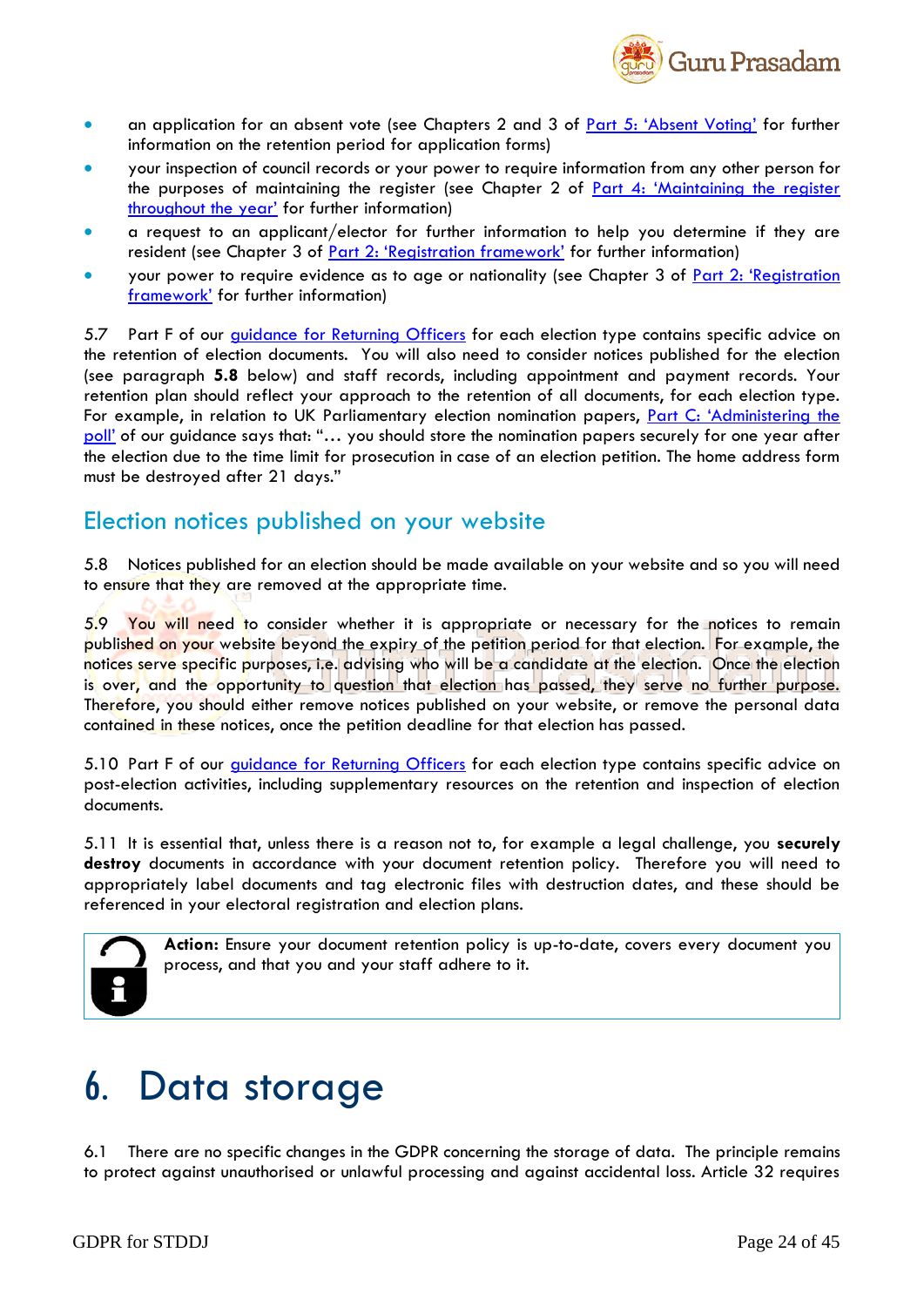

that appropriate technical and organisational measures are in place to **ensure a level of security, appropriate to the risk**.

6.2 The GDPR also does not make any relevant changes to the mechanisms for supplying or transferring personal data, including encryption standards.

6.3 Therefore, it remains for you to determine that appropriate security measures are in place to protect personal data, ensuring that you act as a '**guardian**' for that data.



**Action:** Your council will have corporate standards and processes for data handling and security. You should review your processes with advice from your data protection officer and information management/IT departments. They will be able to help you identify any risks to the security of the data you hold, whether on paper or stored electronically on your systems. Ensure you have processes in place to retrieve data and securely destroy it at the

appropriate time, in accordance with your document retention policy.

## <span id="page-24-2"></span>7. Using contractors and suppliers

7.1 As a data controller, you may use a 'processor' to act on your behalf to process data. For example, if you send register data to a contractor to provide an automated response facility during the canvass or send absent vote data to a contractor to produce postal ballot packs for an election, you are using a processor.

### Requirement for a written contract

<span id="page-24-0"></span>7.2 Whenever you use a processor, the GDPR imposes a **legal obligation** to formalise the working relationship in a written contract which sets out:

- the subject matter, nature and purpose of the processing
- the obligations and rights of the data controller
- duration of the processing and
- the types of personal data and categories of data subjects

<span id="page-24-1"></span>7.3 In addition, the GDPR requires that the contract must set out specific obligations on the processor, including that they:

- comply with your instructions
- are subject to a duty of confidentiality
- keep personal data secure and notify you of any breach
- maintain written records of the processing activities they carry out for you
- only use a sub-processor with your consent
- submit to audits and inspections and provide you with whatever information you need to ensure GDPR compliance
- delete or return all personal data to you as requested at the end of the contract

7.4 As the data controller, you remain ultimately responsible for ensuring that personal data is processed in accordance with the GDPR. However, if a processor fails to meet any of its obligations, or acts against your instructions, then it may also be liable to pay damages or be subject to fines or other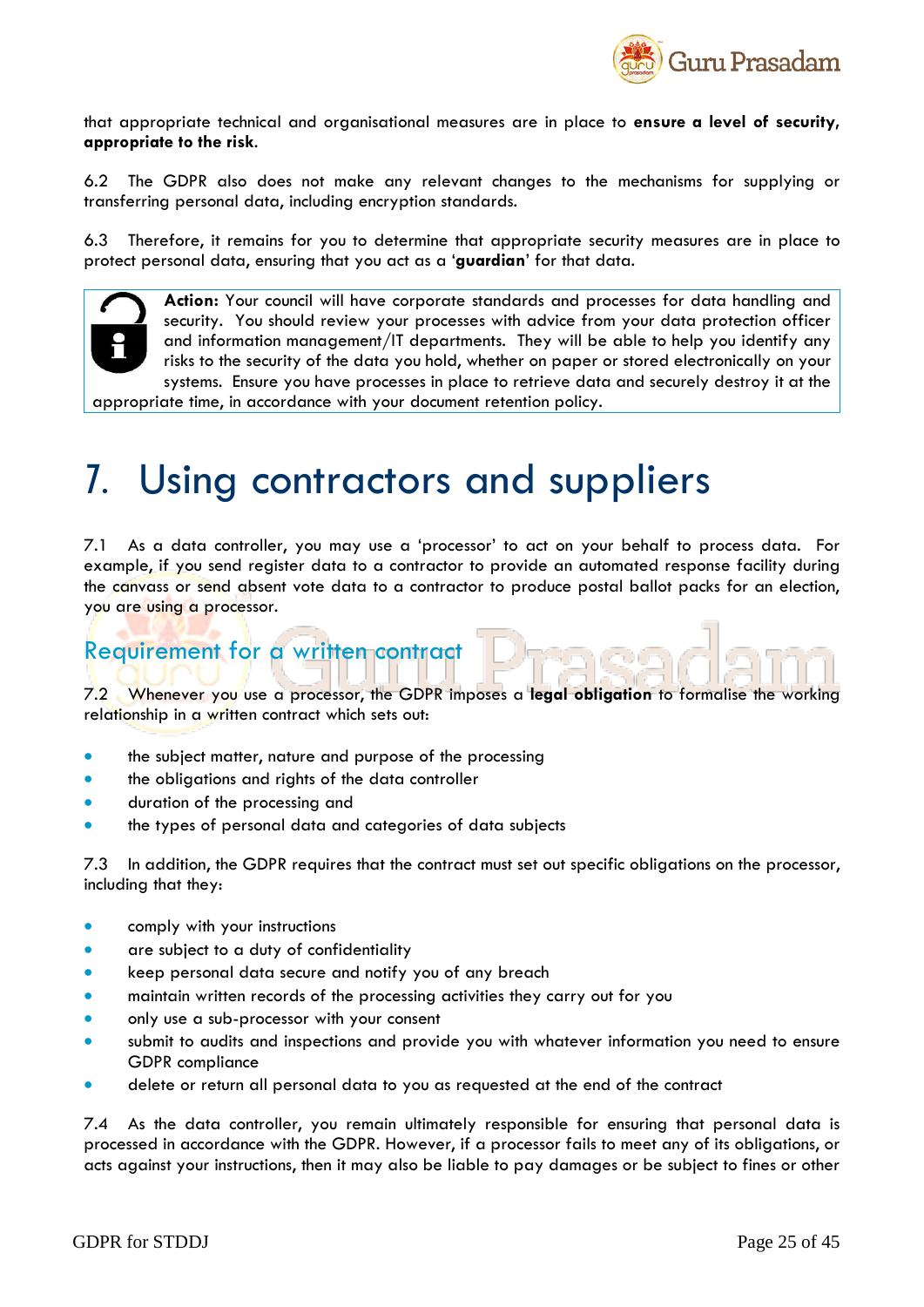

penalties or corrective measures. The ICO has provided guidance 'Contracts and liabilities between [controllers and processors](https://ico.org.uk/about-the-ico/ico-and-stakeholder-consultations/consultation-on-gdpr-guidance-on-contracts-and-liabilities-between-controllers-and-processors/)' which you should consider in relation to your contracts with data processors.

### Appointing processors

7.5 The GDPR requires that you only appoint a processor that can provide '**sufficient guarantees**' that the requirements of the GDPR will be met.

7.6 We have shared this resource with the Cabinet Office's Suppliers' Group network to help them prepare to support you in managing the impact of the GDPR on your delivery of well-run elections and electoral registration.



**Action:** Ensure that data protection is integral in any tender exercise (documenting your decision-making process) and that the requirements in paragraphs **[7.2](#page-24-0)** and **[7.3](#page-24-1)** are met in any contract awarded.

Satisfy yourself that your existing contractors/suppliers are aware of their obligations under the GDPR, and that any existing contracts meet the requirements in paragraphs **[7.2](#page-24-0)** and **[7.3](#page-24-1)** from 25 May 2018.

## <span id="page-25-0"></span>8. Data sharing agreements with external organisations

8.1 As ERO, you may be obtaining personal data from partners (for example: student data from universities; resident data from care homes). In this situation, the partner will be a data controller in their own right.

8.2 Although the GDPR does not require a written agreement when sharing data between data controllers, it is strongly recommended that you agree with your partner a data sharing agreement/protocol. This will help you both demonstrate that you are acting in accordance with the GDPR and, importantly, will help to avoid any liability implications of one party being seen as a controller and the other being seen as a processor.

8.3 In **[Appendix 4](#page-39-0)** we have made available a checklist that you can use when developing a data sharing agreement/protocol. Your council may already have developed a template agreement and, in any case, you should discuss any data sharing agreement with your council's Data Protection Officer/Information Officer.

### Supply of the register

8.4 The RPR 2001 provides a statutory framework for the supply of the electoral register, and the ERO must supply the register in accordance with those Regulations. Similarly, the recipient must only use the register for the purposes specified in those Regulations. Whilst an ERO could have a data sharing agreement with an organisation in relation to the supply of the register (for example, a credit reference agency), there is no requirement for them to do so and each ERO would need to be careful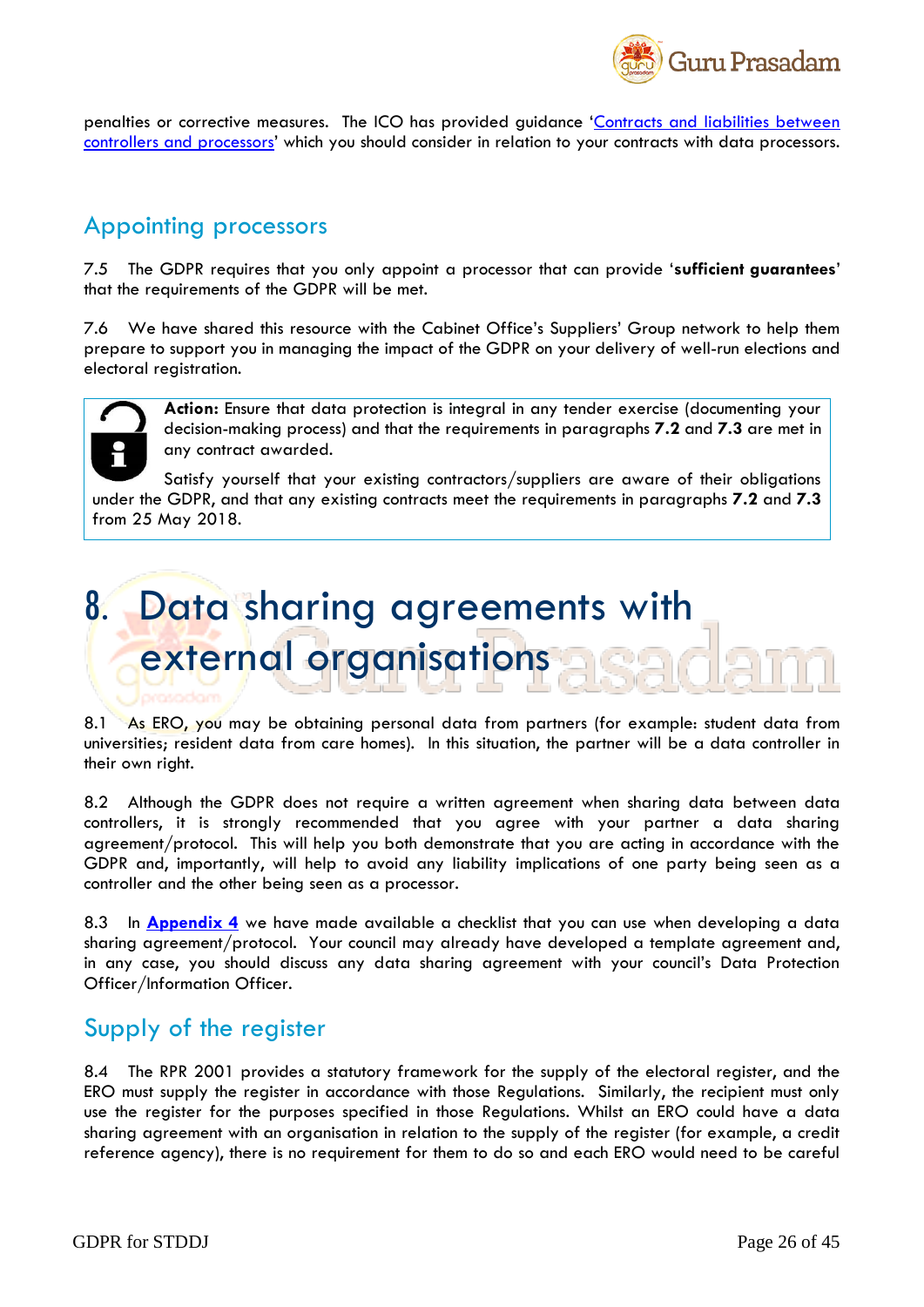

that the provisions contained in any such agreement did not go beyond the requirements in the Regulations.



**Action:** Put in place written data-sharing agreements with external organisations where you are receiving/sharing data on an ongoing basis. The checklist in **[Appendix 4](#page-39-0)** may help you with this.

#### **Sharing good practice**

The Scottish Assessors Association (SAA) have made available the [data sharing agreement](http://www.electoralcommission.org.uk/__data/assets/pdf_file/0009/239589/Sharing-good-practice-Data-sharing-agreement.pdf) being used by EROs to share data in Scotland.

## <span id="page-26-0"></span>9. Special categories of personal data

9.1 Regulation 26 of the RPR 2001 requires an applicant for registration to provide their nationality or nationalities, or, if they are not able to provide that information, the reason they are not able to do so. The ERO processes this nationality data in order to determine which elections the elector is entitled to vote at. The GDPR will not affect the requirement for nationality information to be provided, however, under the GDPR, nationality data is classed as a special category of personal data because it may reveal an individual's racial or ethnic origin.

9.2 You may also deal with special categories of personal data through: documents received as part of the documentary exceptions process; documents received as part of an application for anonymous registration; or staff appointment information.

9.3 The GDPR prohibits the processing of special categories of personal data unless an additional lawful basis beyond those for the main purposes of processing data is met. The appropriate lawful basis for processing special categories of personal data for electoral purposes would be that it is necessary for reasons of substantial public interest and with a basis in UK law (see for example, paragraph **[3.7](#page-18-0)**).

9.4 The Data Protection Bill takes this further, stating that the special requirements **only** apply if the data controller has in place a 'Policy Document'. Therefore, as introduced, the Data Protection Bill requires that in order to process nationality data – whether as part of an application to register, or in relation to staff appointments – you must have in place a **policy document** which, amongst other things, must explain:

- the procedures for complying with the data protection principles
- the policies for retention and erasure.

9.5 Therefore, your policy document will need to reflect your local processing procedures and your policies for the retention and erasure of personal data. This policy document must be kept until six months after the processing ceases, be reviewed and updated at appropriate times and be made available to the ICO on request. We can provide a copy of the Commission's own policy document upon request for your reference. However it is important to note that the Electoral Commission processes different data to ERO's and RO's.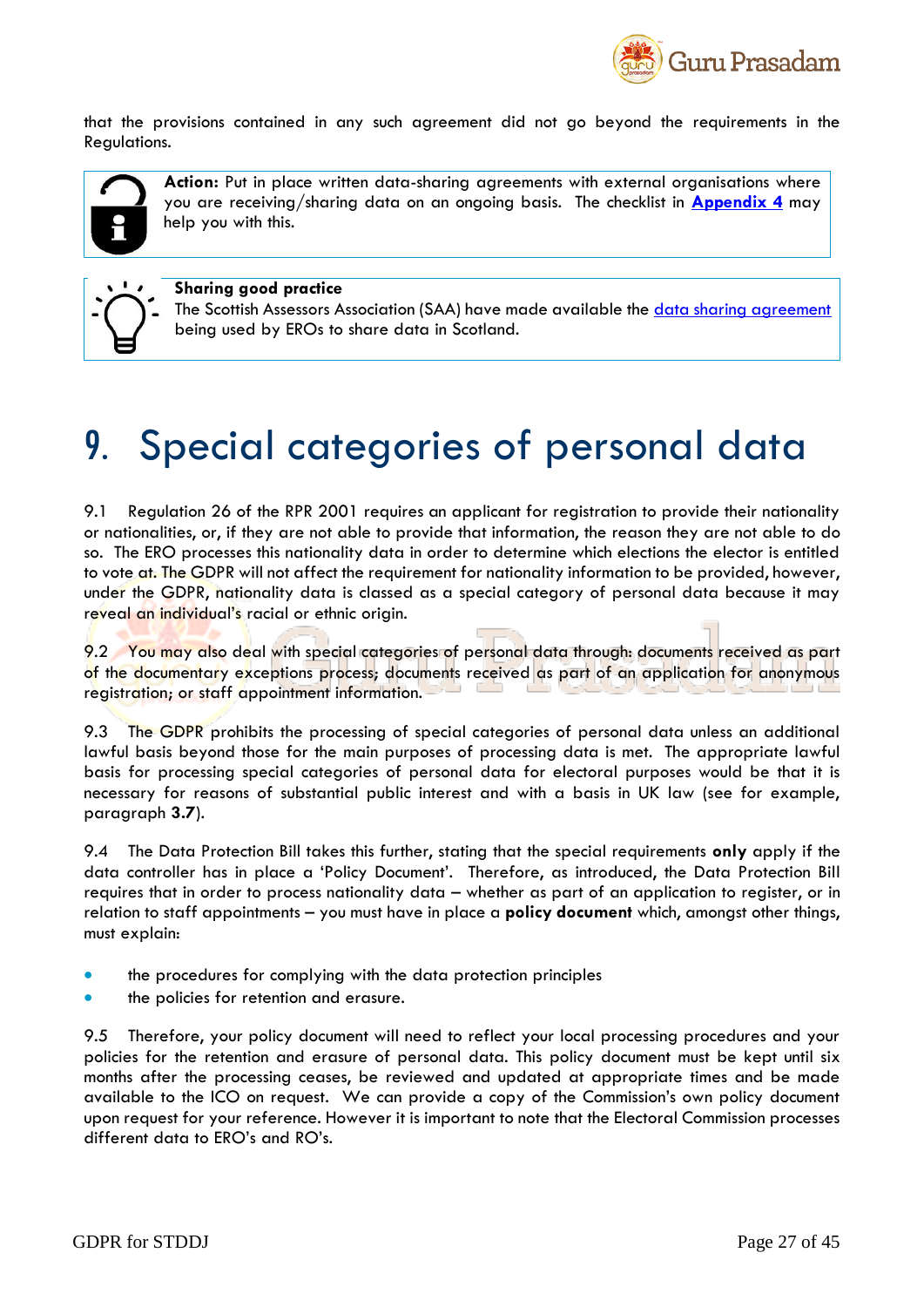



**Action:** Ensure you have a policy document which will enable you to process special categories of personal data in accordance with data protection legislation.

## <span id="page-27-1"></span>10. Data protection impact assessments (DPIAs)

10.1 Data protection impact assessments (known previously as **privacy impact assessments**) help to identify, assess and mitigate risks, ensuring that data protection principles are integral to the design of processes. They are currently considered good practice under the 1998 Act, but the GDPR will **require**  that a DPIA is undertaken **before** processing when:

- You are using **new data processing technologies**. For example, if you have a new initiative to issue canvassers with tablets, you need to undertake a DPIA first. Where your processing is already underway (i.e. your canvassers are already using tablets), the GDPR does **not** require a retrospective DPIA. However, you should ensure that data protection principles are integral to your existing processing operations, and a DPIA can help evidence this.
- The processing is likely to result in a **high risk** to the rights and freedoms of individuals. Recital [75 of the GDPR](http://eur-lex.europa.eu/legal-content/EN/TXT/PDF/?uri=CELEX:32016R0679&from=EN) provides further information as to what constitutes high-risk processing. Processing applications for anonymous registration is an example of high risk processing (see paragraph **[10.3](#page-27-0)** for further information).

10.2 A DPIA is **not** required where a processing operation has a lawful basis that regulates the processing **and** a DPIA has already been undertaken.

<span id="page-27-0"></span>10.3 In relation to applications for **anonymous registration**, the lawful basis for these is Section 9B of the RPA 1983 and Regulations 31G to 31J of the RPR 2001 which detail the processing required. This processing is high risk to anonymous electors/applicants since it relates to personal safety. **If you do not have a DPIA in place for processing anonymous registration applications, you should undertake one**.

10.4 You should undertake DPIAs as a matter of best practice when you undertake *any* new process. This will support the accountability principle enabling you to demonstrate that data protection is integral to the process. At **[Appendix 5](#page-41-0)** we have included a template DPIA used by the Electoral Commission. It relates to our activities, so you will need to adapt it to make it relevant, but it may support you in undertaking your own DPIAs. You should speak to your council's Data Protection Officer/Information Officer before undertaking a DPIA.

### Requirements of a DPIA

10.5 The GDPR does not specify a particular process to be followed when undertaking a DPIA but does set out minimum required features: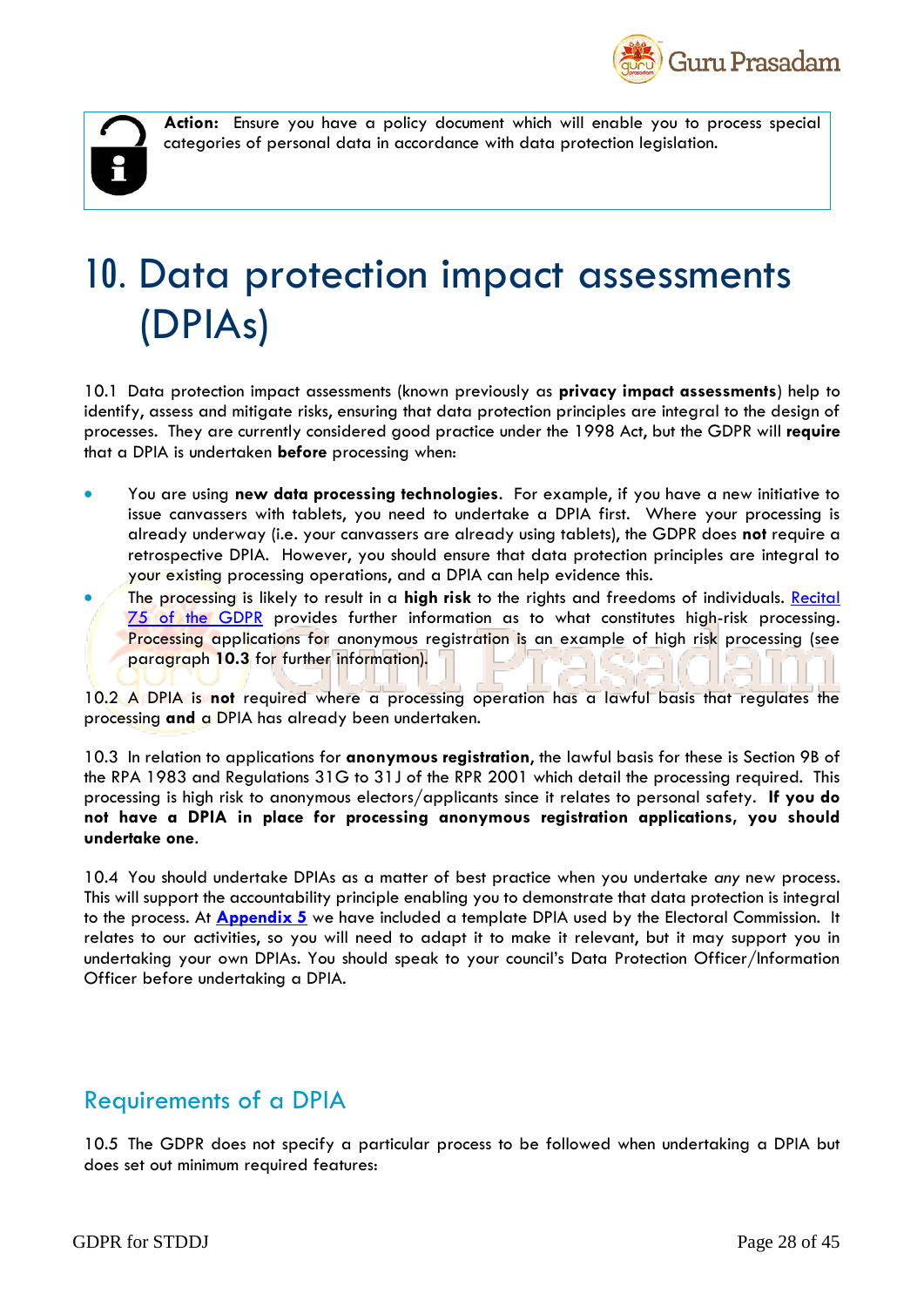

- A description of the proposed processing and the purposes in relation to anonymous registration, this should include what the personal data is; who will have access; how it will be stored; who it will disclosed to
- An assessment of the necessity and proportionality of the processing in most cases for an ERO or RO this will be processing for the performance of a public task (see for example, paragraph **[3.7](#page-18-0)**)
- An assessment of the risks to the rights of the individuals affected
- The measures envisaged to address the risks and demonstrate compliance with the GDPR. For example, in relation to anonymous registration, the measures you put in place to keep the identity of anonymous electors secure.

10.6 Where a set of similar processing operations present similar high risks, a single DPIA may be undertaken to address all of those processing operations.

10.7 The ICO has provided *guidance on DPIAs* on their website which includes examples of good practice.

**Action:** Review any DPIAs you have in place and determine if your processing operations require any further DPIA to be undertaken.

Consider how you can ensure data protection is integral to **all** of your processing. In addition to undertaking DPIAs, you should ensure that all your training – whether for canvassers, polling station staff, or your electoral services team – reflect data protection requirements. This will help you to embed the data protection principles in your work and demonstrate compliance. Ensure you discuss any data protection training with your council's Data Protection Officer/Information Officer.

## <span id="page-28-1"></span>11. Inspecting council records

11.1 Guidance on inspecting council records (under Regulation 35 and 35A of the RPR 2001), is contained in Chapter 2 of [Part 4: 'Maintaining the Register throughout the year'](http://www.electoralcommission.org.uk/__data/assets/pdf_file/0011/162578/Part-4-Maintaining-the-register-throughout-the-year.pdf) and in Section 2 of the Ministerial Guidance, also in Part 4.

<span id="page-28-0"></span>11.2 As ERO, you will need to demonstrate that all information obtained – whether from inspecting council records, or disclosed by your council – complies with the principles of processing personal data, ensuring that it is processed lawfully, fairly and in a transparent manner. Therefore, you should record details of:

- The records to be checked.
- A schedule of when those checks are carried out.
- The lawful basis on which you are processing that information. For example, Section 9A places an obligation on the ERO to inspect records that they are permitted to inspect as part of their duty to maintain the electoral register. Section 9A therefore provides the statutory basis by which you process personal data obtained through council records.
- Measures to ensure appropriate security are in place to protect the data (for example, encrypting/password protecting data whenever it is transmitted, and using secure storage).
- What action you have taken on the basis of the information you have obtained.
- Retention and secure disposal of data (in accordance with your document retention plan).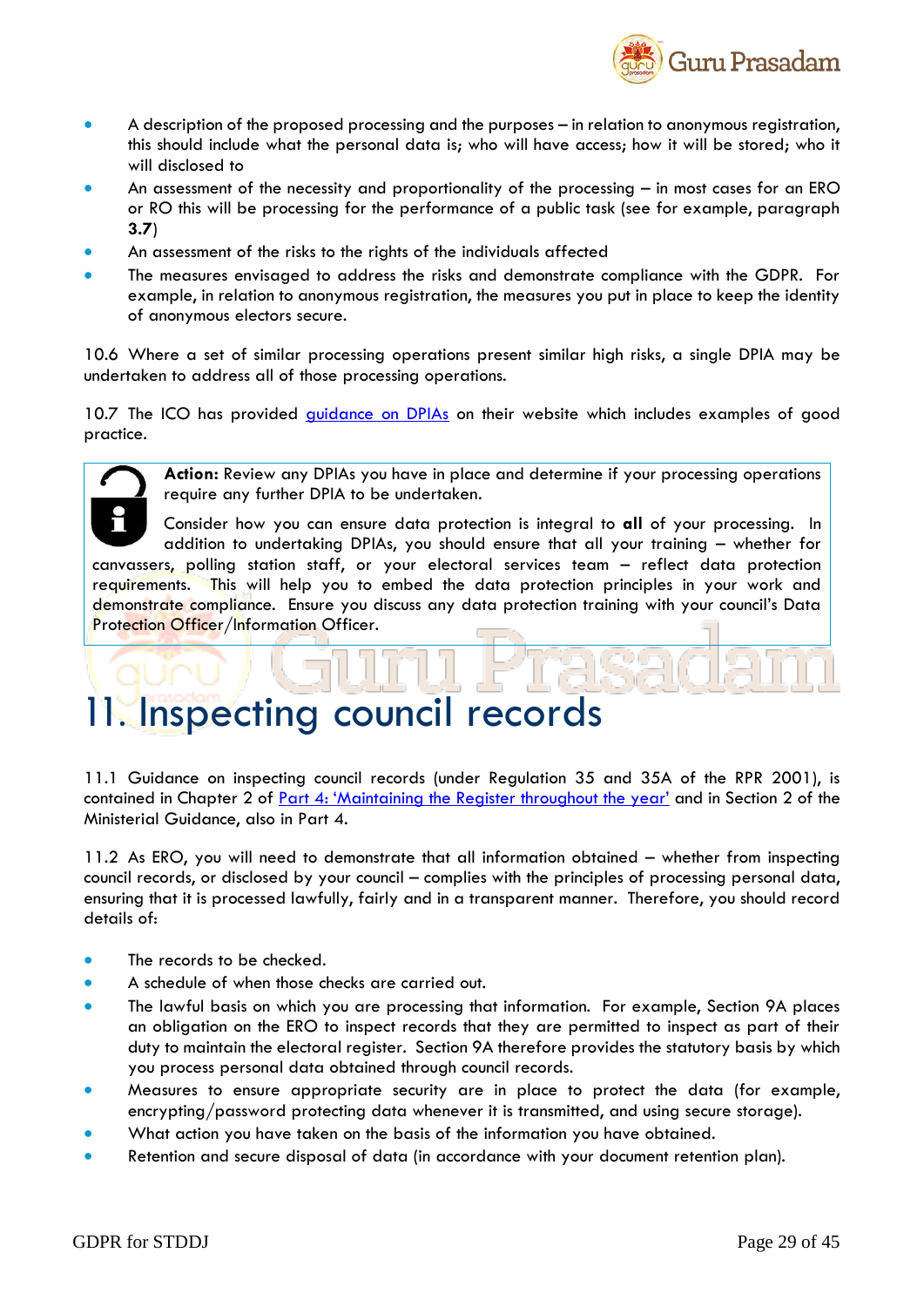

11.3 Maintaining such records will help you to demonstrate that you are complying with your obligations under the GDPR and your duties under Regulation 35 and 35A of the RPR 2001.



**Action:** Ensure you maintain records of the council records you inspect, in accordance with paragraph **[11.2](#page-28-0)**. You could make these records form part of your registration plan.

## <span id="page-29-0"></span>12. Subject access requests

12.1 Subject access requests (SARs) remain under the GDPR. However, subject to a few conditions, these must now be provided **free of charge**, i.e. the £10 fee has been removed. Subsequent copies may be charged for, but the charge must be "reasonable" and "based on administrative costs".

12.2 **A data subject is entitled to see personal information that is held about them.** Information requested by data subjects must be provided without delay and in any event within one month (although it can be extended to two months in certain conditions).

12.3 There is no requirement for the request to be made in writing under GDPR. You must, however, be satisfied of the requesters' identity before fulfilling the request.

### Postal voting statements

12.4 Candidates and agents are not entitled to inspect the application form of an absent voter, unless it is their own personal application form. However, Regulation 85A of the RPR 2001 permits the RO to show the relevant entry in the personal identifiers record (i.e. the name, signature (unless a waiver has been granted) and date of birth of the relevant absent voter) to agents when personal identifiers are being verified.

12.5 As set out in our **FAQs** for postal vote rejection notices, a postal voter who has received a postal vote identifier rejection notice for example may request to see their postal voting statement. Such a request should be treated as a subject access request and, as **a data subject is entitled to see personal information that is held about them**, the postal voter should be permitted to see the information held on their postal voting statement.

### Certificates of registration

12.6 We are aware that some EROs currently charge electors for a letter confirming their residency, known as a "certificate of registration".

12.7 Under GDPR no charge can be made for fulfilling a subject access request unless the request can be deemed excessive or repetitive. In the majority of instances, providing confirmation of a data subject's entry on the register via a certificate of registration will not meet this test and therefore no charge should be made.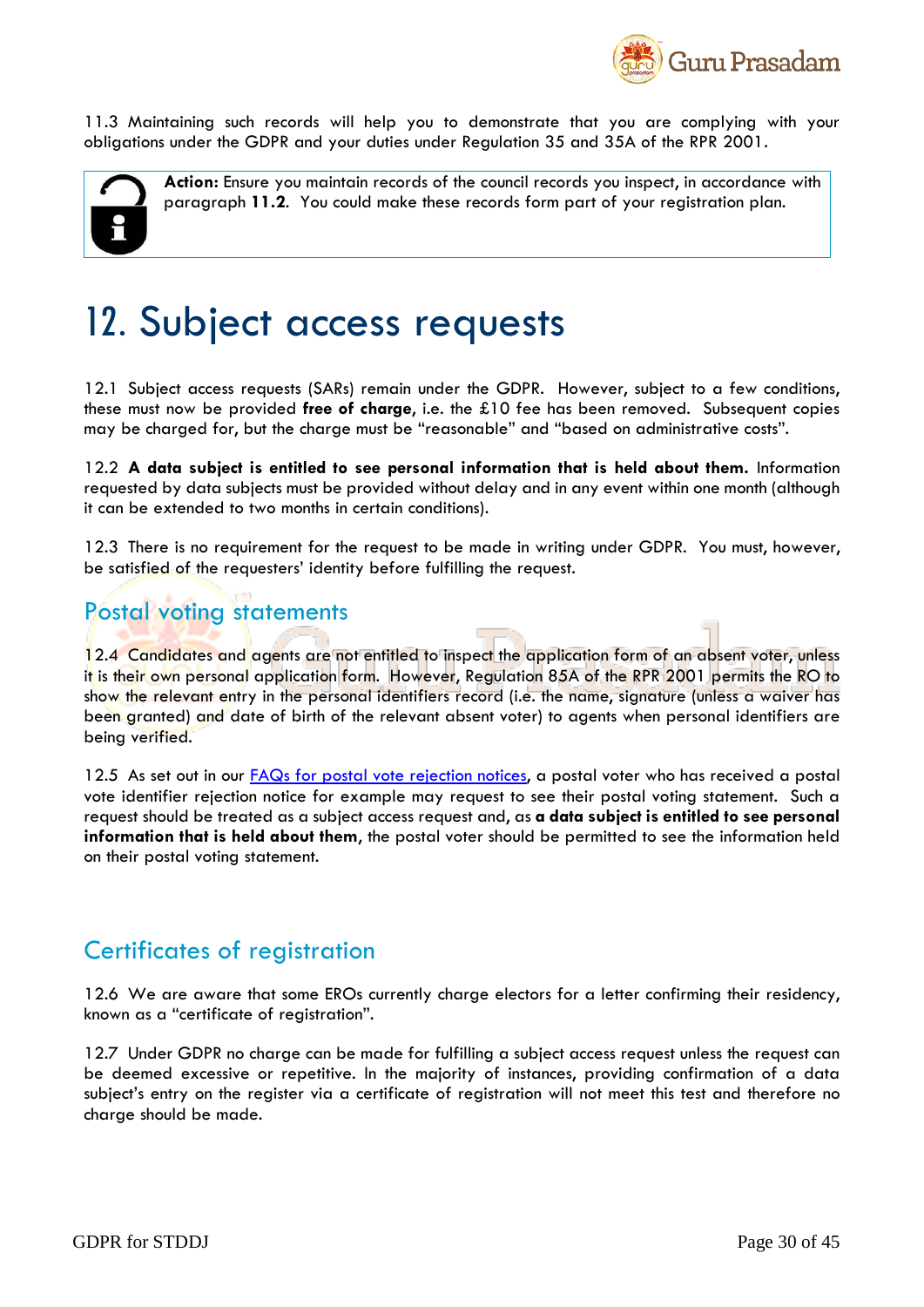



**Action:** Taking account of the fact that subject access requests must be provided free of charge, you should review any charges you apply that are not set out in law.

### Access requests for crime prevention

12.8 Schedule 2 of the DPA 2018 provided an exemption to data processing rules for the purposes of the prevention or detection of crime, or the apprehension or prosecution of offenders. Therefore, where you receive a request for information that you hold you will need to consider:

- the person or organisation making the request,
- the purpose of the request, and
- the enactment quoted requesting access

12.9 If satisfied that the request meets the purpose detailed above then you should supply the data.

12.10 It should be noted that Regulation 107 (Regulation 106 in Scotland) of the RPR 2001 provides for the ERO to supply the full register to the council that appointed them. An employee or councillor of that council may, disclose or make use of information contained in it, where necessary for the discharge of a statutory function of the council (or, in England and Wales, any other local authority) relating to security, law enforcement and crime prevention. If the request relates to the council's copy of the register, you should direct this to your council's Monitoring Officer.

# <span id="page-30-0"></span>13. Breaches and sanctions

13.1 A personal data breach includes breaches that are the result of both accidental and deliberate causes. They may include:

- **access by an unauthorised third party** for example, your EMS system/council network being hacked
- **deliberate or accidental action (or inaction) by a controller or processor** for example, your print supplier failing to process all absent vote data you have sent them, meaning that some electors are disenfranchised because they do not receive their postal votes in time (see paragraph **[13.2](#page-30-1)** for examples of measures you should have in place to avoid this situation)
- **sending personal data to an incorrect recipient** for example, sending an electoral register to someone who is not entitled to receive it
- **computing devices containing personal data being lost or stolen** for example, laptops or iPads containing register or election data being stolen
- **alteration of personal data without permission** for example, a canvasser falsifying HEF responses

<span id="page-30-1"></span>13.2 Having robust proof-checking processes in place could help detect any errors and avoid data breaches before they occur. For example, when producing postal votes, you should have in place a process for checking live proofs, including those for postal proxies. You should attend the issue of postal votes to check the actual stationery being produced, which will highlight if any of the signed-off proofs have been inadvertently altered. Once they have been issued, you should monitor returns to ensure that you have received completed postal votes back from every polling district. This will help you identify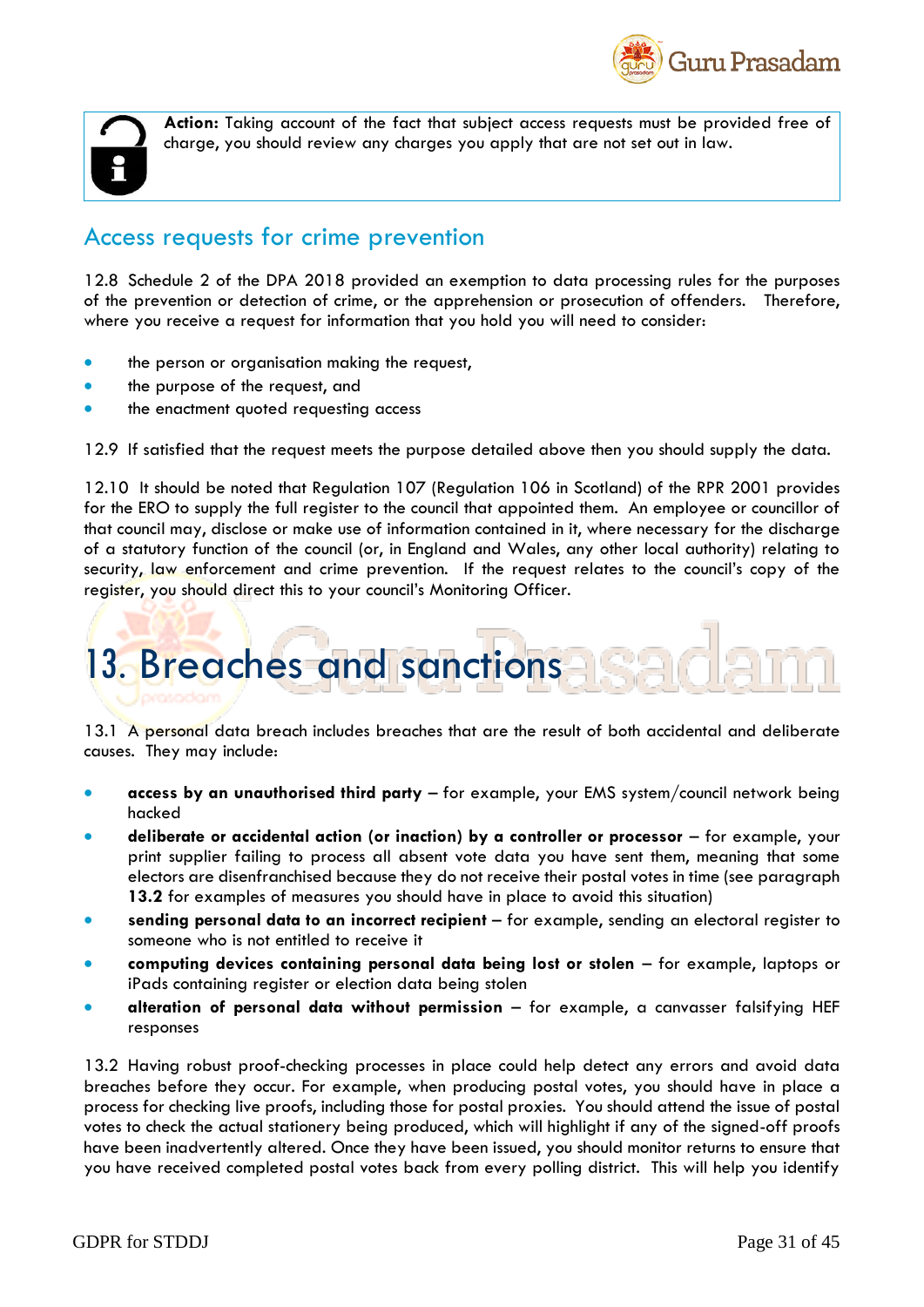

at an early stage if the issue was incomplete. These processes should be captured in your election plan. We have produced a proof checking factsheet which you can use to help quality assure your processes.



**Action:** Ensure that your registration and election plans and risk registers highlight the safeguards you have in place to avoid a personal data breach, particularly when you are undertaking high risk activities (such as producing poll cards, postal votes, etc.).

### Requirement to notify

13.3 When a personal data breach has occurred, you need to establish the likelihood and severity of the resulting **risk to people's rights and freedoms**:

- If there is a risk, you must **notify the [ICO](http://ico.org.uk/for-organisations/report-a-breach/)** within 72 hours of becoming aware of the breach;
- If there is a **high** risk (as defined in paragraph **[13.5](#page-31-0)** below), in addition to notifying the ICO, you must **inform the individuals concerned** directly without undue delay.

13.4 Where the risk is unlikely to impact on people's rights and freedoms, you don't have to report it to the ICO. If the risk is not high, you do not have to notify the individuals concerned. In both cases, you need to be able to justify your decision, so you should document your reasoning in line with the accountability principle.

<span id="page-31-0"></span>13.5 ICO quidance defines a 'high risk' in terms of the severity of the potential or actual impact on individuals: "If the impact of the breach is more severe, the risk is higher; if the likelihood of the consequences is greater, then again the risk is higher. In such cases, you will need to promptly inform those affected, particularly if there is a need to mitigate an immediate risk of damage to them. One of the main reasons for informing individuals is to help them take steps to protect themselves from the effects of a breach."

13.6 The ICO also has the power to compel you to inform affected individuals if they consider that there is a high risk.

### Sanctions and penalties

13.7 Under the Data Protection Act 1998, the maximum fine the ICO is entitled to levy is £500,000. Under the GDPR, fines of up to  $\epsilon$ 20m or 4% of turnover (whichever is greater). may be imposed for:

- failure to process personal data on a lawful basis, infringing the rights of data subjects;
- failure by a data controller in relation to the engagement of processors; or
- failure of a processor to process data only in accordance with the controller's instructions;

13.8 A maximum of €10 million (or 2% annual turnover) applies for other breaches including:

- failure to maintain security of personal data
- failure to report breaches (including to the data subject where required)
- **•** failure to maintain records of processing activities
- failure to undertake a Data Protection Impact Assessment when required to do so

13.9 In addition to imposing fines, the ICO may audit offenders, issue reprimands and impose restrictions on the breaching party. Reputational damage could also be significant.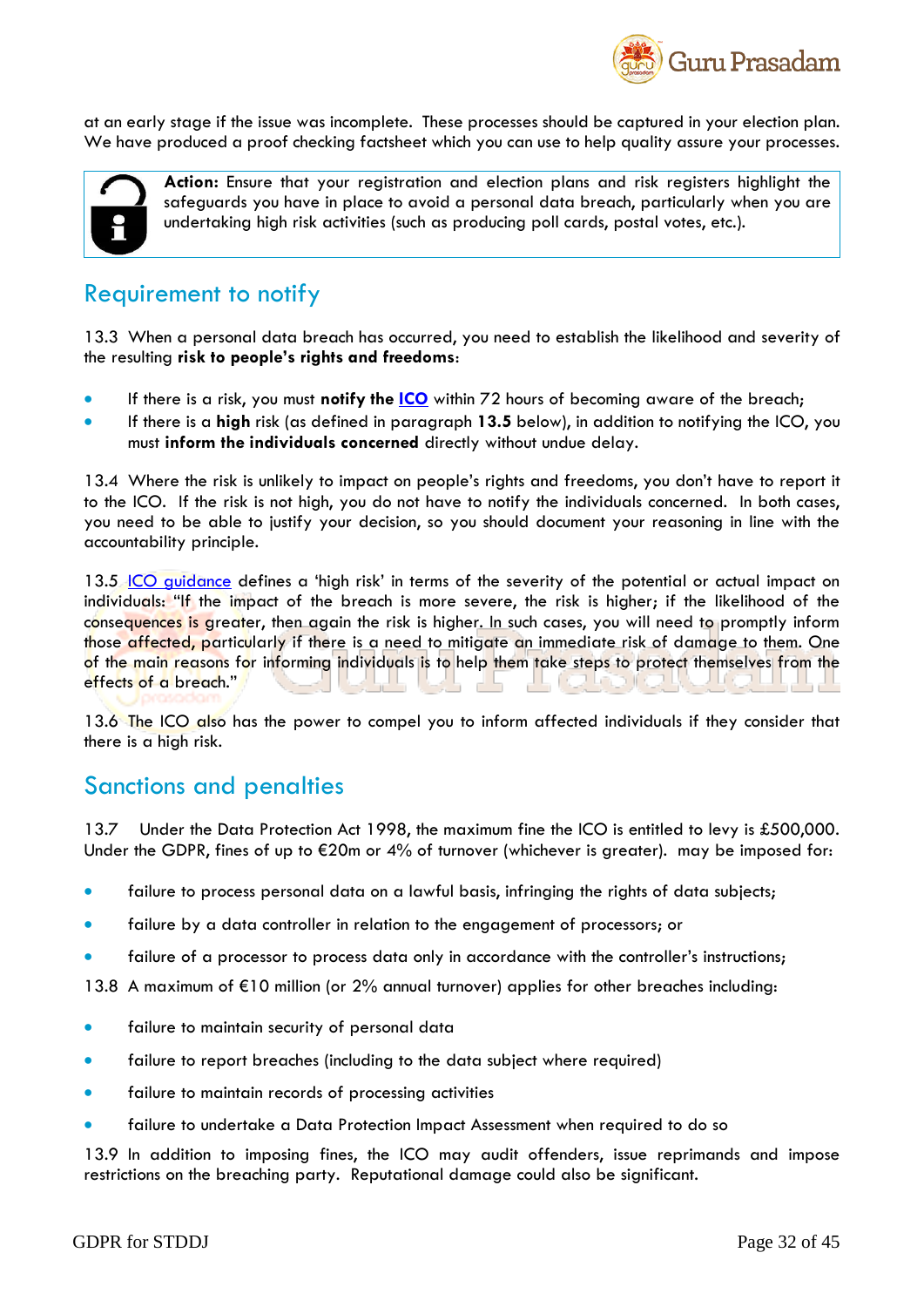



**Action:** Understand the consequences of failure to comply with your data protection obligations, and ensure you have procedures in place to detect, report and investigate any personal data breach.

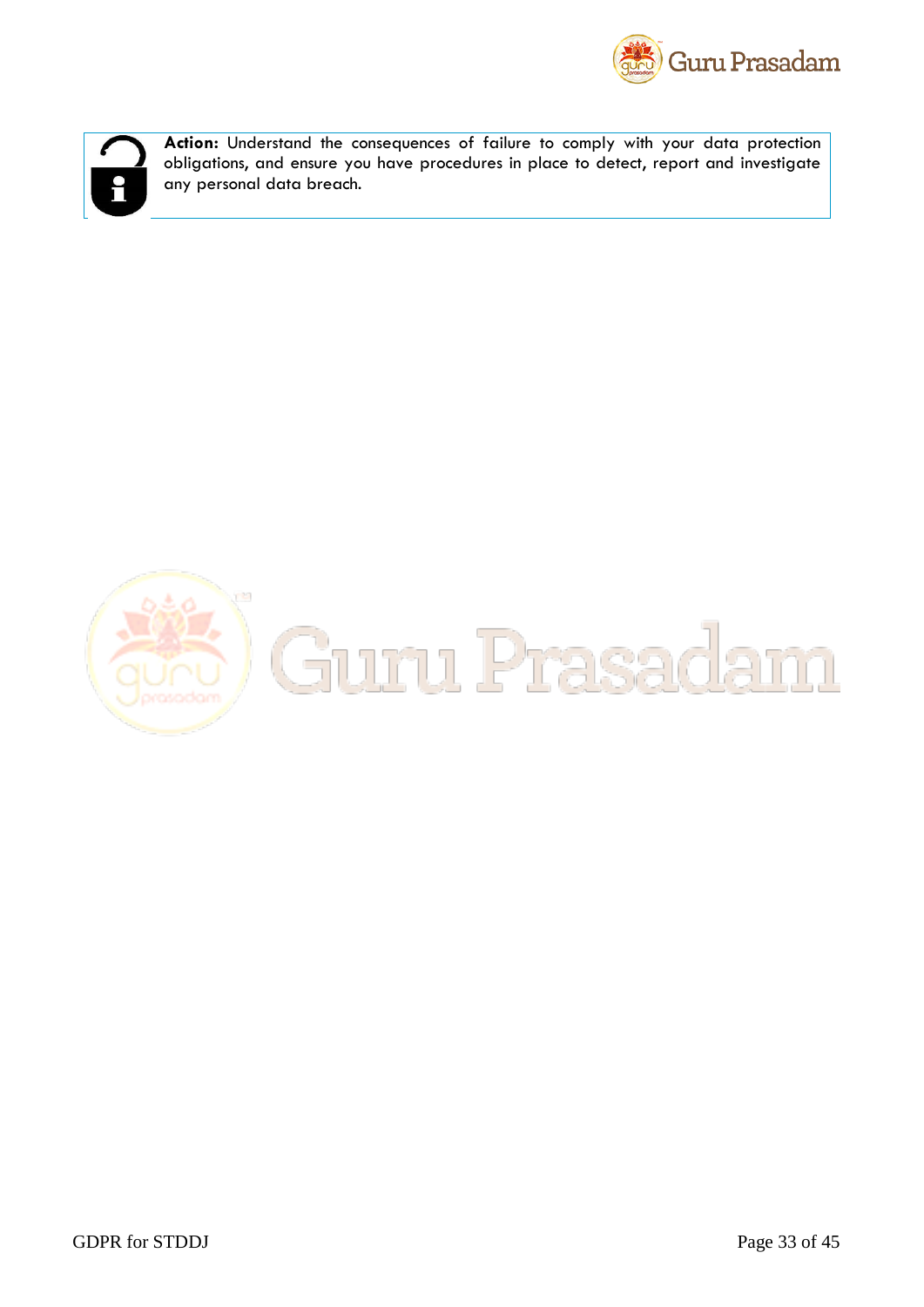

## <span id="page-33-0"></span>Appendix 1 – Summary checklist of actions

This checklist summarises the actions highlighted throughout this resource for your reference.

| #              | Action                                                                           | Y/N | Comment |
|----------------|----------------------------------------------------------------------------------|-----|---------|
| $\mathbf{1}$   | Utilise your council's data protection officer to                                |     |         |
|                | help meet your requirements and ascertain best                                   |     |         |
|                | practice                                                                         |     |         |
| $\overline{2}$ | Utilise the <i>ICO's website</i> to support you in meeting                       |     |         |
|                | your obligations                                                                 |     |         |
| 3              | Ensure you are registered as a <i>data controller</i> ,                          |     |         |
|                | separately from your council                                                     |     |         |
| $\overline{4}$ | Review your processing activities. How can you                                   |     |         |
|                | demonstrate you are processing data lawfully,                                    |     |         |
|                | fairly and in a transparent manner (see                                          |     |         |
|                | 'Accountability and transparency')                                               |     |         |
| 5              | Determine the lawful basis on which you are                                      |     |         |
|                | collecting/processing all personal data                                          |     |         |
| 6              | If you are processing data for the performance                                   |     |         |
|                | of a public task, determine and record what the                                  |     |         |
|                | basis for that public task is                                                    |     |         |
| $\overline{7}$ | Maintain records where an elector objects to use                                 |     |         |
|                | of their contact information (see 'Right to object')                             |     |         |
| 8              | Include an 'unsubscribe' option on all email                                     |     |         |
|                | communications (see 'Right to object')                                           |     |         |
| 9              | Consider removing election notices from your                                     |     |         |
|                | website after the petition deadline (see 'Right to                               |     |         |
| 10             | be forgotten' and 'Document retention')                                          |     |         |
|                | Ensure you are using the updated HEF, voter                                      |     |         |
|                | registration forms, associated letters and email<br>ITR available on our website |     |         |
| 11             | Review your own forms and letters to check they                                  |     |         |
|                | contain appropriate data protection messaging                                    |     |         |
|                | (see 'Privacy notices')                                                          |     |         |
| 12             | Ensure you are not using personal data for                                       |     |         |
|                | unrelated purposes (see 'Privacy notices')                                       |     |         |
| 13             | Review your existing <b>privacy notices</b> to ensure                            |     |         |
|                | they remain compliant and detail the lawful basis                                |     |         |
|                | you are relying on for processing                                                |     |         |
| 14             | Ensure your privacy notice is available and                                      |     |         |
|                | referenced when communicating with electors and                                  |     |         |
|                | others                                                                           |     |         |
| 15             | For every document you possess, ask yourself "for                                |     |         |
|                | what reason am I keeping this document?" (see                                    |     |         |
|                | 'Document retention')                                                            |     |         |
| 16             | Ensure your document retention policy is up-to-                                  |     |         |
|                | date, complete, and adhered to                                                   |     |         |
| 17             | Review your arrangements for storing personal                                    |     |         |
|                | data taking account of any corporate standards                                   |     |         |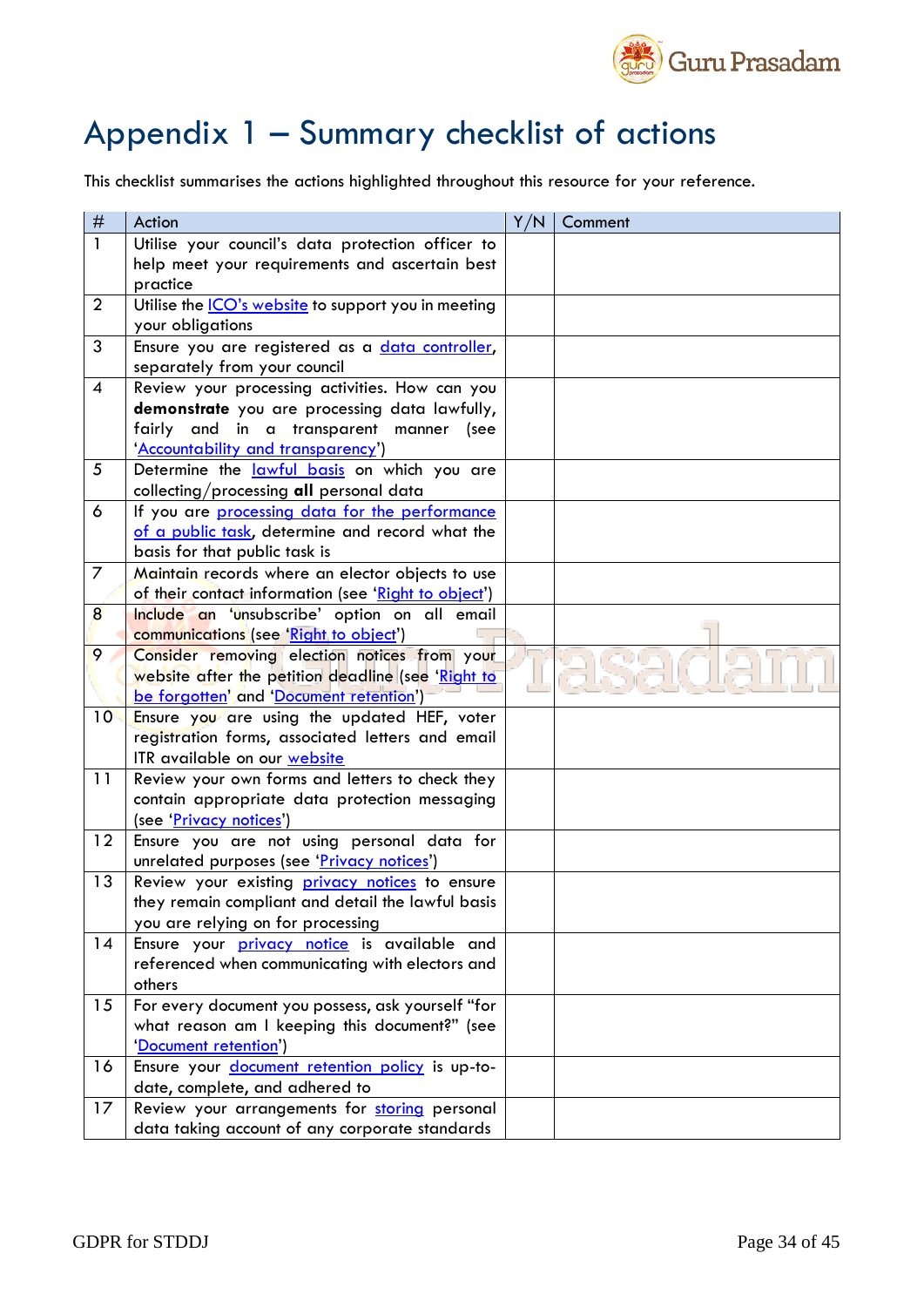

<span id="page-34-0"></span>

| $\#$ | Action                                              | Y/N | Comment |
|------|-----------------------------------------------------|-----|---------|
| 18   | Ensure you have processes in place to retrieve      |     |         |
|      | and securely destroy data at the appropriate        |     |         |
|      | time (see 'Document retention')                     |     |         |
| 19   | Ensure data protection is integral in any tender    |     |         |
|      | exercise (see 'Using contractors/suppliers')        |     |         |
| 20   | Ensure existing contracts will be GDPR compliant    |     |         |
| 21   | Put in place written data-sharing agreements        |     |         |
|      | where you are receiving/sharing data (see also      |     |         |
|      | 'Inspecting local records')                         |     |         |
| 22   | Develop a policy document to enable you to          |     |         |
|      | process special categories of personal data         |     |         |
| 23   | Undertake <b>DPIAs</b> as a matter of best practice |     |         |
|      | when you undertake a new process                    |     |         |
| 24   | <b>Review existing DPIAs</b>                        |     |         |
| 25   | Ensure you have an appropriate DPIA in place for    |     |         |
|      | processing<br>applications<br>for<br>anonymous      |     |         |
|      | registration                                        |     |         |
| 26   | all staff training<br>Ensure that<br>(core<br>team, |     |         |
|      | canvassers, polling station staff) reflects data    |     |         |
|      | protection requirements                             |     |         |
| 27   | Ensure you maintain records when inspecting         |     |         |
|      | council records                                     |     |         |
| 28   | Understand that a data subject is entitled to see   |     |         |
|      | personal information that is held about them (see   |     |         |
|      | 'Subject access requests')                          |     |         |
| 29   | Review any charges you apply that are not set       |     |         |
|      | out in law (see 'Subject access requests')          |     |         |
| 30   | Understand the penalties and sanctions for failure  |     |         |
|      | to comply with data protection legislation          |     |         |
| 31   | Ensure your plans and risk registers highlight the  |     |         |
|      | safeguards you have to avoid a data breach (see     |     |         |
|      | 'Breaches and sanctions')                           |     |         |
| 32   | Ensure you have procedures to detect, report and    |     |         |
|      | investigate a data breach                           |     |         |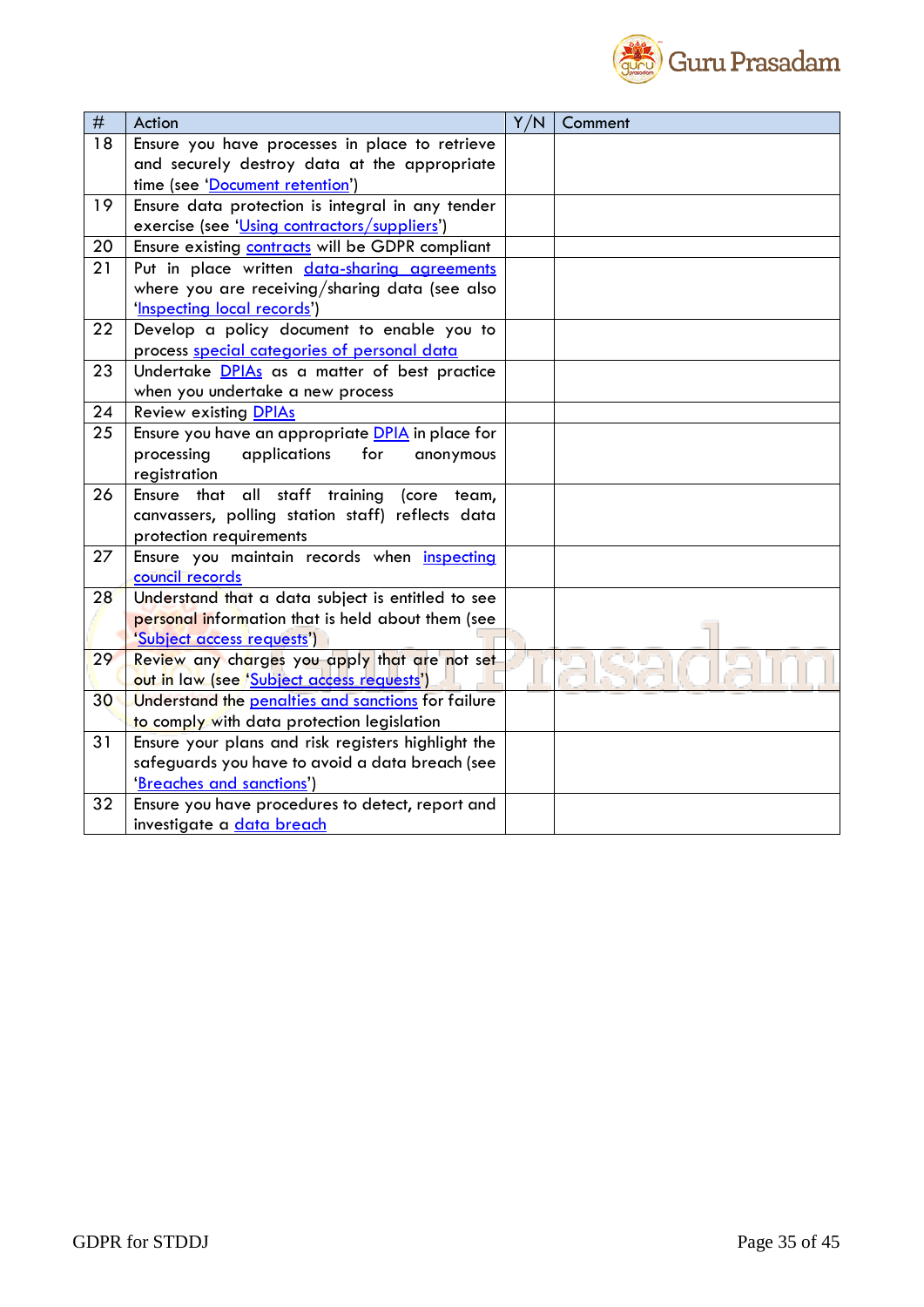

## Appendix 2 – Checklist for Privacy Notice

As explained in Section 4 – [Privacy Notices,](#page-20-0) information regarding how and why personal data is being processed must be provided to the data subject when data is being collected. This is achieved via a privacy notice which should contain the following:

<span id="page-35-0"></span>

| #              | Element                                         | Y/N | Comments |
|----------------|-------------------------------------------------|-----|----------|
| $\mathbf{1}$   | Name of the Data Controller                     |     |          |
| $\overline{2}$ | <b>Contact for Data Protection Officer</b>      |     |          |
|                |                                                 |     |          |
| 3              | Purpose and lawful basis for the personal       |     |          |
|                | data that you process                           |     |          |
| 4              | Basis of processing for special categories of   |     |          |
|                | data                                            |     |          |
| 5              | Legitimate interests claimed                    |     |          |
|                |                                                 |     |          |
| 6              | Recipients of the personal data that you        |     |          |
|                | collect and process                             |     |          |
| $\overline{7}$ | International transfers and if applicable any   |     |          |
|                | safeguards in place                             |     |          |
| 8              | Retention periods for the data and the criteria |     |          |
|                | for setting that period (for example as set in  |     |          |
|                | legislation)                                    |     |          |
| 9              | Right to request rectification, portability and |     |          |
|                | objection                                       |     |          |
| 10             | Right to withdraw consent                       |     |          |
|                |                                                 |     |          |
| 11             | Right to complain to the ICO                    |     |          |
|                |                                                 |     |          |
| 12             | Consequence (if any) of failure to supply data  |     |          |
| 13             | Existence of profiling and/or automated         |     |          |
|                | decision making                                 |     |          |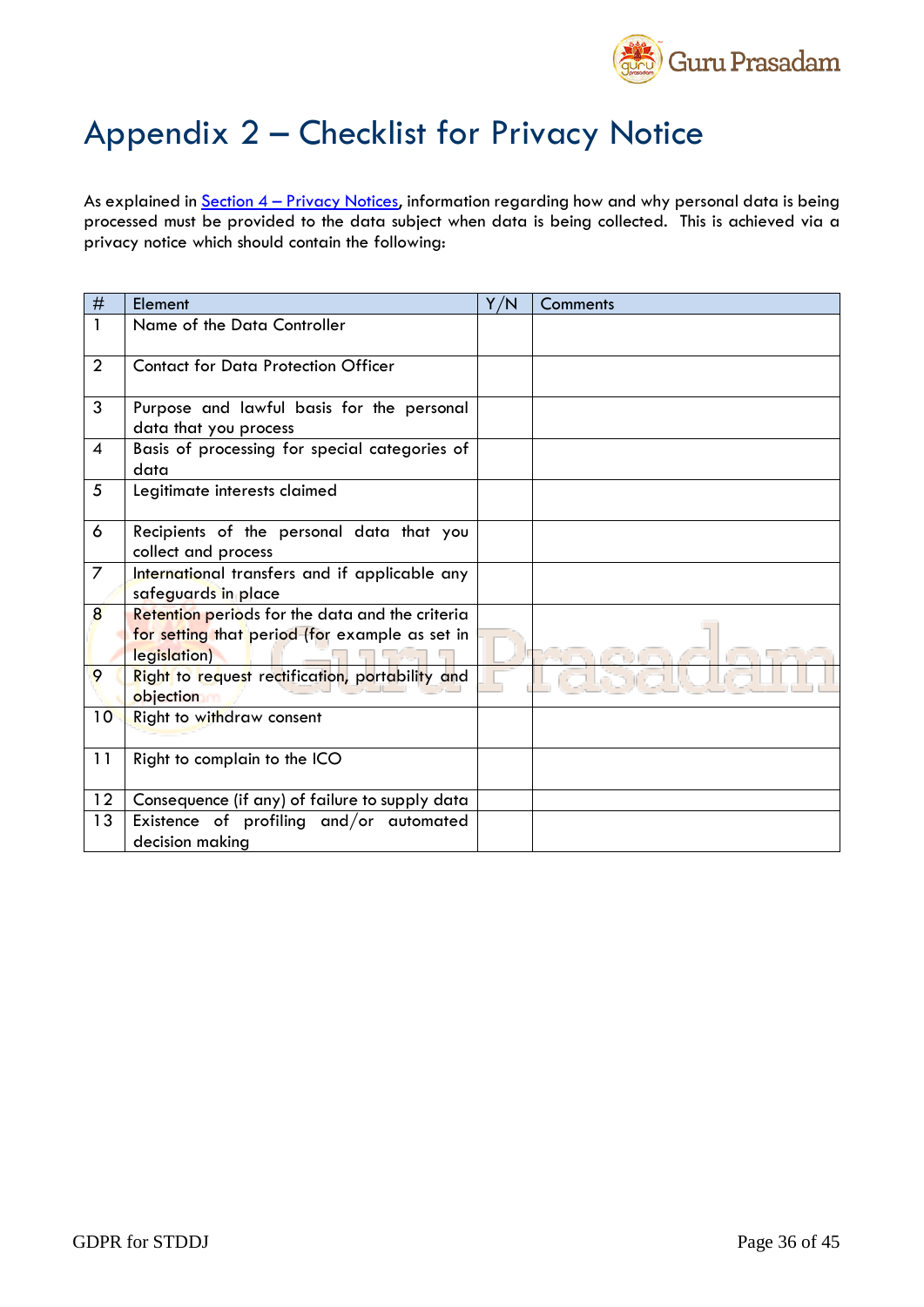

## Appendix 3 – Leaflet from Redcar & Cleveland Borough Council that explains to electors how their personal data is used



The following two pages contain a tri-fold leaflet (to be printed double-sided) developed by the electoral services team at Redcar & Cleveland Borough Council. It explains to electors how their personal data is handled and used.

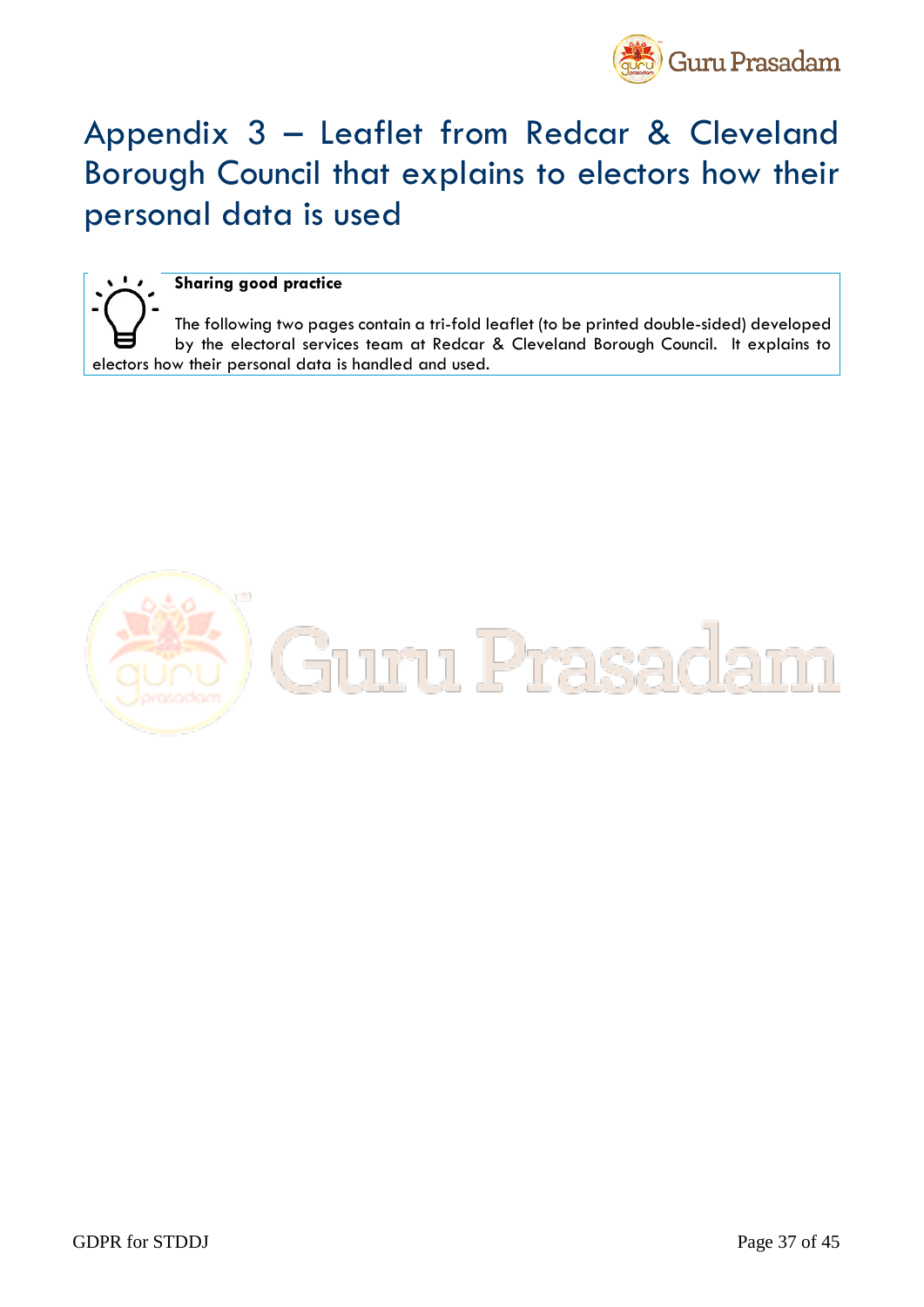#### **Partner organisations**

The process of checking citizens' personal identifiers to ensure eligibility for inclusion in the Electoral Register, is controlled by the Cabinet Office via the IER Digital Service.

#### **This includes:**

- The Department for Work and Pensions who use data provided to verify the identity of new applicants
- The Cabinet Office will inform the old local authority of people who have moved area

Information will be processed within the EEA and will not be shared with overseas recipients.

If your details are in the Open version of the Electoral Register, your name and address can be sold to third parties who may use it for any purpose. You can opt out of this version at any time and are given the opportunity annually as part of the Canvass of all households.

#### **Can I see my records?**

The Data Protection Act 2018 allows you to find out what information is held about you, on paper and computer records. This is known as 'right of subject access' and applies to your Electoral Services records along with all other personal records.

If you wish to see a copy of your records you should contact the Data Protection officer. You are entitled to receive a copy of your records free of charge, within a month.

In certain circumstances access to your records may be limited, for example, if the records you have asked for contain information relating to another person.

### **Do I have Other Rights?**

The Data Protection Act 2018 allows you other rights: for example if there is an error in your records you have the right to make sure it is rectified or erased.

You have the right to opt out of the Open Version of the Register, at any time, and we must remove you from this version and tell the statutory recipients in the next update.

You have the right to be told if we have made a mistake whilst processing your data and we will self report breaches to the Commissioner.

#### **Further information**

If you would like to know more about how we use your information, or if for any reason you do not wish to have your information used in any of the ways described in this leaflet, please tell us. Contact the Data Protection Officer:

#### Name<sub>s</sub>

Redcar & Cleveland Borough Council, Contact details

You can also complain to the Information Commissioner: <https://ico.org.uk/>

## **This is Your Personal Data**

### Electoral Services

How we handle your information



### **Information for the public**



Everyone working for Electoral Services has a legal duty to keep and process information about you in accordance with the law.

This leaflet explains why we ask for your personal information, how that information will be used and how you can access your records.

#### **Why is information recorded about me?**

We use information about citizens, Electors and Voters to enable us to carry out specific functions for which we

GDPR for STDDJ Page 38 of 45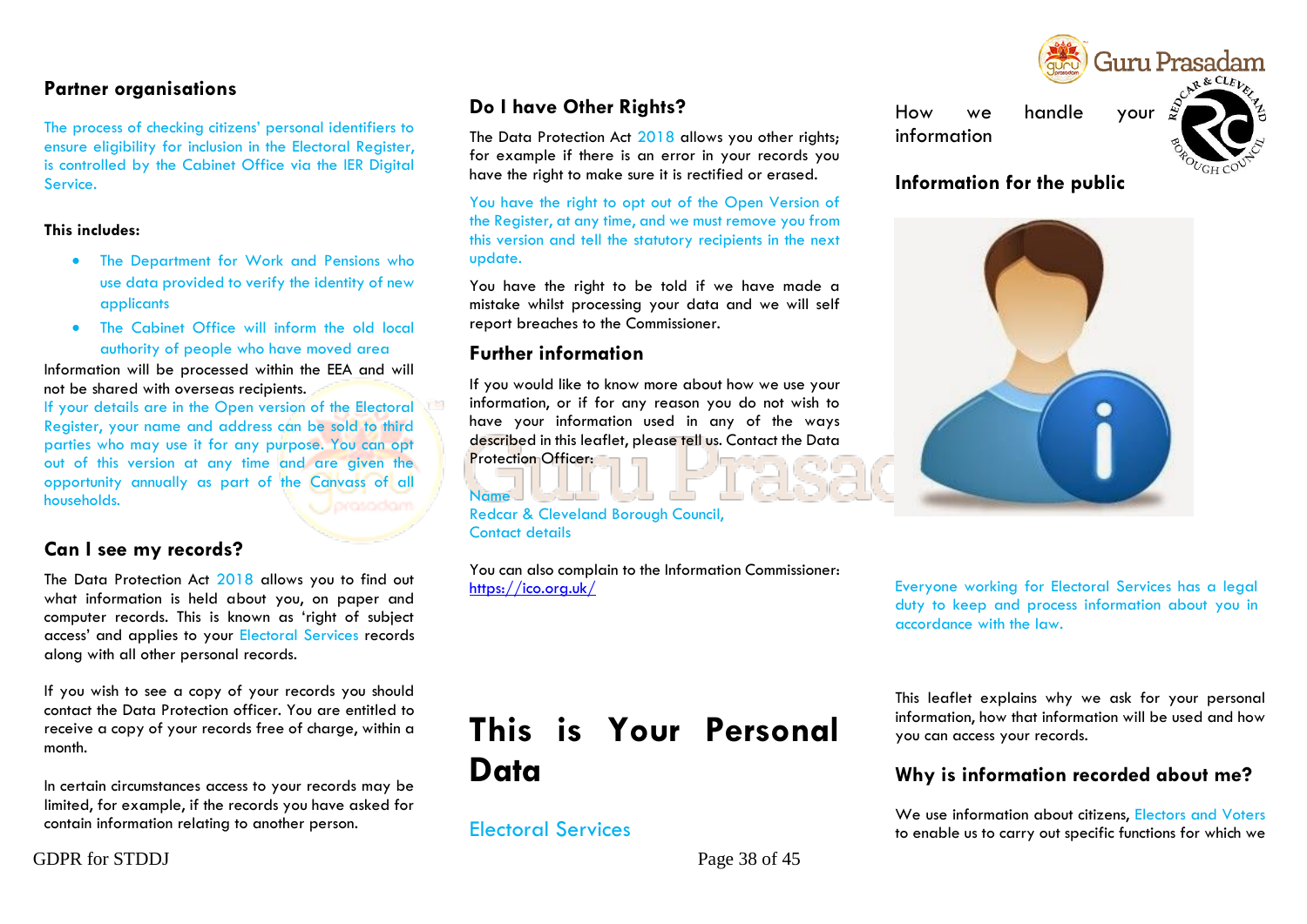are responsible and to provide you with a statutory service.

We keep records about potential and actual electors, voters, citizens, candidates and their agents, staff employed at an election and the people we need to pay. These may be written down (manual records), or kept on a computer (electronic records).

#### **These records may include:**

- basic details about you, for example, name, address, date of birth and nationality
- unique identifiers (such as your NI number),
- scanned application forms & dates of any letters of correspondence,
- notes about any relevant circumstances that you have told us
- details and records about the service you have received,
- your previous or any redirected address
- The other occupants in your home
- If you are over 76 or under 16/17
- Whether you have chosen to opt out of the Open version of the Register

#### **What is the information used for?**

Your records are used to help ensure that we provide you with the service that you need. We will, based on your nationality, include your name on the Electoral Register so that you are able to vote by your chosen method.

The Electoral Register is a public document which can be viewed by appointment only under strict control.

It is important that your records are accurate and upto-date as they will help make sure that our staff are able to provide you with the help, advice or support you need.

If you do not provide us with this information then eligible citizens will not be able to vote and you may be breaking the law.

### **How long for?**

In order to provide you with this service, we rely on our legal obligation. The Electoral Registration Officer & Returning Officer are obliged to process your personal data in relation to preparing for and conducting Elections. Your details will be kept and updated in accordance with our legal obligations and in line with statutory retention periods.

### **Occasions when your information needs to be disclosed (shared) include:**

- To contracted printers to print your Poll cards, Postal Packs & other electoral material
- To registered political parties, elected representatives, candidates, agents and other permitted participants who are able to use it for Electoral Purposes only
- Credit reference agencies, the British Library, UK Statistics Authority, the Electoral Commission and other statutory recipients of the Electoral Register
- Details of whether you have voted (but not how you have voted) to those who are entitled in law to receive it after an election
- where the health and safety of others is at risk,
- when the law requires us to pass on information under special circumstances,

crime prevention detection of fraud as part of the National Fraud Initiative

Guru Prasadam

### **Anyone who receives information from us has a legal duty to keep it confidential**

We are required by law to report certain information to appropriate authorities – for example:

- where a formal court order has been issued.
- to law enforcement agencies for the prevention or detection of a crime
- to the Jury Central Summoning Bureau indicating those persons who are aged 76 or over and are no longer eligible for jury service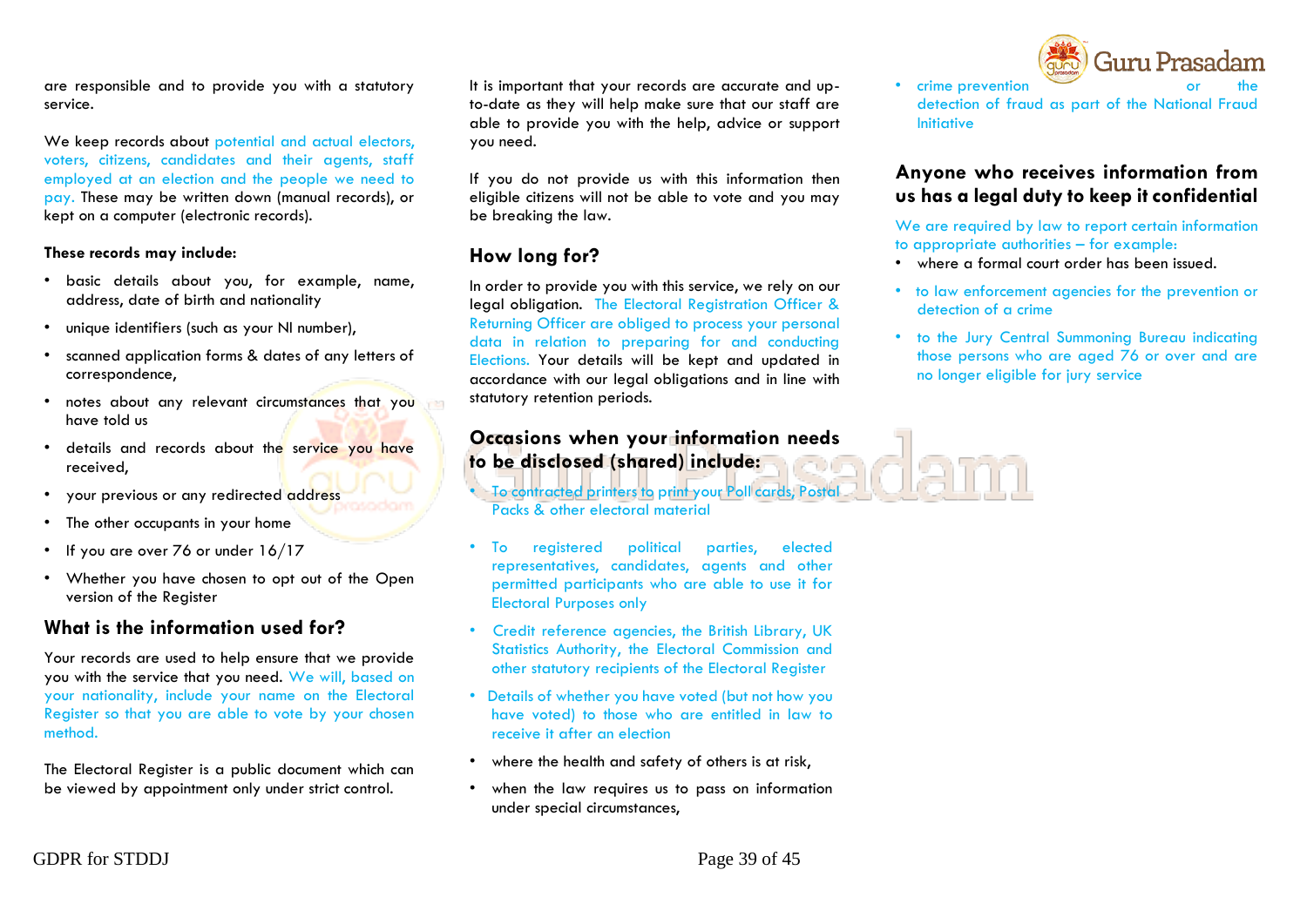## <span id="page-39-0"></span>Appendix 4 – Checklist for data sharing agreement

| $\#$            | Element                                                                | Y/N | Comments |
|-----------------|------------------------------------------------------------------------|-----|----------|
| $\overline{1}$  | Is the purpose of sharing set out in the                               |     |          |
|                 | agreement?                                                             |     |          |
| $\overline{2}$  | Is the lawful basis for sharing set out in the                         |     |          |
|                 | agreement?                                                             |     |          |
| 3               | Has the necessity of the sharing<br>been                               |     |          |
|                 | assessed?                                                              |     |          |
| $\overline{4}$  | for<br>Have<br>provisions<br>disclosure<br>been<br>identified?         |     |          |
| 5               | Are the organisations signing up to the                                |     |          |
|                 | protocol named in the document?                                        |     |          |
| 6               | Is the data to be shared described in detail?                          |     |          |
| $\overline{7}$  | Is the method for the sharing specific, including                      |     |          |
|                 | nominated people/roles who need<br>to                                  |     |          |
|                 | send/receive the data?                                                 |     |          |
| 8               | Is when and how often the data is to be<br>shared set out?             |     |          |
| 9               | Have the risks of sharing been documented?                             |     |          |
| 10              | Are security measures documented?                                      |     |          |
|                 |                                                                        |     |          |
| $\overline{11}$ | Has each organisation checked/updated their                            |     |          |
|                 | privacy notice?                                                        |     |          |
| 12              | Will any data be transferred outside the EEA,                          |     |          |
|                 | including hosting arrangements, and is this                            |     |          |
|                 | documented?                                                            |     |          |
| 13              | Has the process for informing the data                                 |     |          |
|                 | subjects been identified? Is there an                                  |     |          |
|                 | exemption?                                                             |     |          |
| 14              | Does the agreement include provision for                               |     |          |
|                 | data quality to be confirmed before sharing?                           |     |          |
| 15              | Does the agreement include procedures for                              |     |          |
|                 | subject access requests, complaints and<br>queries from data subjects? |     |          |
| 16              | Does the agreement include specifications for                          |     |          |
|                 | staff training?                                                        |     |          |
| 17              | Does the agreement include sanctions for                               |     |          |
|                 | failing to comply with the agreement?                                  |     |          |
| 18              | Does the agreement include procedures for                              |     |          |
|                 | dealing with breaches?                                                 |     |          |
| 19              | Is the nature of security breaches clearly                             |     |          |
|                 | defined?                                                               |     |          |
| 20              | Is there a mechanism for checking the                                  |     |          |
|                 | effectives of the agreement?                                           |     |          |
| 21              | Does the agreement set out how it can be                               |     |          |
|                 | terminated?                                                            |     |          |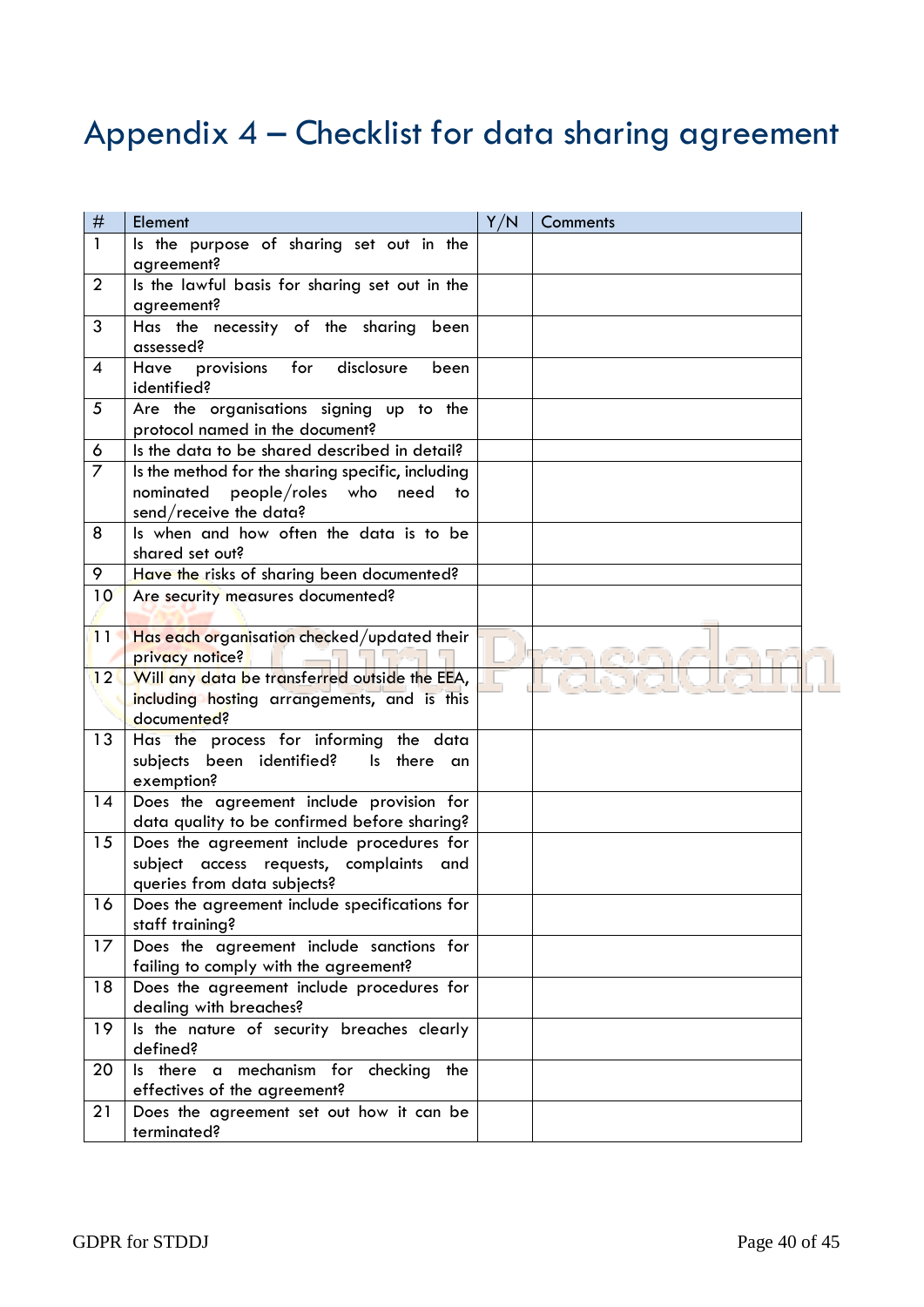| $\vert$ 22 $\vert$ Does the agreement set out the basis for |  |
|-------------------------------------------------------------|--|
| review, particularly in relation to the necessity           |  |
| of the data sharing?                                        |  |



### **Sharing good practice**

The Scottish Assessors Association (SAA) have made available the [data sharing agreement](http://www.electoralcommission.org.uk/__data/assets/pdf_file/0009/239589/Sharing-good-practice-Data-sharing-agreement.pdf) being used by EROs to share data in Scotland.

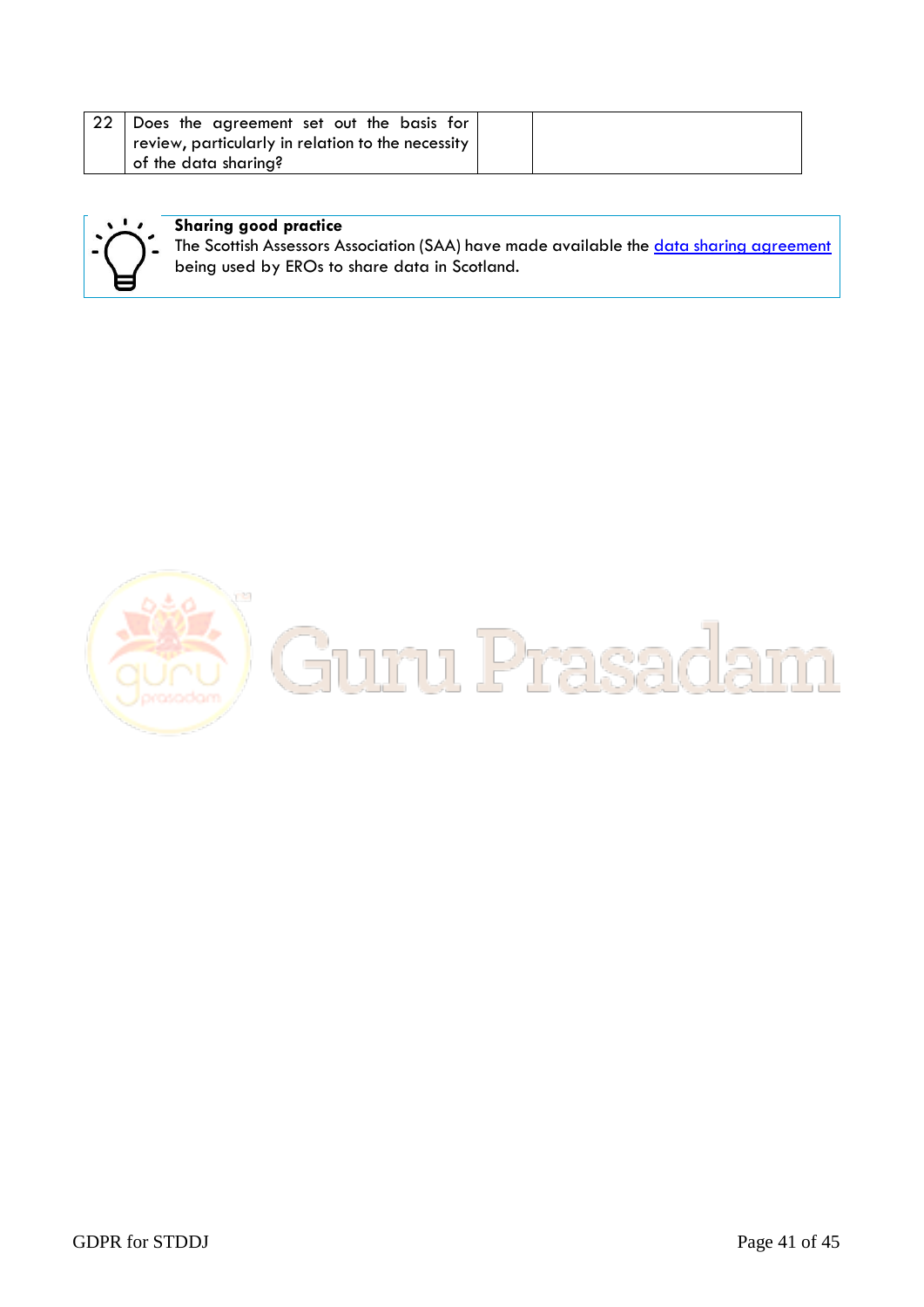## Appendix 5 – Example Data Protection Impact Assessment (DPIA)

This is an example form used internally by the Commission to conduct DPIA's for your reference. It is not a complete guide to all you need to do to or consider when conducting assessments of this kind. You need to consider *ICO guidance* in this area and consult with your DPO to align assessments for your specific processing activities.

Complete the Y/N and team comments fields describing the activity or process for each question.

<span id="page-41-0"></span>

| Description of the activity:           |            |                                      |                      |                            |
|----------------------------------------|------------|--------------------------------------|----------------------|----------------------------|
|                                        |            |                                      |                      |                            |
|                                        |            |                                      |                      |                            |
| Question                               | Y/N<br>TM. | <b>Notes</b>                         | <b>Team comments</b> | <b>DPO</b> recommendations |
| Will the project involve or impact     |            | includes the use, sharing,<br>This   |                      |                            |
| on the collection and management       |            | storage of personal data whether     |                      |                            |
| of personal information?               |            | in the process or related activities |                      |                            |
| y prosociam                            |            |                                      |                      |                            |
|                                        |            |                                      |                      |                            |
| If yes - describe the activity         |            |                                      |                      |                            |
|                                        |            |                                      |                      |                            |
|                                        |            |                                      |                      |                            |
| identified<br>Have<br>what<br>you      |            | What is the minimum amount of        |                      |                            |
| information is<br>required<br>to<br>be |            | information required for the         |                      |                            |
| collected?                             |            | activity?                            |                      |                            |
|                                        |            |                                      |                      |                            |
|                                        |            |                                      |                      |                            |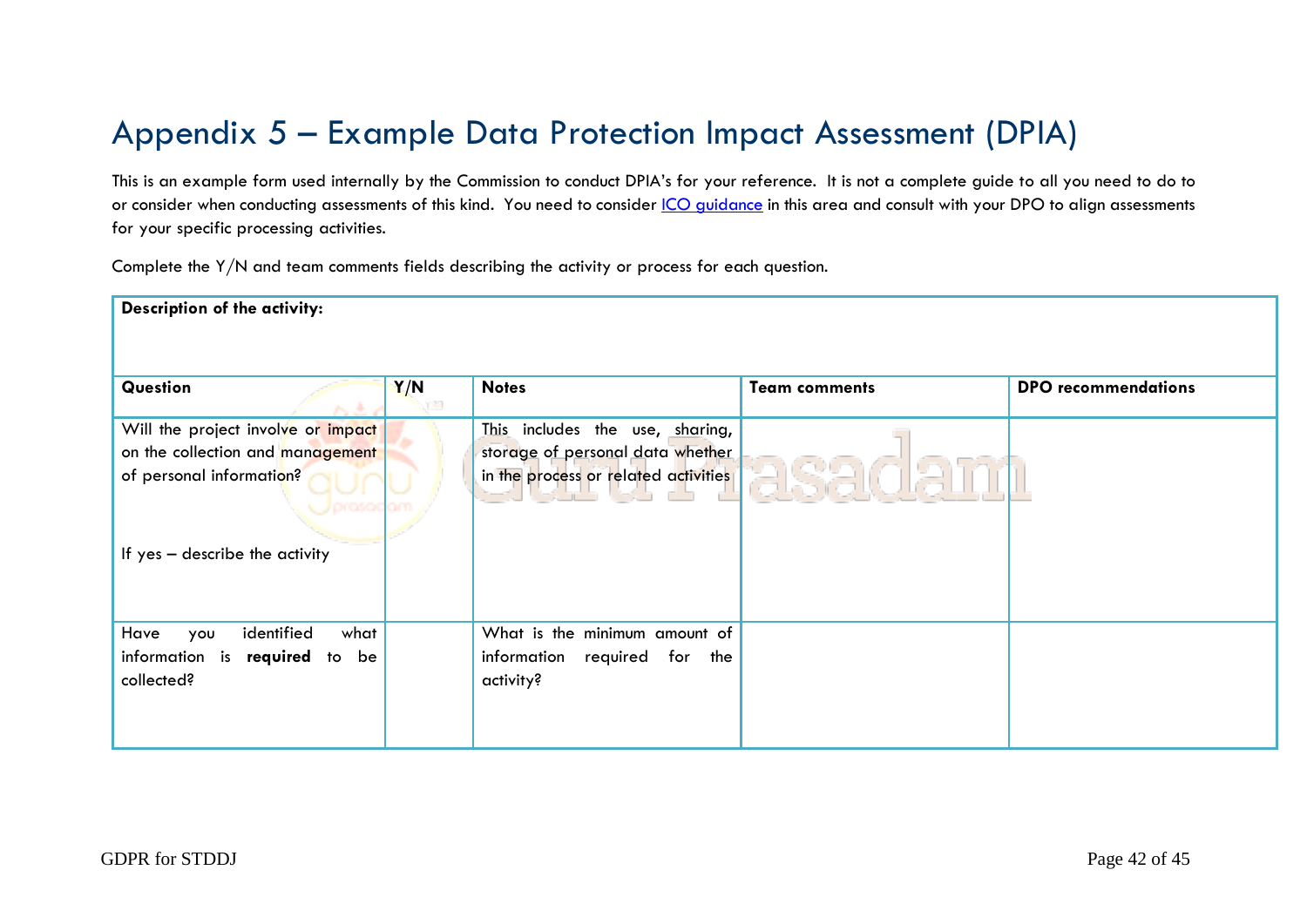| Have you identified the purpose                                                                 | Is this as part of a contract?                                                                                                                                                  |
|-------------------------------------------------------------------------------------------------|---------------------------------------------------------------------------------------------------------------------------------------------------------------------------------|
| for which you are collecting the                                                                | Statutory duty? Required for the                                                                                                                                                |
| personal information?                                                                           | public interest or needs consent?                                                                                                                                               |
| How will individuals be informed<br>of the purpose for which their<br>information will be held? | Via privacy notice, how will this be<br>communicated - verbally, via<br>system sign up?<br>Or is there a reason not to tell<br>subjects<br>about<br>this<br>data<br>processing? |
| If consent is required how will                                                                 | If requires consent, how will we                                                                                                                                                |
| consent/opt out be managed?                                                                     | ask for and audit consent?                                                                                                                                                      |
| Does this activity make use of<br>existing information for new<br>purposes?                     | Reusing existing personal data for<br>new purposes?                                                                                                                             |
| Does the activity include the                                                                   | Is personal data being published?                                                                                                                                               |
| transfer of information outside of                                                              | Shared with a contactor or third                                                                                                                                                |
| the organisation?                                                                               | party?                                                                                                                                                                          |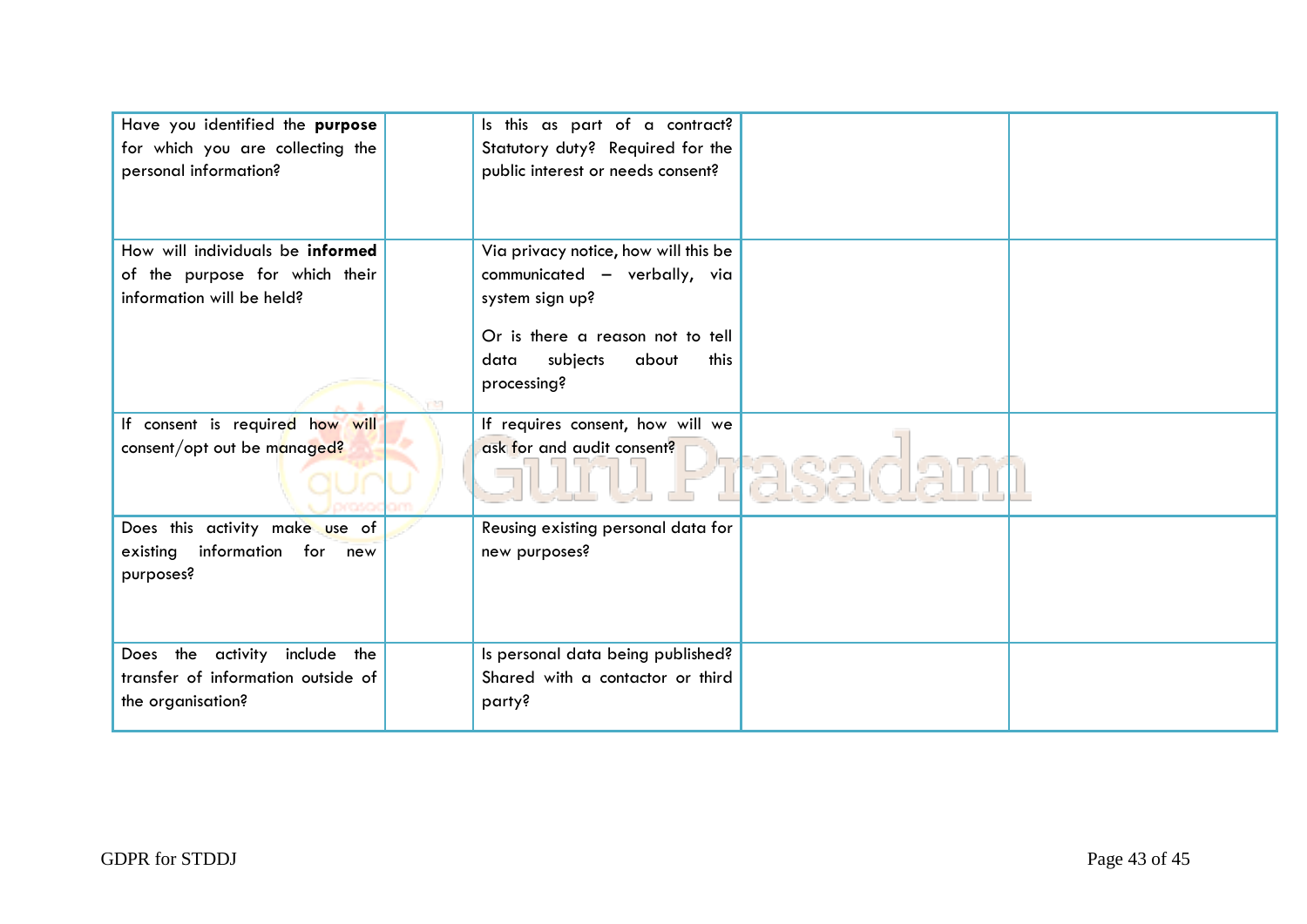| Does the activity include the<br>sharing of information within the<br>organisation? | Which<br>collects<br>the<br>team<br>Who else needs<br>information?<br>access? |  |  |
|-------------------------------------------------------------------------------------|-------------------------------------------------------------------------------|--|--|
| Where will the information be                                                       | Internal systems? Cloud services?                                             |  |  |
| held?                                                                               | Hard copy? Transferred to off-                                                |  |  |
|                                                                                     | site storage?                                                                 |  |  |
| How many records of personal                                                        | Expected number of data subjects                                              |  |  |
| information will be held?                                                           | concerned                                                                     |  |  |
| $of-$<br>the<br>Who is<br>the<br>owner                                              | Single point of contact for the day                                           |  |  |
| information?                                                                        | to day use and management of                                                  |  |  |
|                                                                                     | the data                                                                      |  |  |
| Further recommendations (Data Protection Officer to complete)<br>_______________    |                                                                               |  |  |

| Area                | <b>Notes</b>                                                                                           | <b>Description</b> |
|---------------------|--------------------------------------------------------------------------------------------------------|--------------------|
| Access/security     | How should this data be secured? Consistent across the<br>media in which it is stored                  |                    |
| <b>Restrictions</b> | Does the activity relate to information which is in any way<br>exempt from fair processing provisions? |                    |
| Accuracy checks     | How frequently should accuracy be checked? How should<br>this be managed?                              |                    |